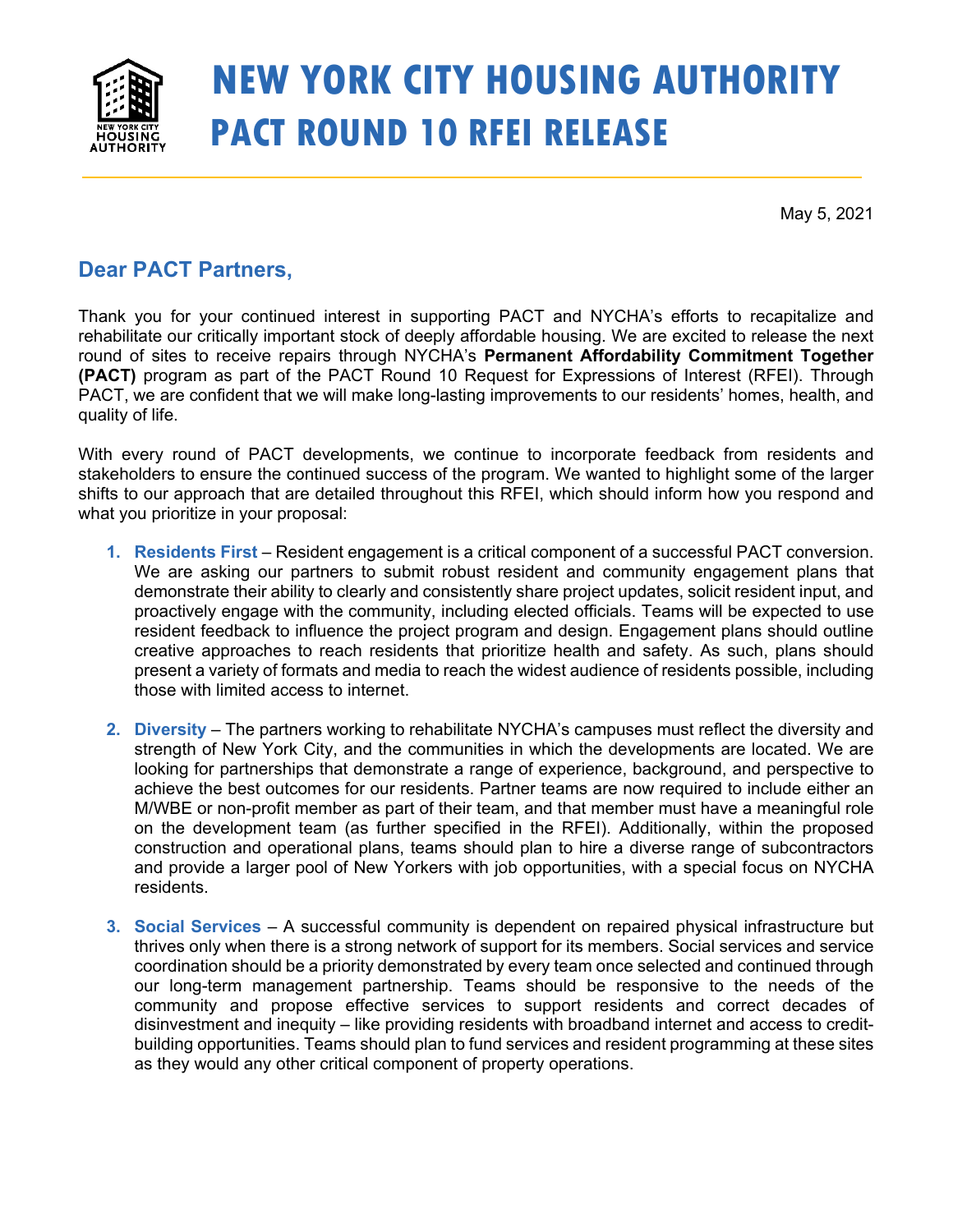- **4. Complete Communities and Urban Design** Every NYCHA campus is a critical part of the urban fabric of New York City. We encourage partners to identify opportunities to create and provide amenities, such as access to: fresh food; health, educational, and cultural facilities; and recreation that will create more complete communities for our residents. In addition, we want to make sure that our campuses encourage connectivity to enrich the lives of residents and the surrounding community. NYCHA has worked closely with the Department of City Planning to provide guidance on enhancing the connectivity between NYCHA and its neighbors. Partners should consider the Connected Communities Guidebook and propose ambitious interventions that make the public realm feel vibrant, safe, accessible, and enjoyable.
- **5. Design Excellence** Quality design is one of the best tools we have to create a fairer city. While addressing the existing capital repair needs of each development is a requirement of the PACT Program, PACT also provides a once-in-a-generation opportunity to modernize and otherwise improve our communities. NYCHA therefore encourages teams to consider design strategies and improvements that go well beyond addressing the basic repair needs. Teams should specifically demonstrate the cost of such improvements so we can accurately evaluate the cost-benefits of each, understanding that resources are limited.
- **6. Sustainability** New York City and its larger ecosystem face grave threats from the challenges posed by climate change. These threats are even more acutely felt in low-income communities. It must be a priority to bring NYCHA into a new era of deep decarbonization and responsible resource management through these rehabilitation projects. We have bolstered our requirements but encourage you to also propose new ideas.

More broadly, we want to reiterate that we appreciate your participation as PACT partners, and that our shared goal of leveraging all available resources to meet the needs of NYCHA residents should be the focus of every proposal. We want to remind everyone that this is first and foremost a partnership with NYCHA. NYCHA will continue to own the land and buildings, administer the Section 8 subsidy and waitlist, and monitor conditions at the developments. Where needed, NYCHA will step in to resolve any issues that may arise between residents and the property management team. NYCHA will play an active ongoing role in these conversions from construction through operation.

Following your review of the RFEI, you can find more information on our PACT Website or ask questions that arise by reaching out to NYCHA at (PACT.Partners@nycha.nyc.gov) or by following the protocol within the RFEI.

We look forward to reviewing your proposals and working in partnership with you through this process.

Sincerely,

*√*on⁄athan Gouveia Executive Vice President, Real Estate Development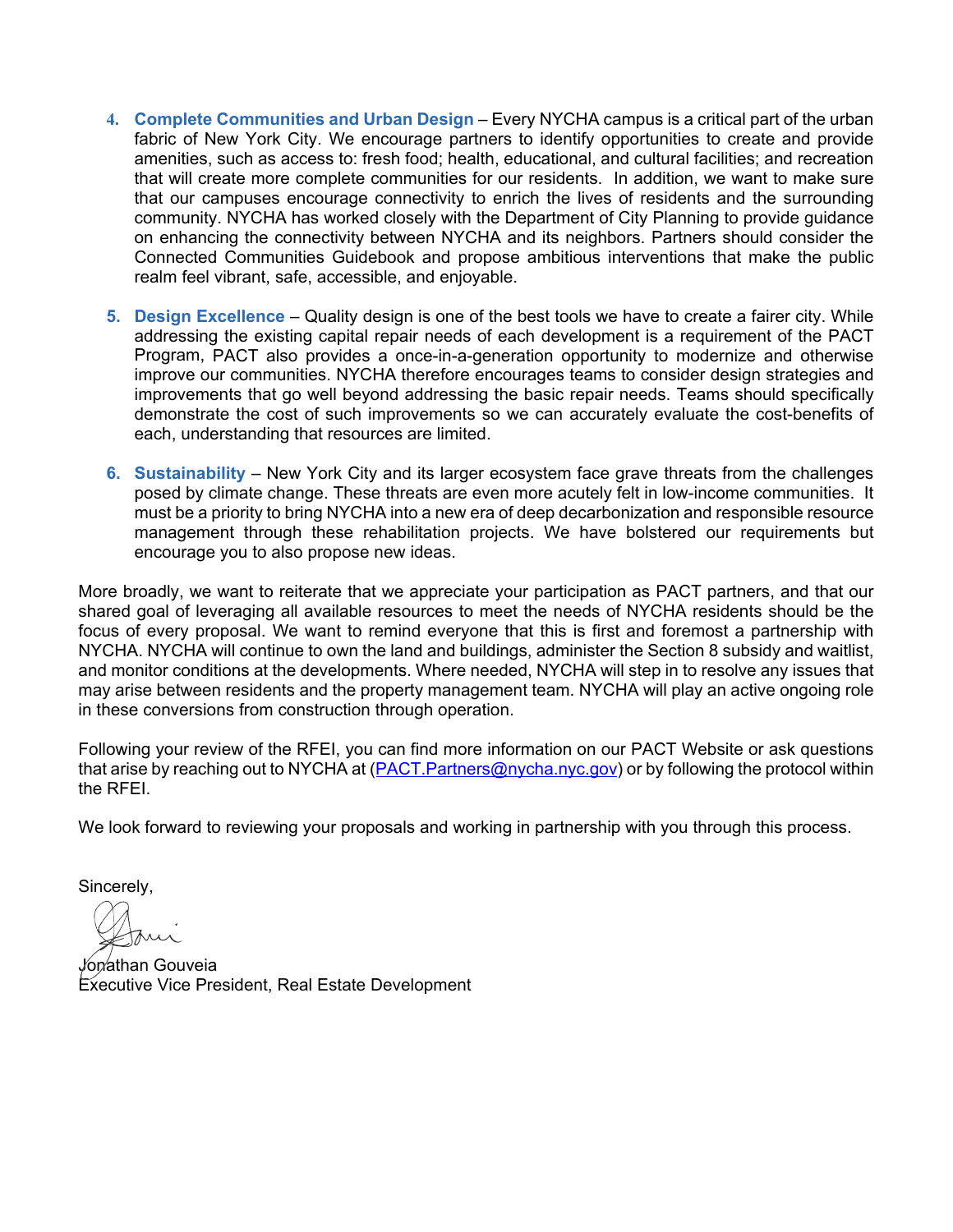# REQUEST FOR EXPRESSIONS OF INTEREST NYCHA PACT Round 10

**NYCHA 2.0 Permanent Affordability Commitment Together (PACT) Properties in the Bronx, Brooklyn, and Manhattan**

| <b>EVENT</b>                                | <b>DATE</b>       | <b>FIME</b>      |
|---------------------------------------------|-------------------|------------------|
| <b>RFEI Release</b>                         | May 05, 2021      |                  |
| <b>First Pre-Submission Conference</b>      | May 18, 2021      | $10 \text{ am}$  |
| Second Pre-Submission Conference            | May 20, 2021      | 10 <sub>am</sub> |
| Questions Due- 1st Round                    | May 21, 2021      | 5 pm             |
| <b>Responses Due-1st Round Questions</b>    | May 28, 2021      |                  |
| <b>Project Preference Ranking Forms Due</b> | June 2021         |                  |
| <b>Project Preference Results Announced</b> | June 2021         |                  |
| <b>Virtual Site Visits</b>                  | June 2021         |                  |
| Questions Due- 2nd Round                    | June 2021         |                  |
| Responses Due- 2nd Round                    | <b>July 2021</b>  |                  |
| <b>Submissions Due</b>                      | September 9, 2021 | 5 pm             |

# **Interested? Want to learn more?**



RSVP for a Pre-Submission Conference by scanning the QR code to the left or by clicking on the following link: **http://bit.ly/rsvppact10** Questions should be submitted via email to **PACT.partners@nycha.nyc.gov**  by the deadlines listed above.



**Bill de Blasio, Mayor Vicki Been,** Deputy Mayor for Housing and Economic Development **Gregory Russ,** NYCHA Chair & CEO **Vito Mustaciuolo,** NYCHA General Manager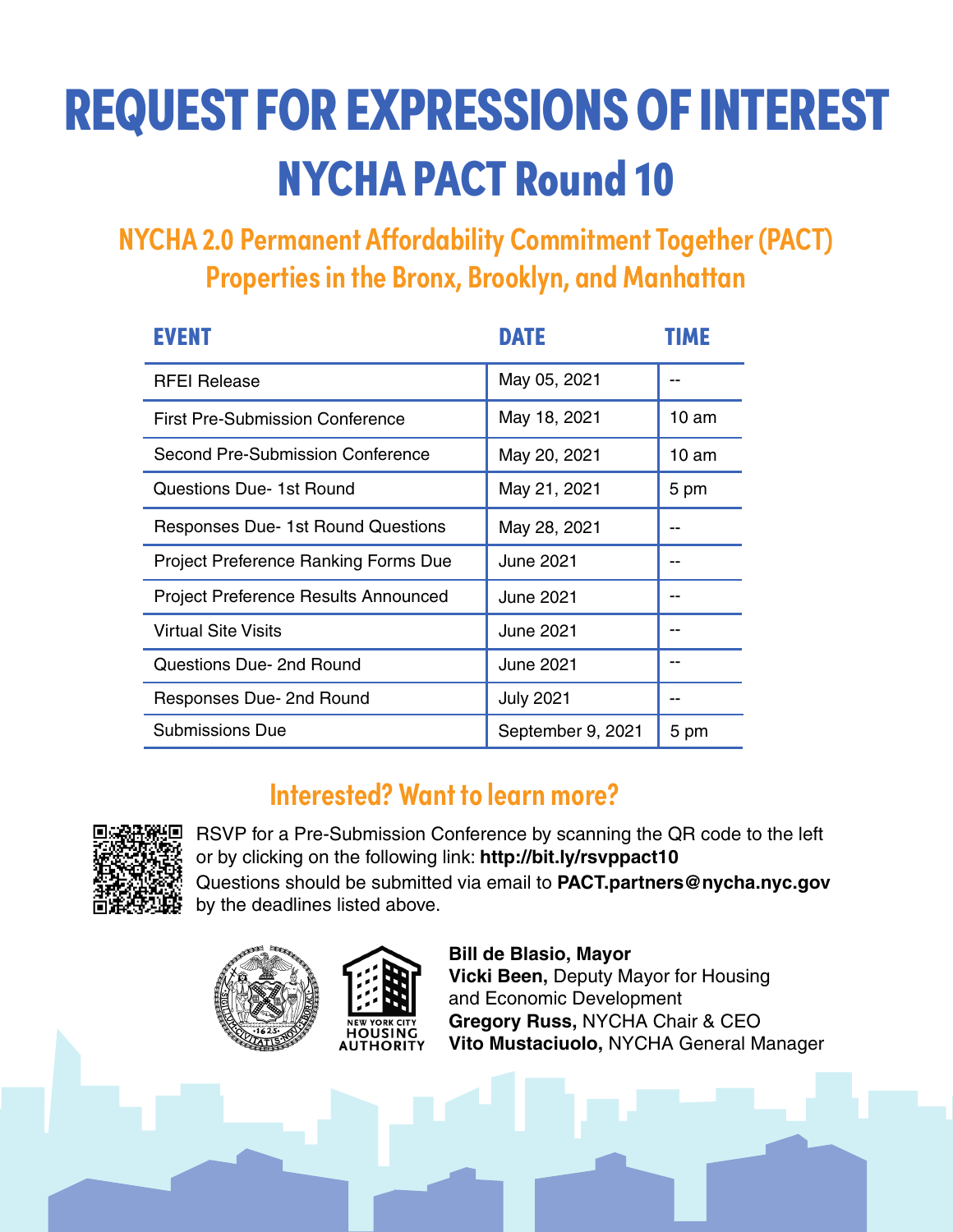# **CONTENTS**

| A. NYCHA 2.0 - Permanent Affordability Commitment Together ("PACT")  4 |  |
|------------------------------------------------------------------------|--|
|                                                                        |  |
|                                                                        |  |
|                                                                        |  |
|                                                                        |  |
|                                                                        |  |
|                                                                        |  |
|                                                                        |  |
|                                                                        |  |
|                                                                        |  |
|                                                                        |  |
|                                                                        |  |
|                                                                        |  |
|                                                                        |  |
|                                                                        |  |
|                                                                        |  |
|                                                                        |  |
|                                                                        |  |
|                                                                        |  |
|                                                                        |  |
|                                                                        |  |
|                                                                        |  |
|                                                                        |  |
|                                                                        |  |
|                                                                        |  |
|                                                                        |  |
|                                                                        |  |
|                                                                        |  |
|                                                                        |  |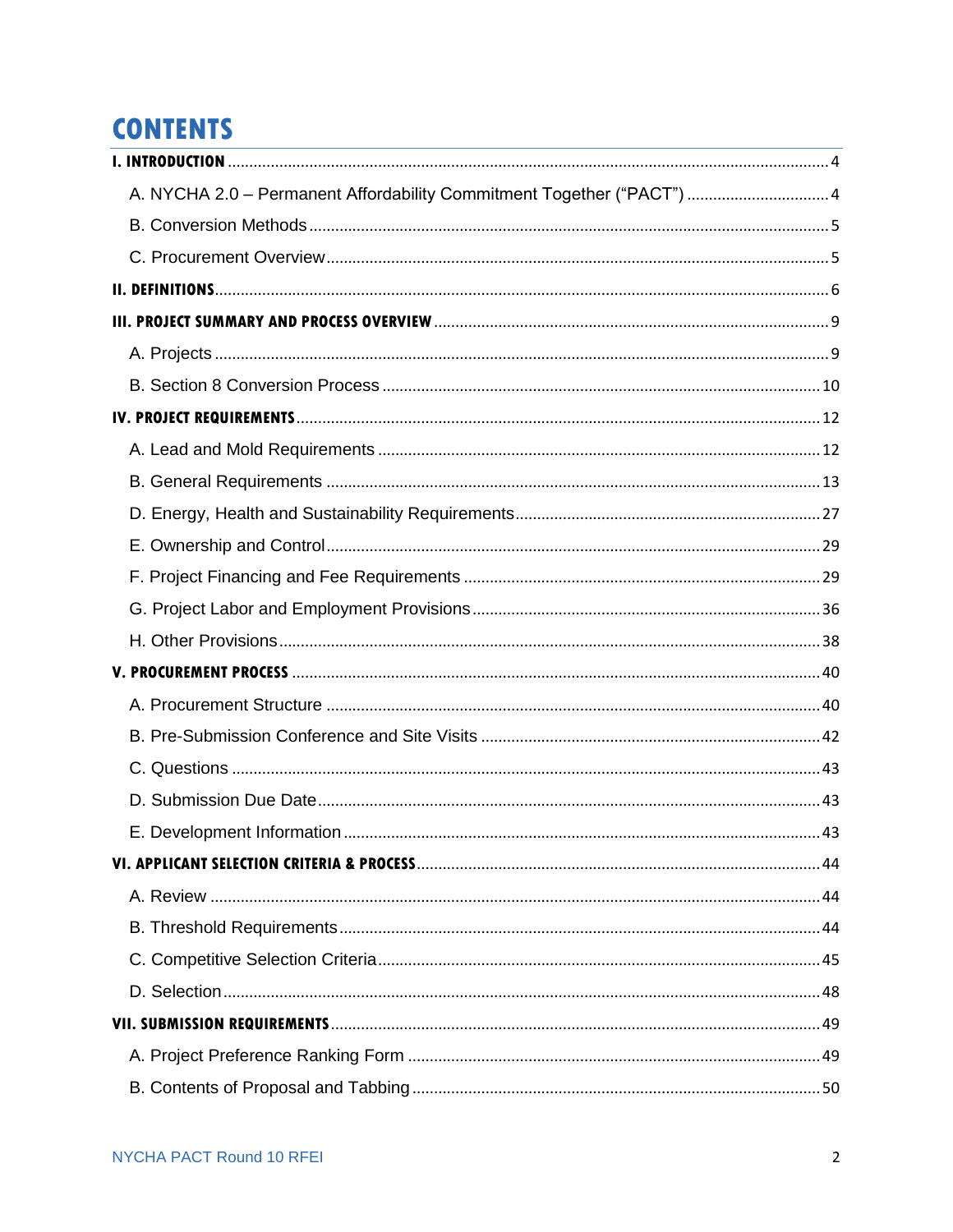# **EXHIBITS LIST**

- Exhibit A Scope of Work
- Exhibit B Property Profiles
- Exhibit C NYCHA Underwriting Guidelines and Templates
- Exhibit D Management Questionnaire
- Exhibit E Section 3 Forms
- Exhibit F Housing Stability and Retention Guidance
- Exhibit G Waste Management Handover Guide
- Exhibit H Applicant Forms
- Exhibit I Resident Rights in the RAD Notice
- Exhibit J NYC RAD Roundtable Guiding Principles
- Exhibit K NYCHA Grievance Procedures
- Exhibit L Insurance Requirements Guide
- Exhibit M Enterprise Green Communities
- Exhibit N Lead Procedures and Requirements
- Exhibit O Mold Procedures and Requirements
- Exhibit P Community Engagement Guidelines
- Exhibit Q Asset Management Reporting Requirements
- Exhibit R Guidelines for COVID-19 Reopening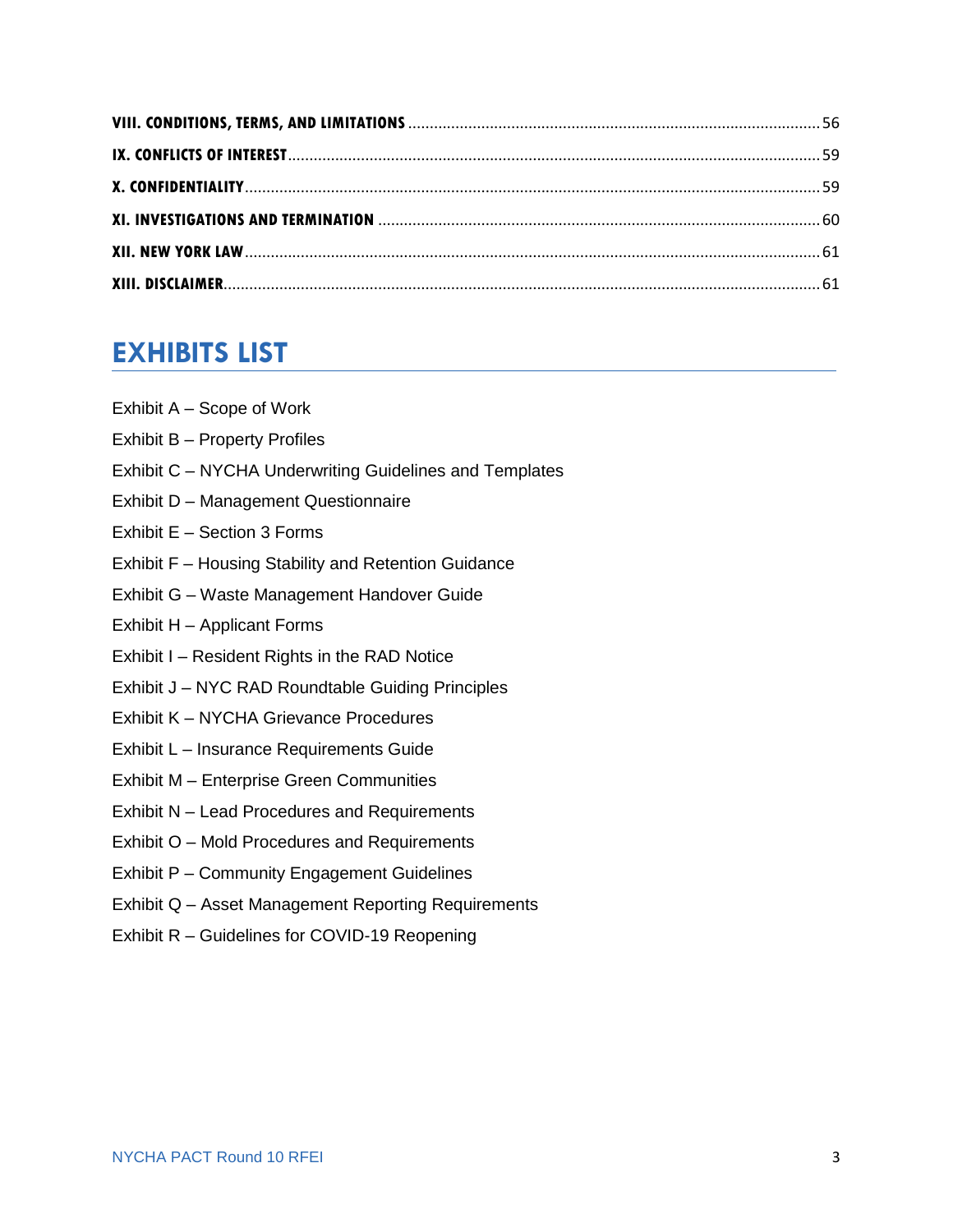# <span id="page-5-0"></span>**I. INTRODUCTION**

# <span id="page-5-1"></span>A. NYCHA 2.0 – Permanent Affordability Commitment Together ("PACT")

In December 2018, the Mayor's Office and the New York City Housing Authority ("**NYCHA**" or the "**Authority**") released *NYCHA 2.0*, a comprehensive plan to preserve public housing. This 10 year plan is expected to bring \$24 billion in vital repairs to New York City's aging public housing and ensure residents have the safe, decent, and affordable homes they deserve.

An important strategy outlined in the NYCHA 2.0 plan is to leverage programs of the U.S. Department of Housing and Urban Development ("**HUD**") to preserve existing public housing stock via NYCHA's preservation initiative called "**PACT**" – Permanent Affordability Commitment Together. Under PACT, NYCHA will enter into public-private partnerships that will make major improvements to its public housing developments while preserving long-term affordability and maintaining strong resident rights in line with public housing protections. NYCHA 2.0 established the PACT goal to convert at least 62,000 public housing units to Section 8 by the end of 2028.

PACT calls for the preservation and rehabilitation of public housing developments using multiple methods to convert subsidy to Section 8: (i) HUD's Rental Assistance Demonstration program ("**RAD**", as further defined below), (ii) disposition under Section 18 of the U.S. Housing Act of 1937, as amended ("**Section 18**", as further defined below), and (iii) retention outside of the public housing program pursuant to 2 CFR Part 200 ("Part 200") for NYCHA's City & State Developments. <sup>1</sup> To date, NYCHA has leveraged these HUD tools to convert approximately 9,500 units across 49 developments.

In addition to PACT, NYCHA 2.0 proposed the construction of additional housing or other community-serving uses on available NYCHA land when the effort can support NYCHA's mission to preserve public housing. In select instances where applicable, NYCHA will consider potential new construction components to complement PACT rehabilitations.

The New York City Housing Development Corporation ("**HDC**"), New York City's municipal Housing Finance Agency, will coordinate or provide senior, and in some cases, subordinate, construction and/or permanent loan financing funded by, but not limited to, taxable or (non-volume cap) tax-exempt bonds issued through HDC's Multi-Family Housing Bond Resolution (the "**Open Resolution**") or the newly created Housing Impact Bond Resolution (the "**Impact Resolution**"), a bond resolution created solely to facilitate NYCHA transactions. Below is more detailed information about each conversion mechanism under PACT.

 $\overline{\phantom{a}}$ 

<sup>&</sup>lt;sup>1</sup> None of the projects in this RFEI will convert to Section 8 through Part 200.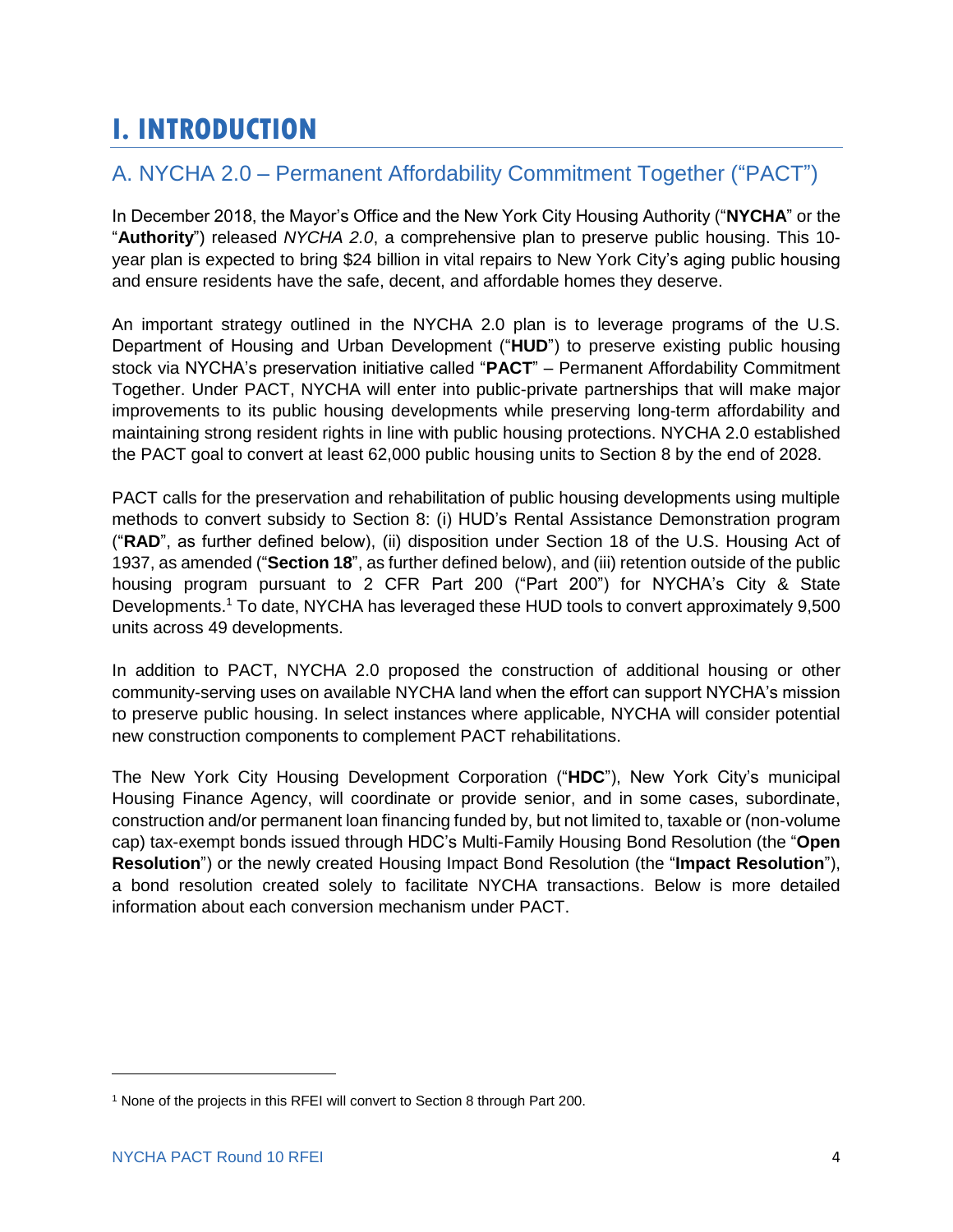# <span id="page-6-0"></span>B. Conversion Methods<sup>2</sup>

#### **Rental Assistance Demonstration (RAD)**

RAD is an innovative HUD tool to preserve public housing and address capital needs. Under RAD, public housing authorities like NYCHA convert the funding source that supports a development from public housing subsidy (Section 9) to Section 8 subsidy, enabling NYCHA and its development partners to leverage private debt and equity to complete repairs. Ongoing federal funding levels do not decrease, and in many cases increase. More information about RAD is available at: [https://www.hud.gov/rad/.](https://www.hud.gov/rad/)

#### **Section 18 and Tenant Protection Vouchers (TPVs)**

NYCHA uses the Section 18 disposition process to apply for Tenant Protection Vouchers ("**TPVs**"). This disposition method allows housing authorities to request higher levels of federal subsidy from HUD. Doing so enables NYCHA and its development partners to leverage more private debt and equity, which better funds repairs in many of NYCHA's highest-need developments (i.e., those that meet the federal cost obsolescence criteria). More information about Section 18 is available at:

[https://www.hud.gov/program\\_offices/public\\_indian\\_housing/centers/sac/demo\\_dispo.](https://www.hud.gov/program_offices/public_indian_housing/centers/sac/demo_dispo)

### <span id="page-6-1"></span>C. Procurement Overview

In February 2021, NYCHA released Request for Qualifications #**[224842](https://www1.nyc.gov/assets/nycha/downloads/pdf/PACT-Partner-RFQ-Q1-2021-FINAL.pdf)** (the "RFQ") for developers, property managers, general contractors, and social service providers (respectively, "**Developer(s)**", "**Property Manager(s)**", "**General Contractor(s)**", and "**Social Service Provider(s)**" as defined in the RFQ) to pre-qualify to partner with NYCHA in converting and rehabbing NYCHA public housing units through the PACT program (such pre-qualified Developers, Property Managers, General Contractors and/or Social Service Providers, collectively, "**Pre-Qualified Partners**").

In April 2021, NYCHA published a list (the "**Pre-Qualified Partner List**") of Pre-Qualified Partners, based on responses to the RFQ. The published Pre-Qualified Partner List can be found on NYCHA's PACT Website: [https://www1.nyc.gov/assets/nycha/downloads/pdf/Q1partner.pdf.](https://www1.nyc.gov/assets/nycha/downloads/pdf/Q1partner.pdf) Pre-Qualification RFQs will be re-released each calendar year to allow existing Pre-Qualified Partners to update their information and for new applicants to submit their Pre-Qualification Applications. *Pre-Qualified Partners must re-apply to each annual Pre-Qualification RFQ with updated materials in order to remain on the Pre-Qualified Partner List.*

NYCHA is seeking proposals (collectively, the "**Proposals**", each, a "**Proposal**") in response to this Request for Expressions of Interest (inclusive of all appendices attached hereto, this "**RFEI**") from teams comprised of Developer(s), General Contractor(fs), and Property Manager(s) (each, a "**Project Team**" or "**Applicant**", and collectively, "**Project Teams**" or "**Applicants**") for tenantin-place rehabilitation (and financing thereof), on-going property management, and conversion of

 $\overline{\phantom{a}}$ 

<sup>2</sup> Limited to conversion methods relevant to this RFEI.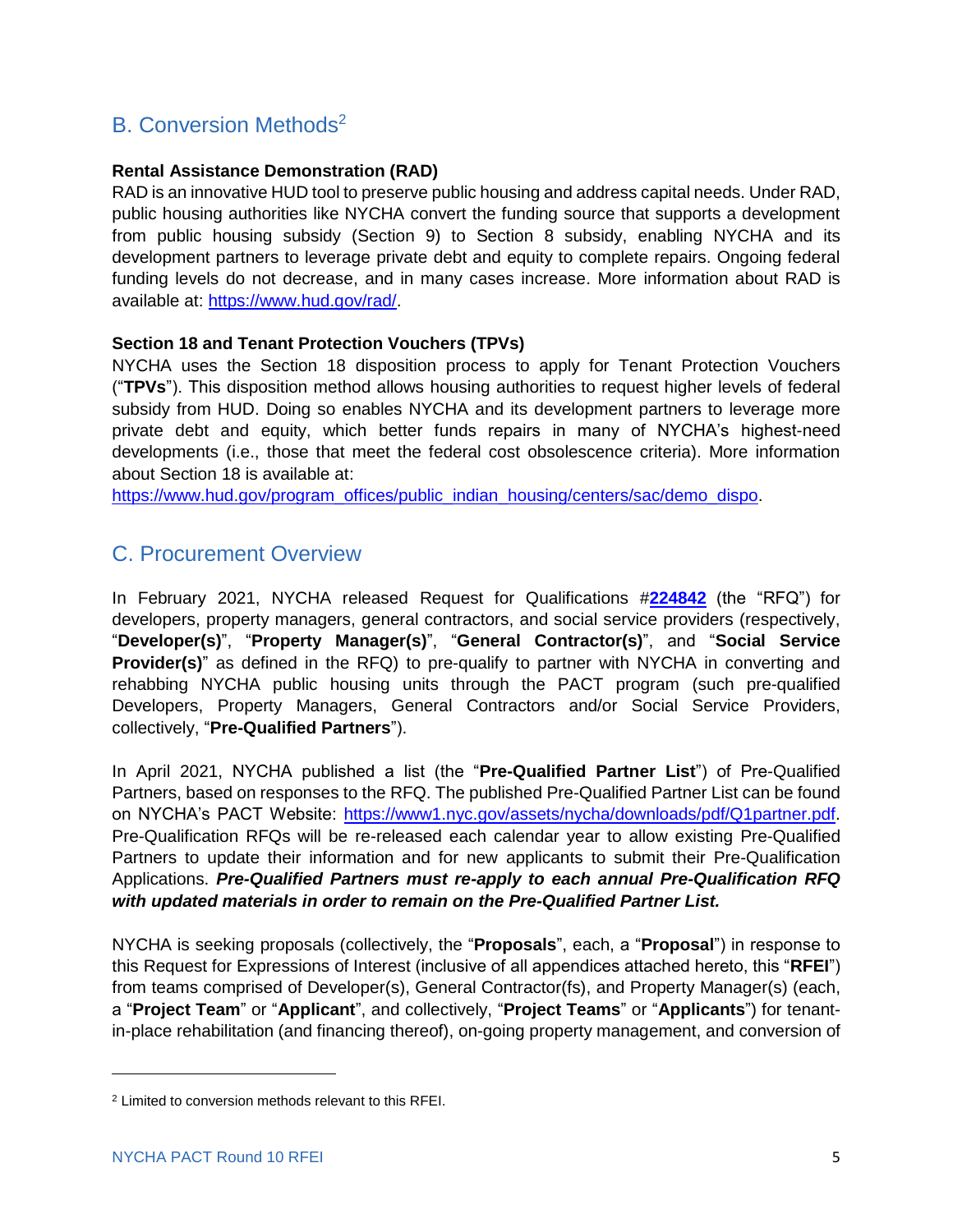distinct Projects consisting of multiple public housing developments from the public housing program under Section 9 of the U.S. Housing Act of 1937, as amended (the "**Act**") to a voucher platform under Section 8 of the Act pursuant to RAD and Section 18. Each Project consists of one or more Properties and each Project may utilize one or more conversion mechanisms.

# <span id="page-7-0"></span>**II. DEFINITIONS**

All terms, unless defined otherwise in this RFEI, are as defined in the RAD Notice. Terms not defined elsewhere are defined as follows:

#### **Conditional Designation Letter**

The agreement NYCHA will enter into with the Designated Project Team upon conditional designation with respect to a Project.

#### **Designated Project Teams**

The Applicants selected under this RFEI to enter into negotiations with NYCHA and HDC to undertake one of the Projects that are part of this RFEI.

#### **Eligible Applicants**

Applicants who are eligible to submit a Proposal for one, or in select cases, more of the Projects based on the results of the Project Preference Ranking Process.

#### **NYCHA Physical Needs Assessment ("NYCHA PNA")**

A technical report commissioned by NYCHA detailing the physical needs of a public housing development following a HUD-specified methodology. This report analyzes the annual physical needs over twenty (20) years; NYCHA focuses on the five (5) year and twenty (20) year physical needs to inform the appropriate rehabilitation scope of work for all PACT conversions. The 2017 NYCHA PNAs for the Properties are available at:

[https://www1.nyc.gov/assets/nycha/downloads/pdf/2017%20PNA\\_Development.pdf.](https://www1.nyc.gov/assets/nycha/downloads/pdf/2017%20PNA_Development.pdf)

A detailed breakout of the 20-year physical needs for each Project based on the NYCHA PNA technical reports is included as Exhibit A.

#### **Obsolescence Report**

A HUD approved third-party report detailing the immediate (3-year) capital repair needs of a development's existing components.

#### **HUD Obsolescence Requirement for Section 18**

In order to qualify for obsolescence ("**Obsolescence**"), the cost estimate of addressing the immediate capital repair needs must be equal to or greater than 57.14% of the Total Development Cost ("**TDC**") for non-elevator buildings, and 62.5% for elevator buildings, subject to further updates from HUD. More information about HUD's TDC calculations, including procedures HUD uses for establishing TDC limits and procedures for the annual posting of TDC limits on HUD's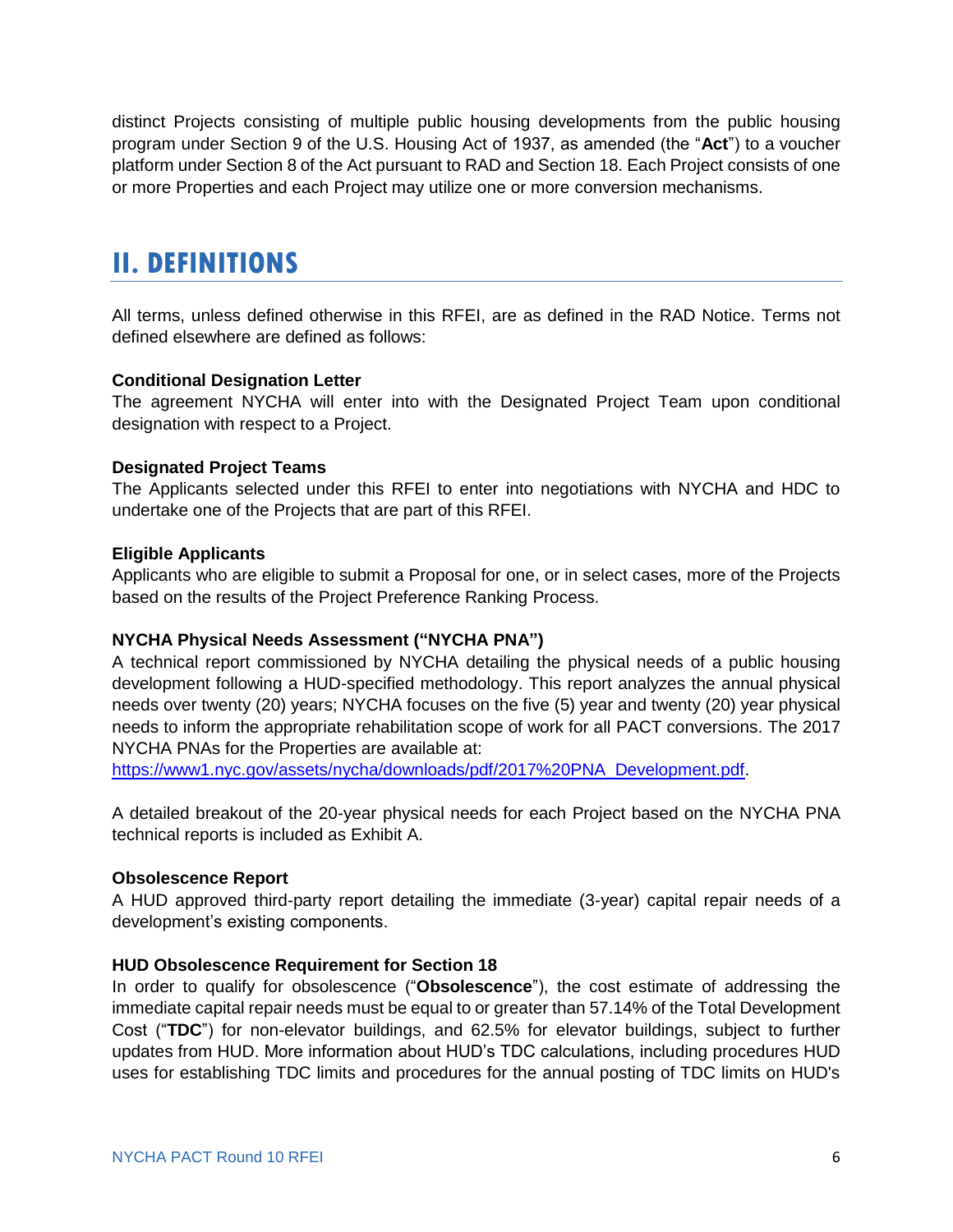webpages, can be found in [PIH Notice 2011-38.](https://www.hud.gov/sites/documents/11-38pihn.doc) See also [HUD's TDC Limits Workbook](https://www.hud.gov/sites/dfiles/PIH/documents/HUD50156_TDC_Calculator_FY19.xlsx) and TDC costs limits from 2020 in Exhibit C, the Underwriting Template and linked below: [https://www.hud.gov/sites/dfiles/PIH/documents/TDCs\\_2020.pdf.](https://www.hud.gov/sites/dfiles/PIH/documents/TDCs_2020.pdf)

#### **PILOT Agreement**

The agreement between the City of New York (the "**City**") and NYCHA for payment in lieu of taxes ("**PILOT**") on the Properties.

#### **Principal**

An individual, partnership, limited liability company, limited liability partnership, corporation, or other not-for-profit or for-profit entity that will act as the general partner, officer, manager, and/or managing member of the Applicant, or any entity, limited partner, shareholder, or other member that has at least a 10% ownership interest in the Applicant.

#### **Project**

The financing, tenant-in-place rehabilitation, property management, and social services delivery in relation to the conversion of units at one or more Properties comprising a Project from administration pursuant to Section 9 of the Act to Section 8 of the Act (as may be implemented through a combination of RAD and Section 18) comprising a single transaction.

#### **Properties**

NYCHA's public housing developments comprising the Projects for the purposes of this RFEI.

#### **Rehabilitation Scope of Work**

The Applicant's proposal to address the capital needs of the Properties.

#### **Rental Assistance Demonstration ("RAD")**

The HUD Rental Assistance Demonstration program authorized by and administered pursuant to the RAD Notice (as defined below), and such other notices and guidance issued by HUD in relation thereto, all as may be amended or superseded from time to time.

For Properties converting through RAD: Section 3.A.2.e.(1) of the Section 18 Notice allows for the following blend of RAD vouchers and Section 18 TPVs. The HUD-published HCC can be found at [https://www.hud.gov/sites/dfiles/PIH/documents/TDCs\\_2020.pdf.](https://www.hud.gov/sites/dfiles/PIH/documents/TDCs_2020.pdf)

| <b>Required HCC Threshold</b>   | <b>RAD / Section 18 Blend Percent</b> |
|---------------------------------|---------------------------------------|
| ≥30%                            | 80% RAD / 20% Section 18              |
| $>60\%$                         | 60% RAD / 40% Section 18              |
| $\geq$ 90% + in high-cost area* | 20% RAD / 80% Section 18              |

*\*New York City is included on HUD's list of high-cost areas.*

#### **RAD Capital Needs Assessment ("RAD CNA")**

As required under the RAD Notice, a HUD-approved consultant will conduct a detailed physical inspection of a property to determine critical repair needs, short- and long-term rehabilitation needs, market comparable improvements, energy efficiency, unmet physical accessibility requirements, and environmental concerns, including lead-based paint. Critical repairs are work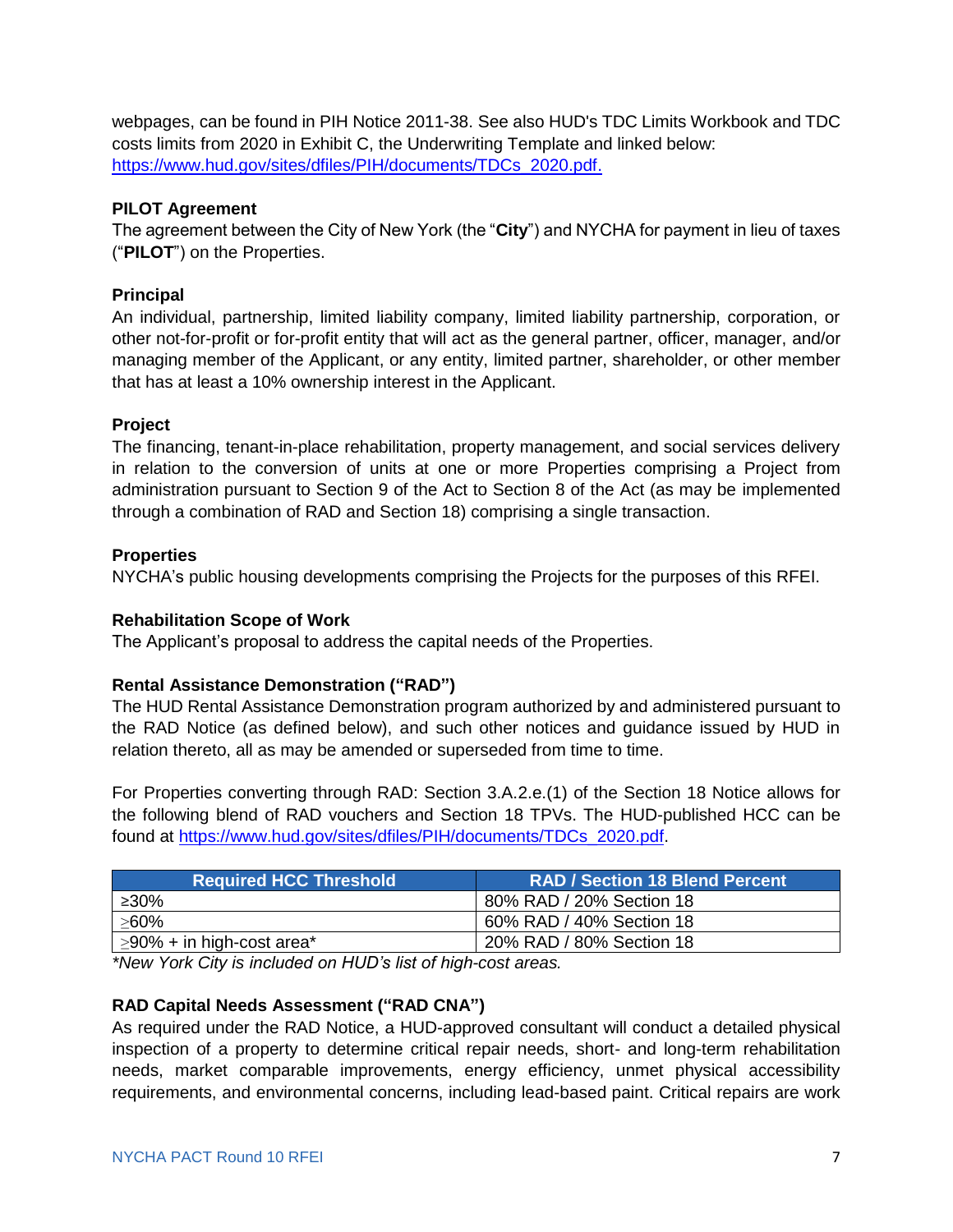that, in HUD's determination, address imminent life, health, and safety threats to residents and must be completed to allow the affected units to be occupied.

#### **RAD Fair Housing and Relocation Notice**

HUD Notice H 2016-17, PIH 2016-17 (HA), Rental Assistance Demonstration (RAD) Notice Regarding Fair Housing and Civil Rights Requirements and Relocation Requirements Applicable to RAD First Component – Public Housing Conversions, found at:

[http://www.radresource.net/sources/public/RAD%20Relocation%20Notice\\_11.10.16.pdf.](http://www.radresource.net/sources/public/RAD%20Relocation%20Notice_11.10.16.pdf)

#### **RAD Notice**

HUD Notice H-2019-09 PIH-2019-23 (HA), Rental Assistance Demonstration – Final Implementation, Revision 4, issued on September 5, 2019, as may further be amended, and found at:

[https://www.hud.gov/sites/dfiles/Housing/documents/H-2019-09-PIH-2019-](https://www.hud.gov/sites/dfiles/Housing/documents/H-2019-09-PIH-2019-23_RAD_Notice%20Rev4_20190905.pdf) [23\\_RAD\\_Notice%20Rev4\\_20190905.pdf.](https://www.hud.gov/sites/dfiles/Housing/documents/H-2019-09-PIH-2019-23_RAD_Notice%20Rev4_20190905.pdf)

#### **Section 18**

Section 18 of the Housing Act of 1937, as amended, allows for the demolition and disposition of public housing property. HUD has promulgated regulations in 24 C.F.R. Part 970 detailing the administrative steps required for its approval of any demolition or disposition activity affecting covered public housing properties. The Section 18 regulations may be found at: [https://www.hud.gov/sites/documents/DOC\\_8090.PDF.](https://www.hud.gov/sites/documents/DOC_8090.PDF)

#### **Section 18 Notice**

HUD Notice PIH 2021-07 (HA), Demolition and/or disposition of public housing property, eligibility for tenant-protection vouchers, and associated requirements, found at: [https://www.hud.gov/sites/dfiles/OCHCO/documents/2021-07pihn.pdf.](https://www.hud.gov/sites/dfiles/OCHCO/documents/2021-07pihn.pdf)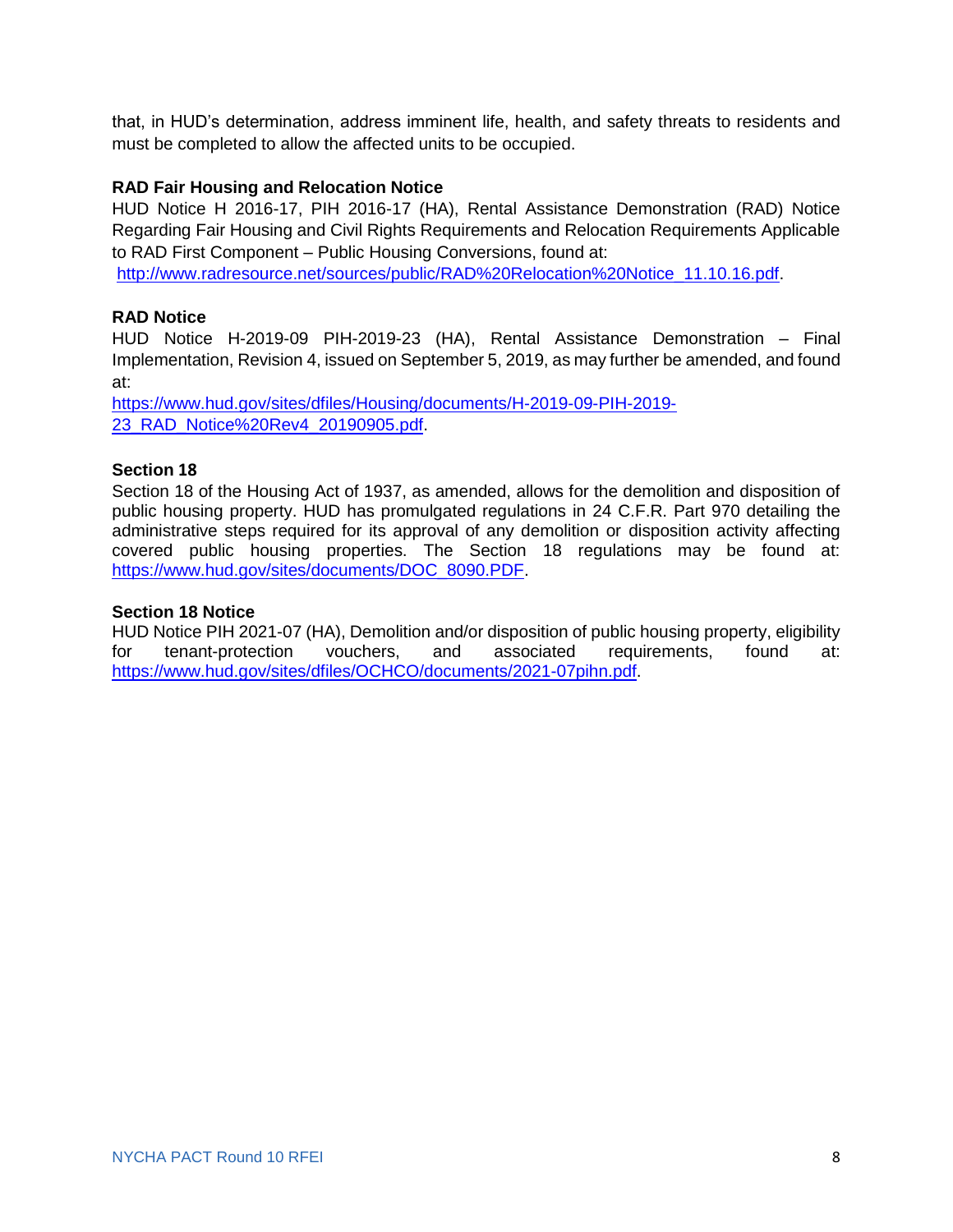# <span id="page-10-0"></span>**III. PROJECT SUMMARY AND PROCESS OVERVIEW**

The initial release of this RFEI covers seventeen (17) Properties grouped into three (3) Projects with a combined total of 3,647 units. NYCHA and HDC anticipate conversion of the units to Section 8 through a combination of HUD's RAD and Section 18 programs. Applicants should refer to the universal Underwriting Guidelines that apply to all Projects, as well as the Rental Pro Forma Template (Exhibit C) specifically tailored to each Project.

# <span id="page-10-1"></span>A. Projects

**Union Avenue Consolidated Project:** Eagle Avenue-East 163rd Street, Claremont Parkway-Franklin Avenue, Davidson, South Bronx Area (Site 402), Stebbins Avenue-Hewitt Place, Union Avenue-East 163rd Street, Union Avenue-East 166th Street

| <b>Union Avenue Consolidated</b>    | <b>Units</b> | <b>5 Yr NYCHA</b><br><b>PNA</b> |
|-------------------------------------|--------------|---------------------------------|
| Eagle Avenue-East 163rd Street      | 66           | \$15,702,984                    |
| Claremont Parkway-Franklin Avenue   | 188          | \$19,586,874                    |
| Davidson                            | 175          | \$24,200,153                    |
| South Bronx Area (Site 402)         | 114          | \$37,776,088                    |
| <b>Stebbins Avenue-Hewitt Place</b> | 120          | \$21,387,791                    |
| Union Avenue-East 163rd Street      | 200          | \$22,760,409                    |
| Union Avenue-East 166th Street      | 120          | \$24,210,105                    |
| <b>Total</b>                        | 983          | \$165,624,404                   |

**Ocean Hill & Stuyvesant Gardens Project:** Ocean Hill Apartments, Saratoga Village, Stuyvesant Garden I, Stuyvesant Garden II, Bedford-Stuyvesant Rehab

| <b>Ocean Hill + Stuyvesant Gardens</b> | <b>Units</b> | <b>5 Yr NYCHA</b><br><b>PNA</b> |
|----------------------------------------|--------------|---------------------------------|
| Ocean Hill Apartments                  | 238          | \$44,370,392                    |
| Saratoga Village                       | 125          | \$22,518,842                    |
| Stuyvesant Garden I                    | 331          | \$79,608,452                    |
| <b>Stuyvesant Garden II</b>            | 150          | \$14,690,909                    |
| Bedford-Stuyvesant Rehab               | 85           | \$15,695,410                    |
| Total                                  | 929          | \$176,884,005                   |

In addition to the comprehensive rehabilitation of the above developments, proposals must consider strategies that reactivate underused land at the following location. Strategies may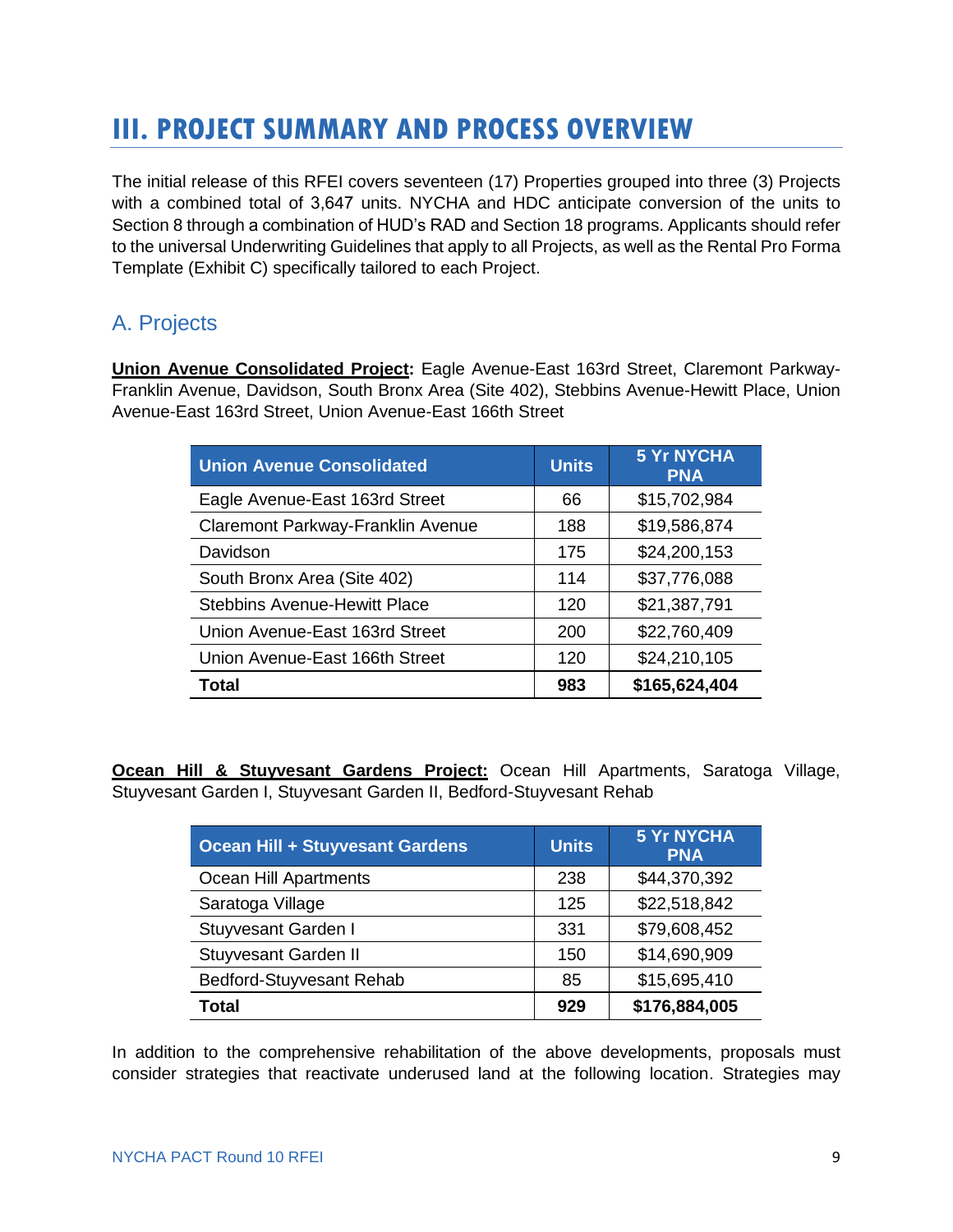contemplate the creation of high-quality open spaces (active and/or passive), community facilities, community-serving retail, and/or affordable housing:

• Stuyvesant Gardens II: Western blockfront along Malcom X. Boulevard between Quincy Street and Gates Avenue, currently being used as a surface parking lot and trash compaction/collection.

| <b>Wilson Consolidated</b> | <b>Units</b> | <b>5 Yr NYCHA</b><br><b>PNA</b> |
|----------------------------|--------------|---------------------------------|
| <b>Metro North Plaza</b>   | 275          | \$51,878,787                    |
| White                      | 248          | \$33,165,743                    |
| Wilson                     | 398          | \$75,466,216                    |
| Total                      | 921          | \$160,510,746                   |

#### **Wilson Consolidated Project:** Metro North Plaza, White, Wilson

#### **Sack Wern & Clason Point Gardens Project:** Sack Wern, Clason Point Gardens

| <b>Sack Wern &amp; Clason Point Gardens</b> | <b>Units</b> | <b>5 Yr NYCHA</b><br><b>PNA</b> |
|---------------------------------------------|--------------|---------------------------------|
| <b>Clason Point Gardens</b>                 | 401          | \$109,738,181                   |
| Sack Wern                                   | 413          | \$80,661,454                    |
| Total                                       | 814          | \$190,399,635                   |

In addition to the comprehensive rehabilitation of the above developments, proposals must consider strategies that reactivate underused land at the following location. Resident leaders have expressed an interest in senior affordable housing, in combination with a ground-floor community-serving use(s):

• Clason Point Gardens: Northeast corner of Story Avenue and Noble Avenue, currently being used as a parking lot.

#### **Please refer to Exhibit B for property profiles containing supplemental information for each Property.**

### <span id="page-11-0"></span>B. Section 8 Conversion Process

#### **Blended Section 18-RAD Disposition**

Applicants must prepare and submit Proposals assuming a blended "Section 18-RAD Disposition", with 90% of units converting via Section 18 and 10% of units converting via RAD. NYCHA reserves the right to ask Applicants to underwrite additional scenarios prior to designation.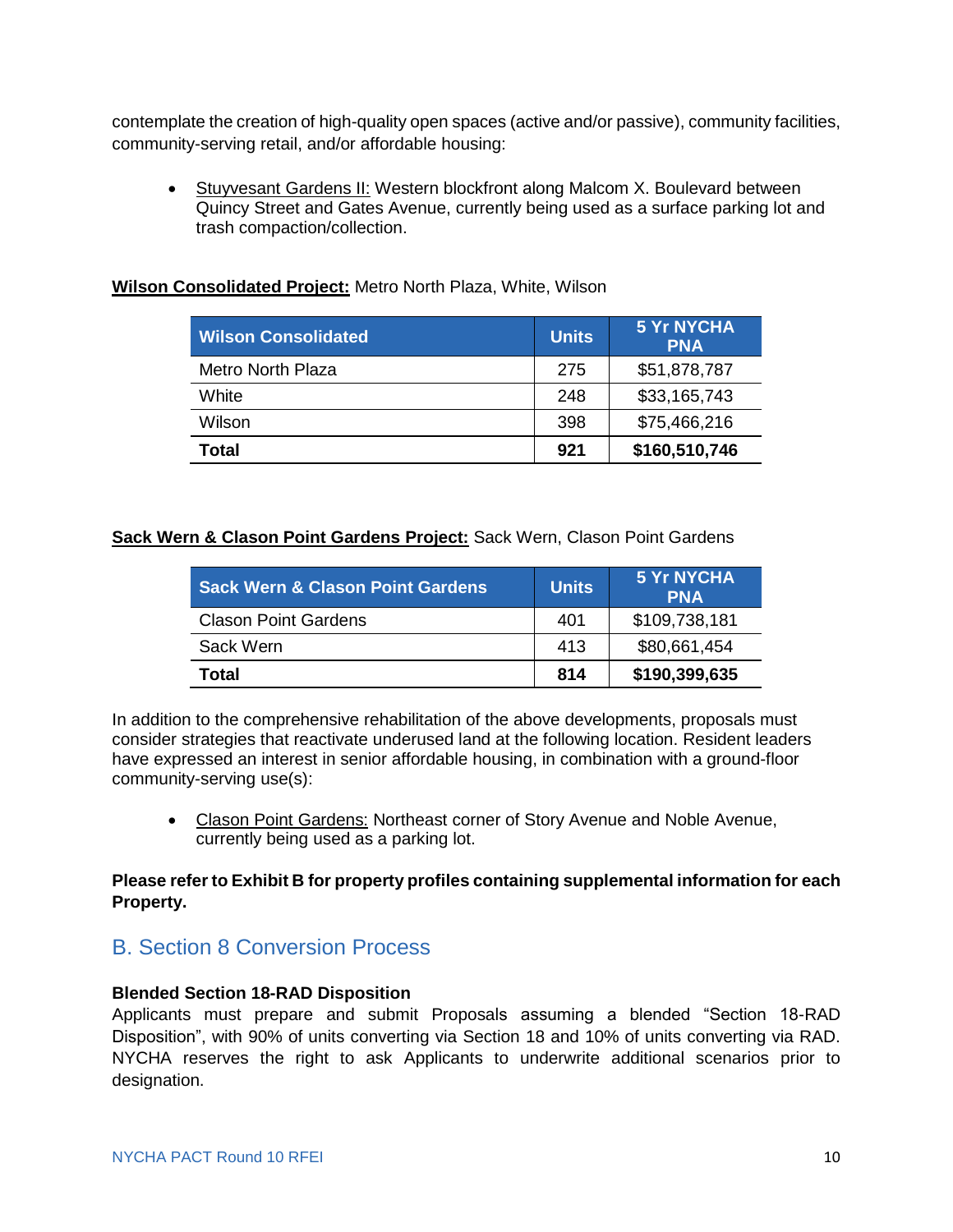Properties in this RFEI are expected to meet HUD's Obsolescence requirement for Section 18.<sup>3</sup> The 90%/10% Section 18/RAD blend assumption enables (1) the RAD resident protections to be provided to all units in a Project, while also (2) maximizing the higher rent levels available through Section 18 conversions. 4

#### **Additional HUD Requirements**

HUD may require, and NYCHA may pursue, a recalculation of rent levels to meet HUD requirements and maintain the financial strength and long-term stability of each Property in the Projects.

#### **Project Financing**

HDC will be the primary underwriter and lender for this Project. HDC will coordinate or provide senior, and in some cases, subordinate, construction and/or permanent loan financing funded by, but not limited to, taxable or (non-volume cap) tax-exempt bonds issued through the Open Resolution and/or the Impact Resolution. Any HDC subordinate loans shall be funded by City capital, if available. NYCHA and HDC welcome creative financial structures, including but not limited to utilizing Historic Tax Credits, PILOT bonds, energy performance related financing, Opportunity Zone funding, as applicable, and 501c3 bonds. NYCHA and HDC will ultimately determine the financing structure after the Designated Project Team is designated.

 $\overline{\phantom{a}}$ 

<sup>3</sup> Please note that Properties in future RFEIs may not meet HUD's Obsolescence requirement for Section 18, and will be required to convert via RAD.

<sup>4</sup> Section 18 rents are underwritten based on the traditional project-based Section 8 formula, up to the payment standard of 110% of Fair Market Rent (as determined by HUD), subject to rent reasonableness.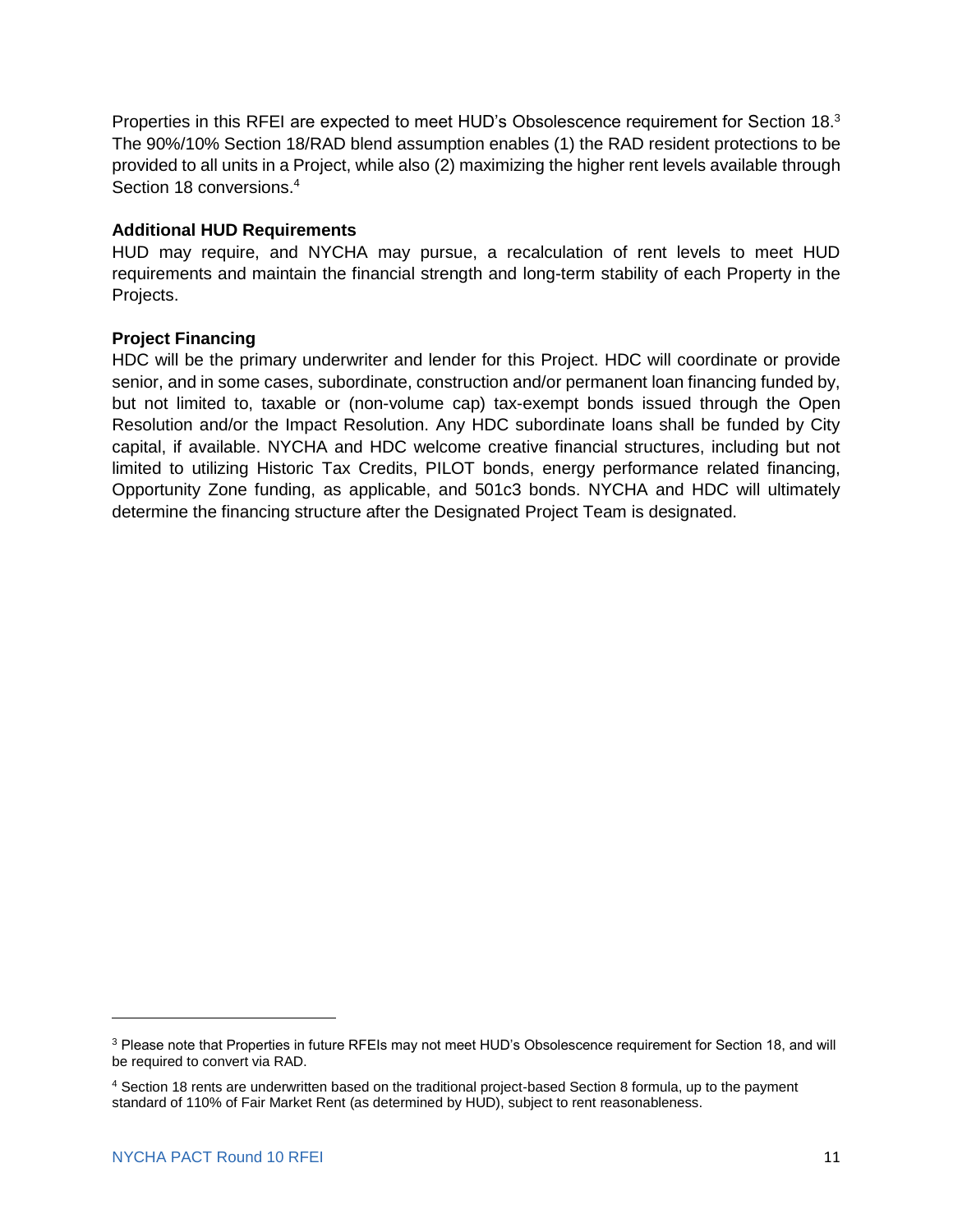# <span id="page-13-0"></span>**IV. PROJECT REQUIREMENTS**

### <span id="page-13-1"></span>A. Lead and Mold Requirements

#### **1. HUD Agreement**

HUD and NYCHA entered into an Agreement on January 31, 2019 (the "**HUD Agreemen**t"). The HUD Agreement establishes a framework by which NYCHA will continue to evaluate and make progress towards compliance with federal requirements, including amongst other things, compliance with lead-based paint abatement regulations. During the term of the HUD Agreement, an independent monitor will be in place with access to NYCHA information and personnel and will issue quarterly reports on NYCHA's compliance with the HUD Agreement. A link to the HUD Agreement is below:

<https://www.hud.gov/sites/dfiles/PA/documents/HUD-NYCHA-Agreement013119.pdf>

#### **2. Lead-Based Paint and Lead Hazards**

The Designated Project Team is required to comply with "Lead-Based Paint Procedures for NYCHA's PACT Projects" as set forth in Exhibit N (the "**PACT Lead Procedures**"), as well as all applicable federal, state, and local laws concerning lead-based paint and lead hazards, including NYC Local Law 1 of 2004 as may be amended, NYC Local Law 31 of 2020 as may be amended and federal regulations per 24 CFR Part 35 and 40 CFR Part 745.

If a Project requires abatement of lead-based paint and lead hazards, Applicants must account for the cost of abatement in the Rehabilitation Scope of Work and may not defer abatement or pay for abatement through replacement reserves. Prior to closing the financing of the Project, after selection of a Designated Project Team, NYCHA will provide the Designated Project Team with existing and ongoing lead-based paint test results and other related information, as available.

NYCHA may amend the PACT Lead Procedures and additional lead-based paint and lead hazard requirements may be imposed by NYCHA.

#### **3. Mold and Leaks**

The Designated Project Team is required to comply with the *Mold and Moisture Control Procedures for NYCHA's PACT Projects* (the "**PACT Mold Procedures**"), as may be updated by NYCHA from time to time (see Exhibit O). The PACT Mold Procedures are intended for consistency with the overarching goals of Baez v. NYCHA, No. 13 Civ. 8915, as the same may be amended or modified, and the HUD Agreement. Among other things, the Designated Project Team must conduct comprehensive unit inspections as part of the pre-development process to identify mold and moisture issues, address underlying sources of mold and leaks as a part of the Rehabilitation Scope of Work, and prepare and operate Properties in accordance with an approved Mold Operations and Maintenance Plan ("**Mold O&M Plan**").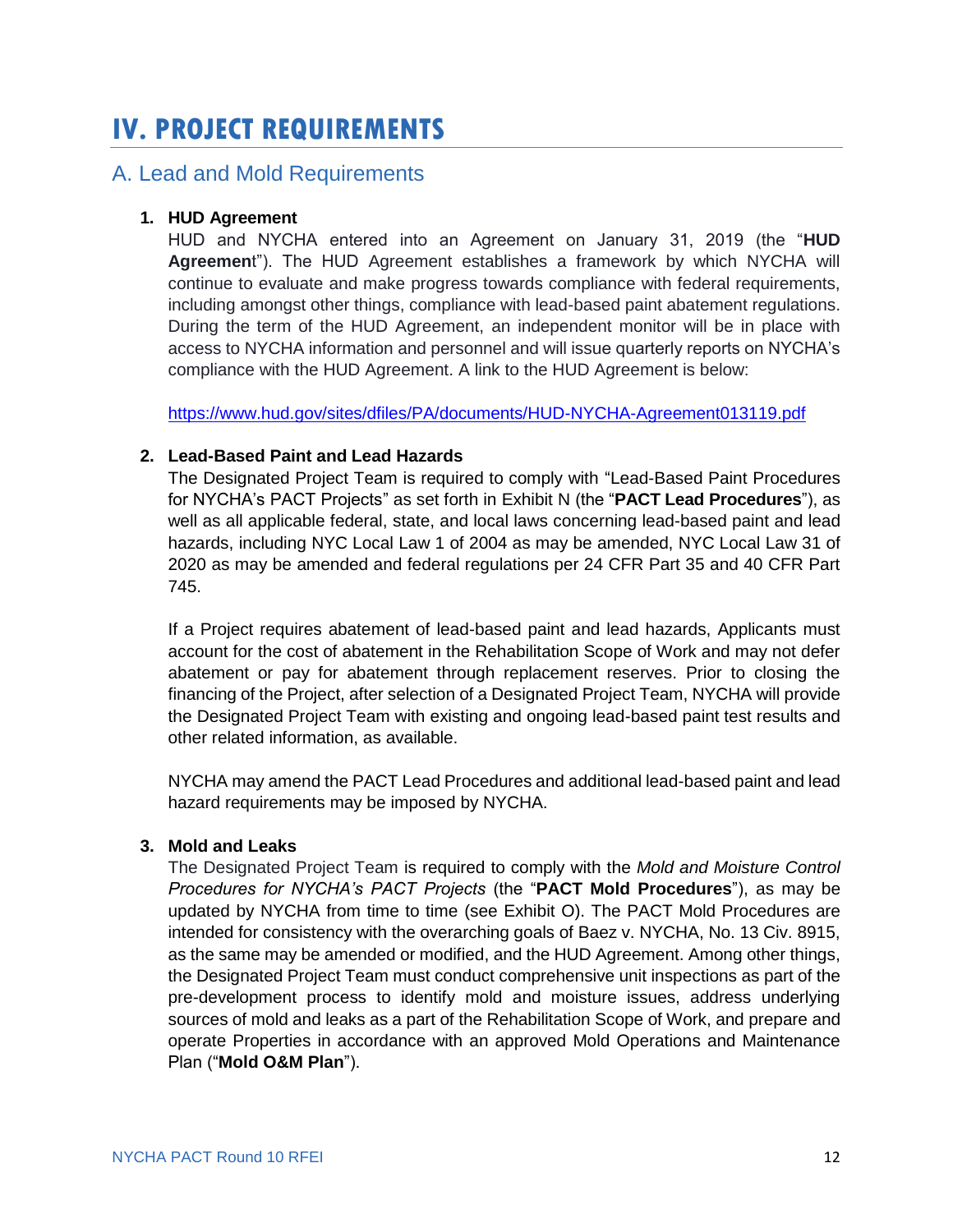Applicants must account for the cost of addressing underlying sources of mold and leaks in the Rehabilitation Scope of Work and may not defer abatement or pay for abatement through replacement reserves. Prior to closing the financing of the Project, after selection of a Designated Project Team, NYCHA will provide the Designated Project Team with existing mold and leak work orders and other related information, as available. The Designated Project Team will be responsible for ensuring that all mold and leak work orders open at the time of conversion are addressed in a timely manner following the conversion.

NYCHA may amend the PACT Mold Procedures and additional mold and leak requirements may be imposed.

### <span id="page-14-0"></span>B. General Requirements

#### **1. Resident Rights and Protections**

The Designated Project Teams will be required to comply with and operate the Properties in accordance with:

- a. NYCHA's Section 8 PBV tenant protection regulations, as may be updated from time to time;
- b. The RAD resident protections as described in the RAD Notice and listed in Exhibit I;
- c. The New York City RAD Roundtable Guiding Principles as listed in Exhibit J;
- d. NYCHA's grievance procedures as listed in Exhibit K, as may be updated by NYCHA from time to time;
- e. NYCHA's housing retention guidelines as outlined in Exhibit F, as may be updated from time to time; and,
- f. Any new updates that are approved by NYCHA and HUD with respect to the PACT program.

#### **2. Resident & Community Engagement**

The Designated Project Teams will be expected to craft and implement a comprehensive "Community Engagement Plan", including, but not limited to, a plan for outreach to residents and elected officials. The Community Engagement Plan will be reviewed by NYCHA and finalized after designation, prior to beginning outreach. The Community Engagement Plan must detail an outreach and reporting structure that will provide residents and elected officials with regular, proactive, and transparent Project updates from designation through to ongoing operations. The goal of the Community Engagement Plan is to ensure residents have ready access to information about the Project, are informed about Project updates, and are provided with ample opportunities to provide feedback on and shape Project plans, including the Rehabilitation Scope of Work, property management approach, Social Services Plan (as defined below), and other investments prior to closing and conversion of the Project. The Community Engagement Plan must also detail how Project Teams will engage with residents and resident leadership following closing and conversion to the Section 8 program.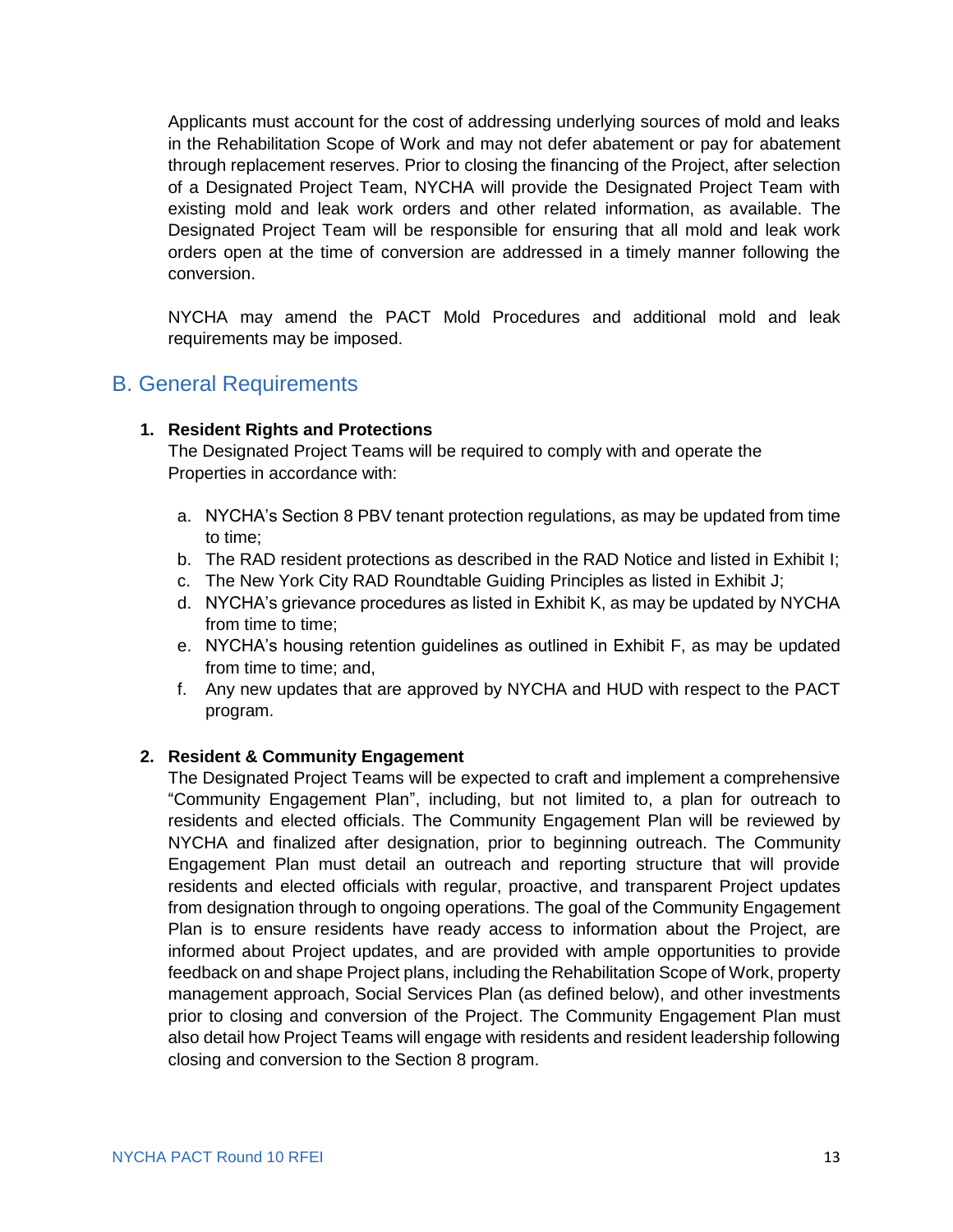A preliminary Community Engagement Plan must be included as part of the Applicant's submission (see Section VIII for submission requirements). NYCHA has developed a base set of engagement activities (see Exhibit P) that must be included in the Community Engagement Plan, but Applicants are encouraged to expand upon this guidance with creative strategies and tailor their approach to the needs of each development. In addition, Project Teams must describe a plan for regular engagement and communication with residents and Tenant Association leadership following conversion, including, for example, meeting frequency and strategies for the intake of and response to tenant complaints, making repairs, and resolving lease or other issues.

Project Teams will refine and finalize Community Engagement Plans in coordination with NYCHA following designation. The Designated Project Teams will also participate in required public forums, hearings, and briefings with NYCHA residents, the applicable Community Board(s), elected officials, City Agencies, and other organizations, as needed. The Designated Project Teams will continue to collaborate with NYCHA on implementing and updating the Community Engagement Plan, if necessary, throughout and following the conversion process.

Applicants are encouraged to form partnerships and assemble teams in order to supplement internal capacity. Designated Project Teams will be required to craft and deliver professional, customer service-oriented, and culturally sensitive outreach and communications strategies.

#### **3. Fair Housing Requirements**

The Designated Project Teams will be required to comply with the RAD Notice, the RAD Fair Housing and Relocation Notice, and all applicable Federal, State, and local laws, orders, and regulations prohibiting housing discrimination.

#### **4. Minority and Women Business Enterprises and Nonprofit Organizations ("M/WBEs" and "Nonprofits", respectively)**

NYCHA is committed to increasing opportunities for, and strengthening the capacity of, M/WBE and Nonprofit developers to participate in achieving the goals of the PACT program. NYCHA encourages responses from M/WBE and Nonprofit developers that bring enhanced and tangible community development benefits to the proposed Project Team. In particular, M/WBE and Nonprofit developers that have a successful track record of tangible investments in the community where the Property is located will be reviewed favorably.

Each Applicant must include at least one Developer member in their Project Team that (a) is an M/WBE Developer or Nonprofit Developer and (b) has a Meaningful Role (as defined below) within the Project Team.

"**Meaningful Role**" within the Project Team is defined to include, but is not limited to, one or more of the following: (i) at least 30% overall equity ownership in the relevant project ownership entity(ies), (ii) material decision making authority and/or managing member status in the applicable joint venture, (iii) control and authorship of material Development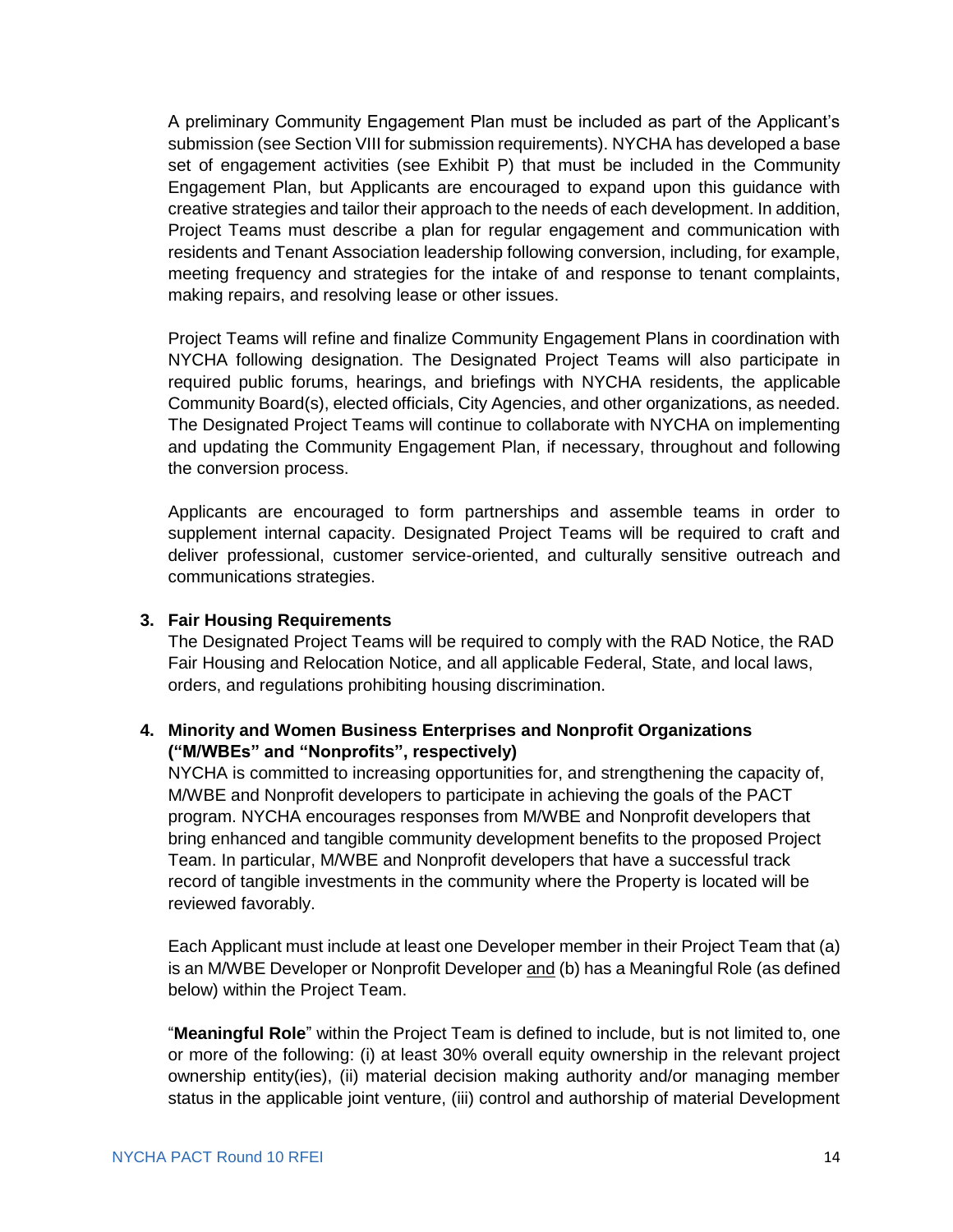work components, (iv) fair participation (in NYCHA's and HDC's reasonable judgment) in the waterfall distribution returns to equity, and (v) serving as lead developer on a minimum of 200 units of the Project. These units should be comparable to the whole of the relevant development in size, level of needed repairs and potential income.

Applicants should strive to work with subcontractors to achieve M/WBE hiring goals in line with other City housing programs, including but not limited to programs mandated by HDC and the New York City Department of Housing Preservation and Development ("**HPD**").

The Designated Project Teams shall state in all solicitations or advertisements for bids for subcontractors, placed by or on behalf of the Designated Project Teams, that all qualified businesses will receive consideration for subcontracts without regard to the race, color, religion, military service, national origin, sex, age, disability, marital status, or sexual orientation of the owners, partners, management, or stockholders of a business. M/WBEs shall be given an equal opportunity by the Designated Project Teams to submit Proposals to such Designated Project Teams for consideration of subcontracting awards in connection with the Project.

Applicants who conform with the requirement described above may include in their Project Team General Contractors or Property Managers who are not on NYCHA's Pre-Qualified List; provided, however, that such Applicants adequately demonstrate, in NYCHA's judgment, such General Contractor's or Property Manager's qualifications (with reference to each of the requirements of NYCHA's RFQ) and justification for including such member in the Project Team as opposed to a General Contractor or Property Manager already on NYCHA's Pre-Qualified List.

#### **5. Schedule**

The Designated Project Teams must achieve construction closing on the Project by the timeline established in the Conditional Designation Letter. The Designated Project Teams will be responsible for the timely commencement and completion of the Project, will be held accountable to the schedules outlined in their Proposal and agreed upon with NYCHA, and will be required to submit ongoing construction status reports both during predevelopment and during construction.

#### **6. Completion of Conversion Process**

The Designated Project Teams must achieve the RAD and Section 18 milestones in a timely manner as follows:

- a. Lead required resident engagement;
- b. Complete all required studies, reports, surveys, and evaluations necessary (including environmental review) for both receipt of the RAD Conversion Commitment and the Section 18 disposition approval from HUD as applicable and to secure financing;
- c. For the units converting under RAD, develop a RAD Financing Plan that addresses the 20-year capital needs of all Properties in the Project converting through RAD and takes advantage of economies of scale both during rehabilitation and on-going operations;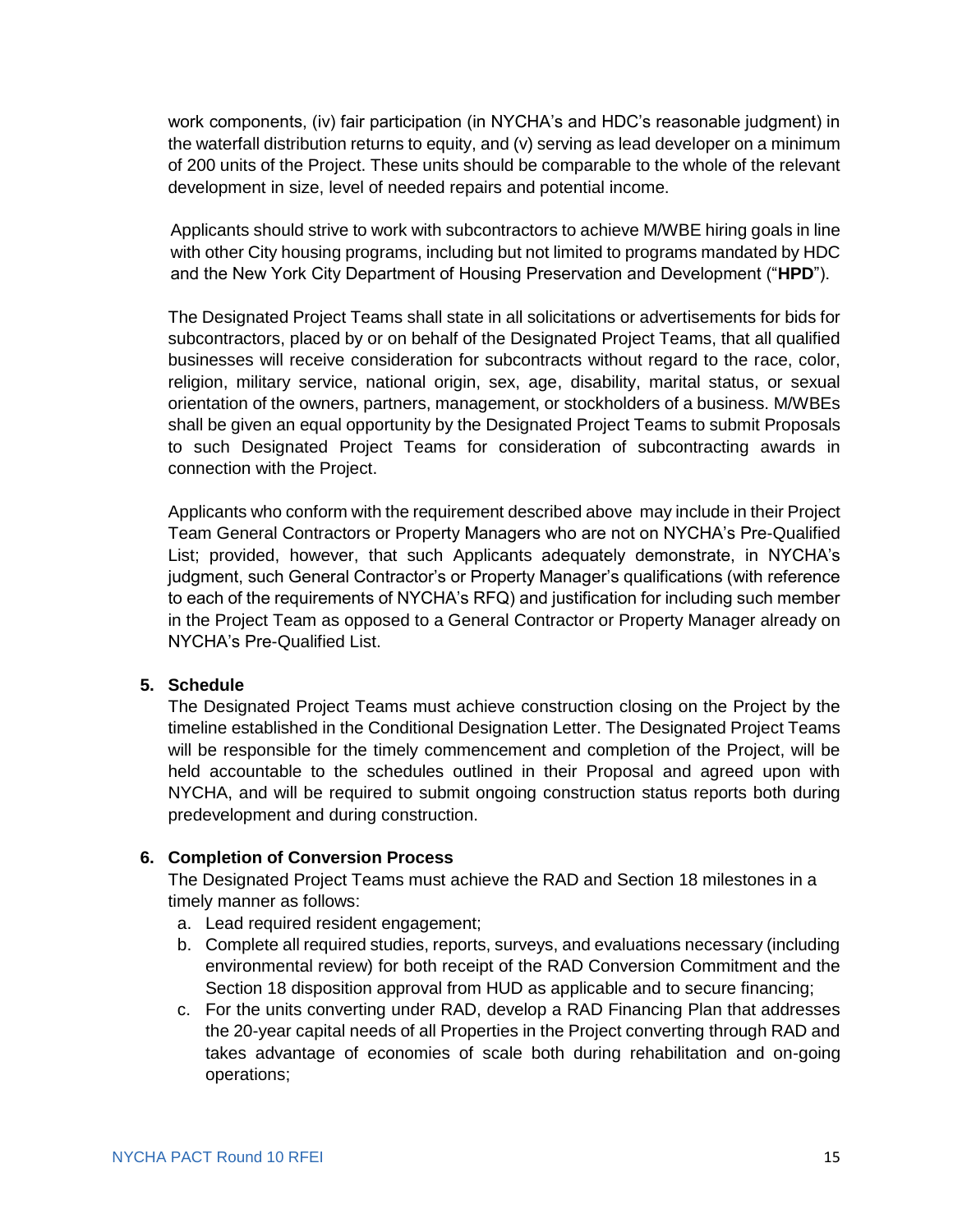- d. For the units converting under Section 18, perform pre-HQS inspections and complete any required repairs to satisfy HQS; and,
- e. Satisfying all HUD conditions and conditions in this RFEI for a timely construction closing in accordance with the schedule.

#### **7. Commitment to Entire Project**

The Designated Project Teams must commit to rehabilitating and managing all of the Properties in the Project and may not exclude any Properties from the Project.

#### **8. Rehabilitation Scope of Work**

PACT requires that all physical needs of the Properties be fully addressed, including but not limited to all work identified in the NYCHA PNA. The NYCHA PNA for each Property is included in detail in the *Scope of Work Template* ("**SOW Template**") (see Exhibit A). Proposals must include a proposed Rehabilitation Scope of Work, as documented fully in both Tab C – *Rehabilitation Proposal* (narrative format) and the Exhibit A SOW Template (itemized format). Applicants may be required to provide additional information to demonstrate that the proposed Rehabilitation Scope of Work fully addresses the needs of the Properties and NYCHA design goals.

Each SOW Template includes the in-kind repair and replacement needs determined by a sampled survey of existing conditions completed for the 2017 NYCHA PNA. Applicants are required to propose quantities, unit costs, and other information as described further in the SOW Template. Proposed quantities may vary from those that are pre-populated in the SOW Template, and Applicants may propose additional SOW items that are not included in the SOW Template.

NYCHA is currently performing further site due diligence and will provide a RAD CNA to the Designated Project Team. NYCHA will also provide an Obsolescence Report to understand if Properties meet the Obsolescence criteria, which may further inform the Rehabilitation Scope of Work in the event that Section 18 disposition is pursued.

The Designated Project Team will be responsible for inspecting every unit of every Property in the Project prior to construction closing to inform the proposed Rehabilitation Scope of Work, and developing the Rehabilitation Scope of Work to be responsive to resident input and inspection results.

The Designated Project Team will be required by NYCHA to update and revise the Rehabilitation Scope of Work throughout pre-development. Prior to financial closing, the Designated Project Team will be required to submit a Rehabilitation Scope of Work in a format suitable to NYCHA and HUD.

#### **9. Tenant-In-Place Rehabilitation**

Applicants should assume that the Rehabilitation Scope of Work will be completed with tenants-in-place to minimize disruption to residents' lives, to the extent safe and feasible.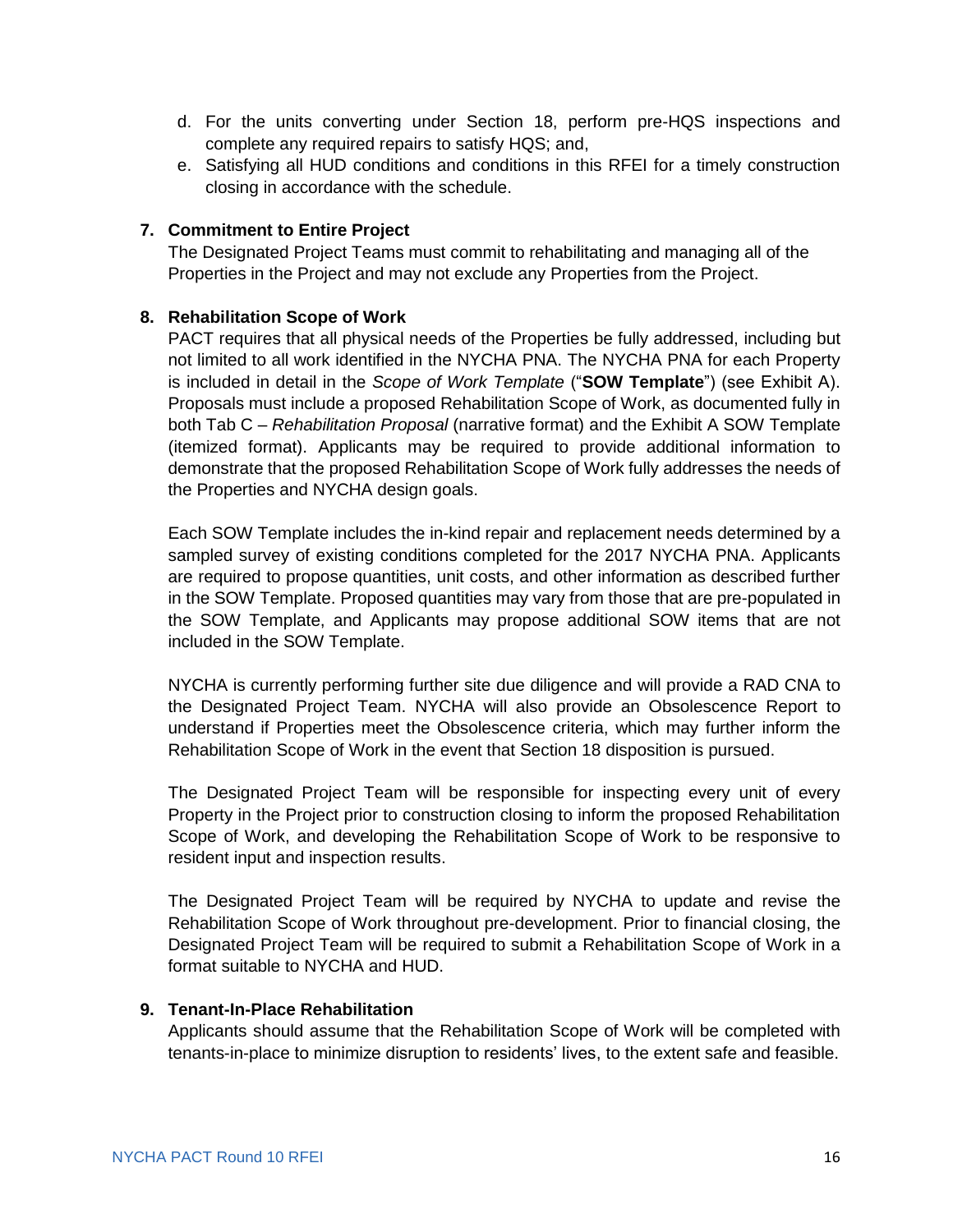To the extent in-place rehabilitation cannot be accomplished, temporary resident relocation will be the responsibility of the Designated Project Team, including, without limitation, obtaining any necessary service providers to facilitate temporary relocation and covering all associated costs. Any temporary relocation will be within a reasonable proximity to the resident's Property and will be subject to NYCHA's approval and be in accordance with all applicable legal requirements.

The Designated Project Team will be required to submit a tenant protection plan and construction logistics plan that details any temporary resident relocations to address pertinent health issues, especially those of senior residents, that may arise during construction.

#### **10. Design Guidelines**

Proposals must conform to the NYCHA Design Guidelines for the Rehabilitation of NYCHA Residential Buildings, the NYCHA Connected Communities Guidebook, the NYCHA Climate Mitigation Road Map, the Zoning Resolution of the City of New York, effective as of December 15, 1961, as amended to date, and as the same may be amended (the "**NYC Zoning Resolution**"), the NYC Construction Codes, and all other applicable laws and regulations.

- 1. The NYCHA Design Guidelines for the Rehabilitation of NYCHA Buildings can be found here: [https://www1.nyc.gov/assets/nycha/downloads/pdf/nycha-design](https://www1.nyc.gov/assets/nycha/downloads/pdf/nycha-design-guidelines.pdf)[guidelines.pdf](https://www1.nyc.gov/assets/nycha/downloads/pdf/nycha-design-guidelines.pdf)
- 2. The NYCHA Connected Communities Guidebook can be found here: [https://www1.nyc.gov/assets/nycha/downloads/pdf/Connected-Communities-](https://www1.nyc.gov/assets/nycha/downloads/pdf/Connected-Communities-Guidebook.pdf)[Guidebook.pdf](https://www1.nyc.gov/assets/nycha/downloads/pdf/Connected-Communities-Guidebook.pdf)
- 3. The NYCHA Climate Mitigation Road Map can be found here: <https://www1.nyc.gov/assets/nycha/downloads/pdf/NYCHA-LL97-Whitepaper.pdf>

Consistent with the Connected Communities Guidebook, Applicants must consider strategies that enhance the overall quality of life and provide new amenities and resources for NYCHA residents. For example, Proposals should propose the creation of and/or improvements to existing: open spaces; community centers and community facilities; community-serving retail spaces; and affordable housing.

The Designated Project Team is responsible for submitting final construction documents to NYCHA, which shall conform to previous review comments and approvals made by NYCHA, and will be responsible for obtaining any and all building and/or construction permits or approvals necessary to achieve closing and complete the Project by NYCHA and any lenders.

#### **11. Accessibility**

All Proposals must comply with the accessibility requirements of all applicable laws including, without limitation, to the New York City Building Code, the Fair Housing Act, the Americans with Disabilities Act, Section 504 of the Rehabilitation Act of 1973, and NYCHA's Voluntary Compliance Agreement with HUD concerning accessibility.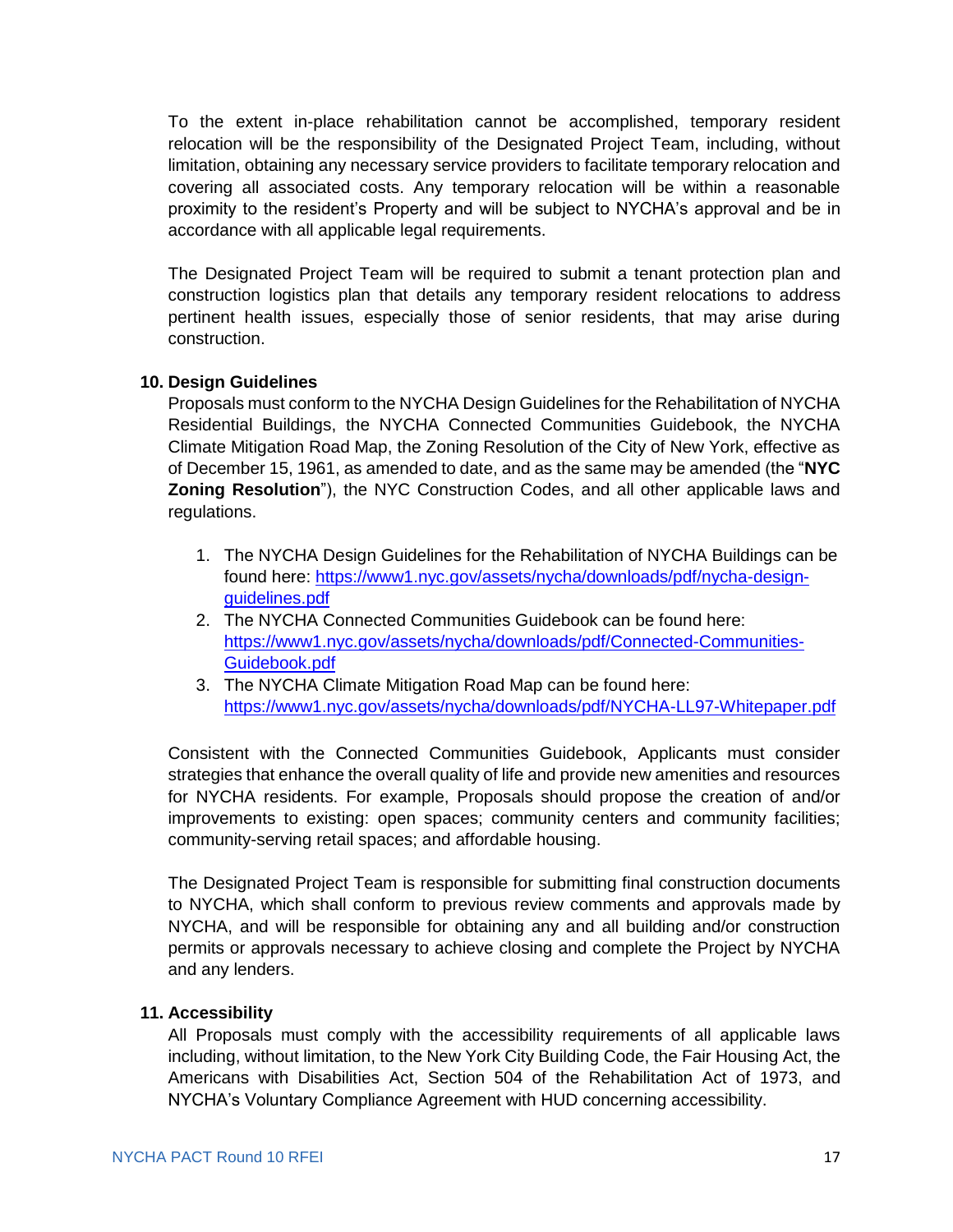#### **12. Site Improvement and Redevelopment Opportunities**

The Designated Project Teams will be expected to work closely with residents and other relevant stakeholders in crafting and building consensus around a community vision for any redevelopment opportunity contemplated through the Project. Teams will be expected to host additional charrettes or other community meetings to best understand, and ultimately demonstrate, how a Project will enhance residents' lives. Details of any suggested meetings related to redevelopment should be outlined in the Community Engagement Plan.

Designated Project Teams will closely coordinate with NYCHA to advance any subsequent actions or entitlement processes needed to facilitate the opportunity.

#### **13. Environmental Review**

The environmental review process provides a means for public agencies to systematically review proposed discretionary actions for the purpose of identifying the effects those actions may have on the environment. Pursuant to 24 CFR Part 58, HUD environmental review and signoff for NYCHA actions is delegated to a local agency that acts as the "Responsible Entity" for National Environmental Policy Act ("**NEPA**") review. The New York City Department of Housing Preservation and Development (**"HPD**") serves as the Responsible Entity for NYCHA's NEPA environmental reviews. NYCHA is a New York State public-benefit corporation; therefore, NYCHA's disposition action is also subject to State Environmental Quality Review Act ("**SEQRA**"). In addition, the issuance of construction funding from a New York City agency such as HPD or HDC are discretionary actions subject to City Environmental Quality Review ("**CEQR**").

Applicants should be familiar with the environmental review requirements applicable for RAD projects, which can be found at:

[https://files.hudexchange.info/resources/documents/Environmental-Review-](https://files.hudexchange.info/resources/documents/Environmental-Review-Requirements-for-RAD-Transactions.pdf)[Requirements-for-RAD-Transactions.pdf](https://files.hudexchange.info/resources/documents/Environmental-Review-Requirements-for-RAD-Transactions.pdf)

#### **14. Historic Preservation**

The Designated Project Team is responsible for any required mitigation of adverse impacts or adverse effects to Historic and Cultural Resources that are determined to be eligible, or are listed, on the National Register of Historic Places as such terms are further explained in The National Historic Preservation Act codified at 54 U.S.C. §§ 300101 et. al. and 36 CFR Part 800, and the New York State Historic Preservation Act of 1980 as codified at New York State Parks, Recreation and Historic Preservation Law Article 14, if applicable. Any substantial changes to cultural or historic resources require consultation with the State Historic Preservation Office ("**SHPO**") of the New York State Office of Parks, Recreation and Historic Preservation in accordance with the New York State Historic Preservation Act of 1980 (See Section 14.09 of the New York State Parks, Recreation and Historic Preservation Law) in order to explore potential measures that would avoid, minimize or mitigate any adverse impacts or adverse effects to cultural and historic resources as guided by the Secretary of the Interior's Standards for Rehabilitation.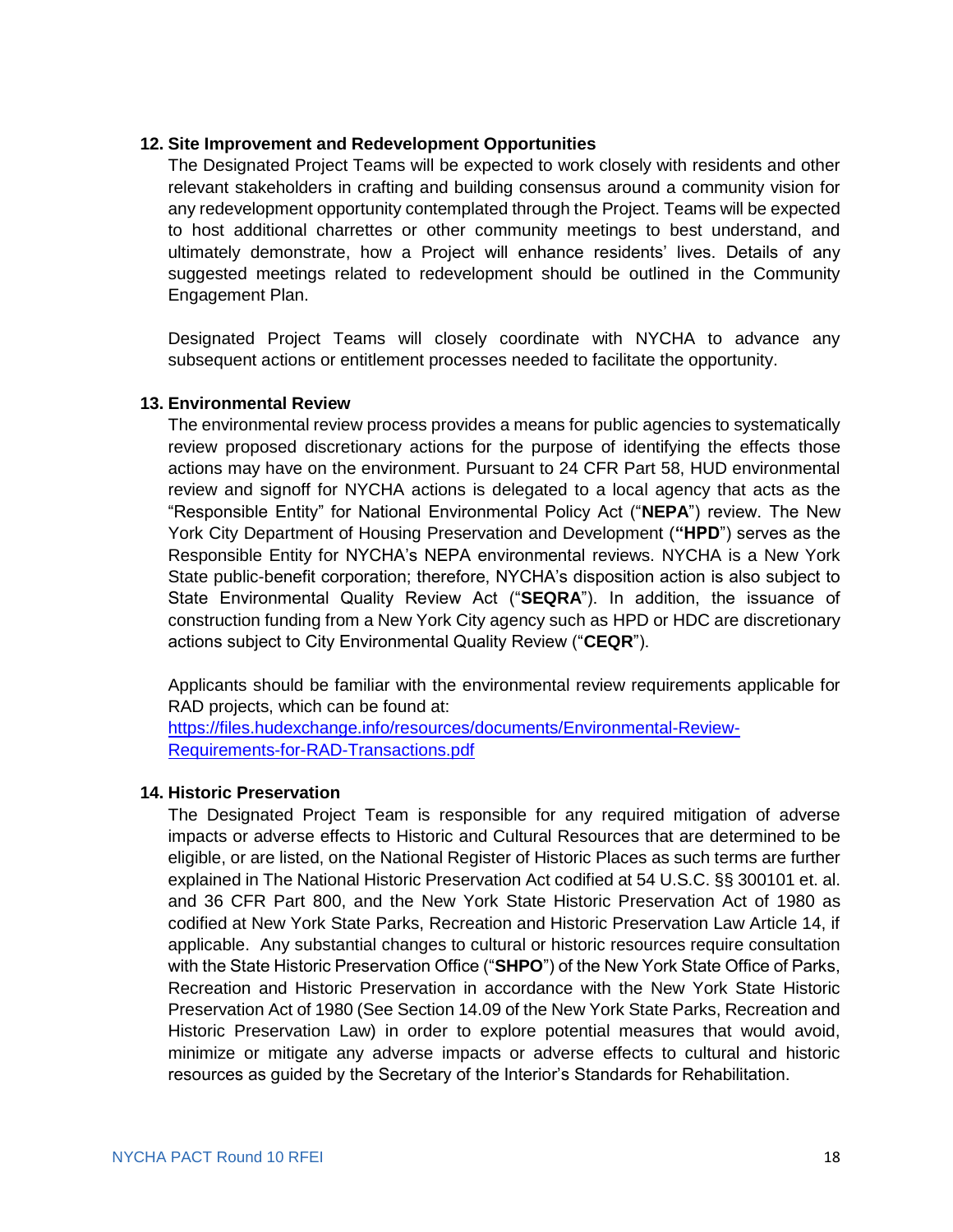Furthermore, NYCHA and SHPO have entered into a Programmatic Agreement ("**PA**") that can be found here: [https://www1.nyc.gov/assets/hpd/downloads/pdfs/services/nycha](https://www1.nyc.gov/assets/hpd/downloads/pdfs/services/nycha-section-106-programmatic-agreement.pdf)[section-106-programmatic-agreement.pdf](https://www1.nyc.gov/assets/hpd/downloads/pdfs/services/nycha-section-106-programmatic-agreement.pdf)

The Properties in this RFEI were not identified in the PA as National Register Listed or Eligible, and no Historic Artwork at the Properties was identified.

#### **15. Pre-Closing Work**

Under current HUD guidance applicable to NYCHA, the units converting through Section 18 in Properties converting through RAD/Section 18 blend pursuant to the Section 18 Notice, and all units in the Section 18 only Properties, cannot be added to a HAP Contract until they pass an HQS inspection. As such, the Designated Project Teams will, in collaboration and cooperation with NYCHA, complete the following pre-closing work related to HQS for these units:

- 1. Inspect units for HQS compliance; and,
- 2. Perform needed repair work in units that are out of HQS compliance in accordance with Davis-Bacon and HUD prevailing wage requirements<sup>5</sup>.

The anticipated scope of work for the HQS repairs is not currently available, but Applicants should assume that the cost of this HQS repair work will be between approximately \$3,000-\$5,000 per dwelling unit.

#### **16. Violations**

The Designated Project Teams will work with NYCHA to clear all existing health and safety violations as found on City records or municipal searches prior to construction closing. Violations that do not relate to health and safety and which cannot be cleared prior to construction closing must be addressed in the Designated Project Teams' Rehabilitation Scope of Work.

#### **17. Property Management**

The Designated Project Teams must dedicate adequate property management staff to each Property in the Project, ensuring that service levels are not reduced in smaller buildings within the Project. The Designated Project Teams will be responsible for operating and managing the property in accordance with a Property Management Plan to be approved by NYCHA and HDC (the "**Property Management Plan**"), which shall contemplate but not be limited to:

- 1. The effective and efficient day-to-day operation of each Property;
- 2. Completing all applicable tasks or actions related to resident conversion from public housing to Section 8 that remain outstanding at construction closing;
- 3. Meeting obligations for building maintenance, financial liabilities, and income and rental guidelines as defined in federal, state, and municipal regulatory documents;

 $\overline{a}$ 

<sup>5</sup> With the exception of any units on an existing HAP contract within an LLC I property.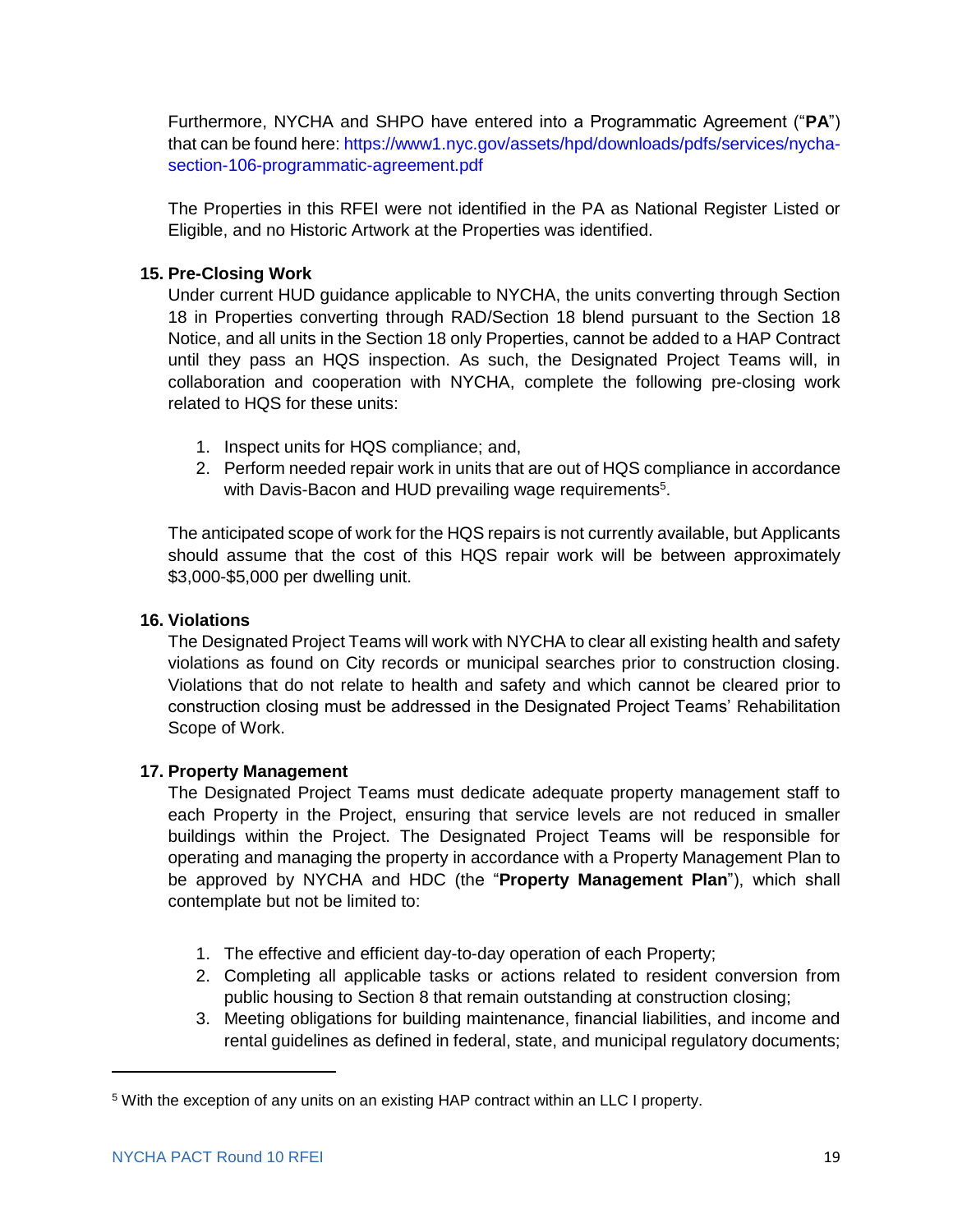- 4. Ensuring that the distribution of superintendent units is in line with applicable code and provides adequate coverage for all units in each Property;
- 5. Managing the buildings to ensure continuous HQS compliance;
- 6. Promptly responding to maintenance work order requests and resident complaints about the building's physical condition;
- 7. Working with NYCHA's Leased Housing Department ("**LHD**") to lease all vacant apartments as they become available from a project-based site-based wait list;
- 8. Working with LHD to right-size families living in an inappropriate-sized apartment per the Section 8 PBV standards, but based on NYCHA's public housing occupancy standards for existing residents in place at construction closing;
- 9. Recognizing and working with the legitimate resident organizations at each Property to address issues related to the Property, including the terms and conditions of residents' tenancy (see sections beginning on pg. 132 of the RAD Notice for more information);
- 10. Including Tenant Participation Activity ("**TPA**") funds in their maintenance and operation budget at \$25 per occupied unit per year, which shall be directly allocated and funded to the legitimate resident organization at the Properties in the Project in accordance with the RAD Notice;
- 11. Maintaining detailed rent rolls, financial statements, and other required documents in accordance with NYCHA, HUD, HDC, HPD (if applicable), and/or as may otherwise be required by project financing;
- 12. Maintaining Section 8 and RAD compliance in accordance with NYCHA, HUD, HDC, and/or as may otherwise be required by project financing;
- 13. To offer a pathway for tenants to bolster their credit through paying rent as described in Section 22 below; and,
- 14. Following all guidelines outlined by NYCHA in the grievance procedure and housing stability and retention guidelines. See Exhibits K and F for additional details.

#### **18. Asset Management & Construction Reporting Requirements**

The Designated Project Team will be responsible for providing NYCHA and HDC with asset management data and construction period reporting, including but not limited to the reports detailed in the Asset Management and Construction Reporting Requirements (Exhibit Q), plus standard HDC reporting requirements.

#### **19. Resident Stability and Retention Plan**

The Designated Project Teams will be expected to create and implement a 'Resident Stability and Retention Plan' that outlines their approach to pro-active communication and outreach that property managers will take to avoid unnecessary evictions. NYCHA's Real Estate Development Department developed a set of resident retention guidelines to ensure proactive processes are in place to protect residents from displacement during the ongoing public health crisis due to COVID-19. The guidelines were created for all PACT development partners and are followed by property management staff at each PACT development. PACT development partners are expected to work directly with residents to respond to their unique circumstances and offer resources based on the household's situation. Development partners should also utilize their on-site social service providers to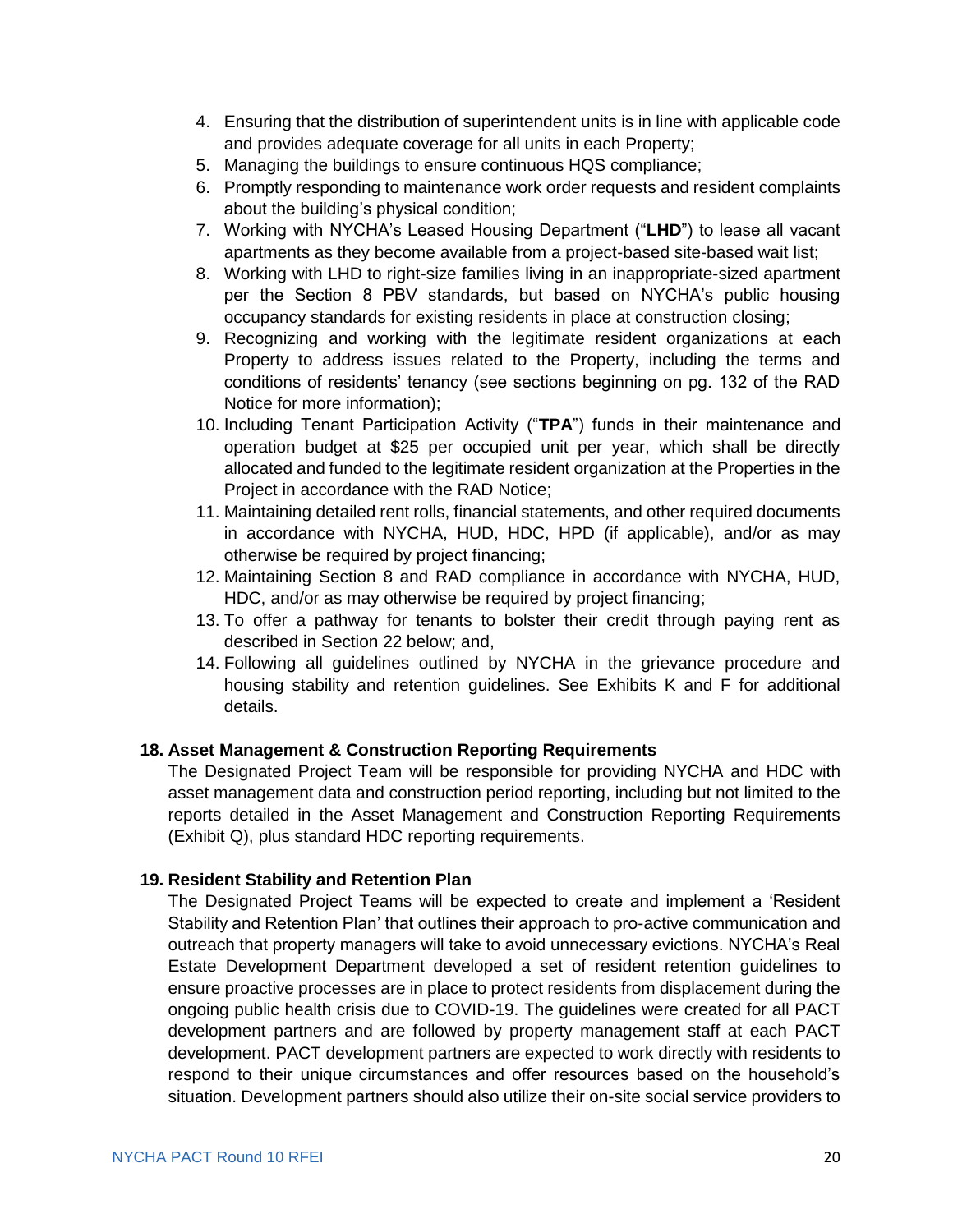conduct outreach and to provide direct assistance. The retention guidelines were created in response to the COVID-19 public health crisis but will now be implemented at all PACT projects moving forward.

The guidelines are outlined in Exhibit F. Project Teams will outline how they will adopt these steps into a standard operating procedure in coordination with NYCHA following designation. Once implemented, Project Teams will provide updates on their outreach and communication efforts through a Legal Proceeding report submitted to the NYCHA Real Estate Asset Management team on a monthly basis.

#### **20. Credit Building**

The Property Management entity for each Designated Project Team will be required to operate a credit building program. This program must provide tenants the opportunity to opt in, such that they can build their credit through timely payment of their rent if they so desire. It must be provided in partnership with a credit reporting entity that only includes positive rental payments, made within the month after the payment is due, in its reporting. Further, the Designated Project Teams should plan to incorporate financial literacy services and outreach efforts to educate tenants about the program as part of the scope of services offered or coordinated by its Social Service Provider (as defined herein). Financial literacy services and outreach efforts must be done in partnership with an entity that has a proven track record and/or direct accreditation in financial literacy services related to credit building and financial empowerment. The Designated Project Teams will be expected to work with selected social service providers to develop detailed plans, to implement the foregoing requirements.

#### **21. Rent Arrears and Legal Cases**

The Designated Project Teams will purchase one hundred percent of the rent arrears at par from NYCHA at construction closing and assume all existing resident legal cases via substitution of counsel.

#### **22. Existing Community Facilities**

Any community center or other community facility space included in the Project must be renovated, maintained, and operated, as applicable, as part of the Project. The Designated Project Teams will be responsible for the upfront capital repairs on such community centers and community facility spaces, bringing such spaces into code compliance and ensuring such spaces are accurately reflected on existing certificates of occupancy, which work should be included in the Rehabilitation Scope of Work.

Any existing community center/facility and/or non-profit leases will be assigned to the Designated Project Team at construction closing. If any providers are operating in a community center/facility space at the Project under an expired lease or no lease, the Designated Project Team must enter into a lease with such operator on a lease template approved by NYCHA and HDC, the final terms of which are also subject to NYCHA and HDC approval. After construction closing and for the duration of the Designated Project Team's involvement in the Project, if there are new community facility and/or non-profits providers that receive public funding for operation at the Project, the Designated Project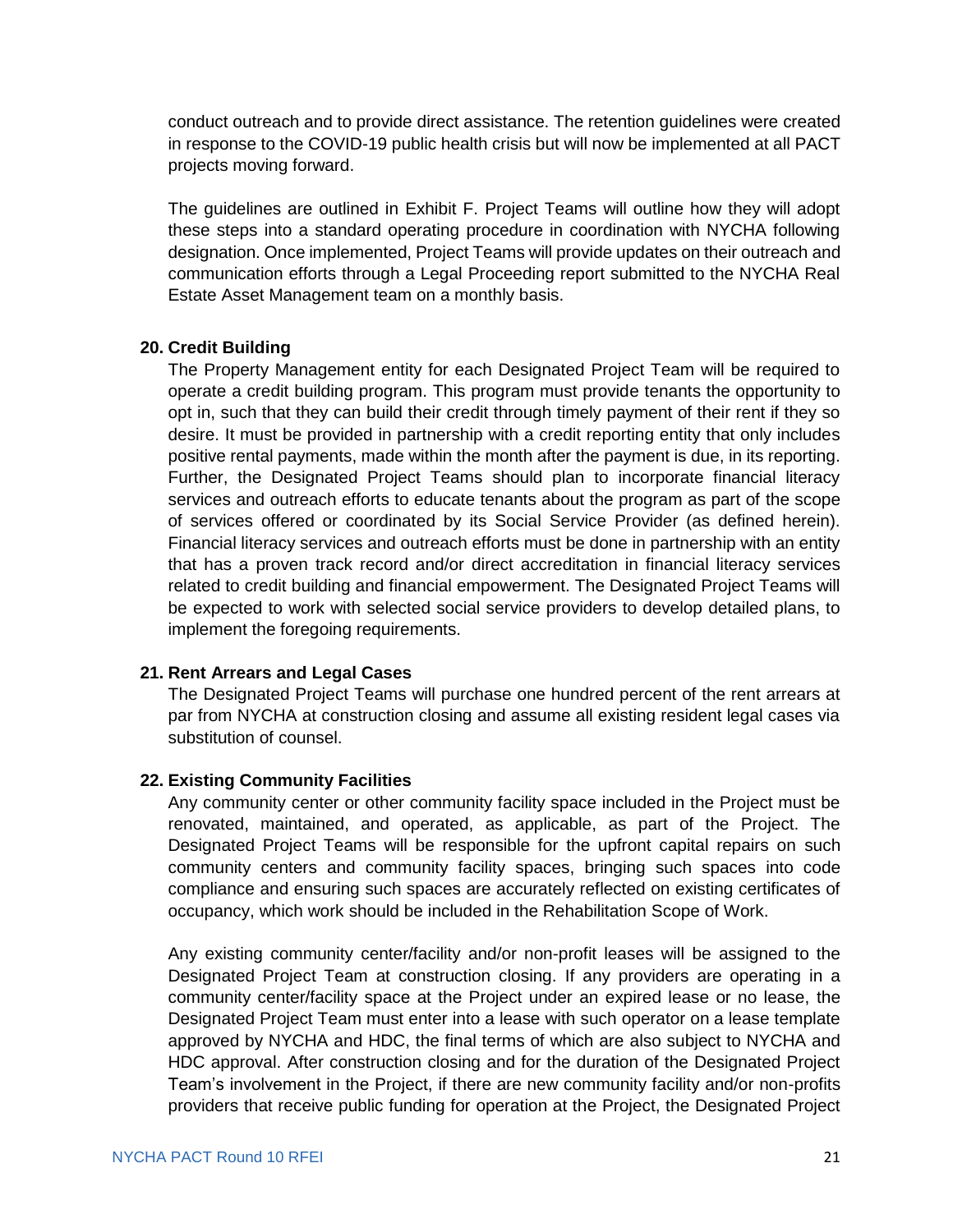Team must offer them a lease on a lease template approved by NYCHA and HDC, the final terms of which are also subject to NYCHA and HDC approval.

#### **23. Retail and Commercial Spaces**

Any retail or other commercial tenant space included in the Project must be renovated, maintained, and operated, as applicable, as part of the Project. The Designated Project Teams will be responsible for the upfront capital repairs on the retail and/or commercial spaces, which should be included in the Rehabilitation Scope of Work. Any existing retail and/or commercial leases will be assigned to the Designated Project Teams at construction closing. In advance of signing any new retail and/or commercial lease for vacant or vacated space, the Developer will be responsible for pursuing potential tenants in line with the needs of the resident population. Any lease for a new commercial tenant must be reviewed and approved by NYCHA and HDC. The Designated Project Teams will purchase one hundred percent of any commercial rent arrears at par from NYCHA at construction closing.

#### **24. Shared Infrastructure**

NYCHA developments sometimes share common infrastructure for heating and hot water or waste management, for example. The Designated Project Teams will be required to provide unconditional access to NYCHA, its staff, agents, and contractors to any shared infrastructure hosted at the Properties. At NYCHA's sole discretion, the Designated Project Teams may at its sole cost relocate the shared infrastructure to a NYCHAmanaged property prior to construction closing.

If applicable, any existing leases for third party-owned solar installations will be transferred to the Designated Project Team at construction closing. The Designated Project Team may buy out the lease according to the terms of the lease where applicable.

#### **25. DEP Green infrastructure**

The Designated Project Team will be required to meet certain requirements for noninterference with any pre-existing green infrastructure ("GI") installed by the NYC Department of Environmental Protection. The Designated Project Team will also be required to provide access and otherwise cooperate with any green infrastructure projects that are planned, designed, or in construction at the time of construction closing. NYCHA will provide the location of existing and planned green infrastructure projects. Post-closing, the Designated Project Team will, to the extent required, be responsible for maintaining green infrastructure on-site in alignment with the DEP's Standard [Designs and Guidelines](https://www1.nyc.gov/assets/dep/downloads/pdf/water/stormwater/green-infrastructure/green-infrastructure-standard-designs.pdf)  [for Green Infrastructure Practices.](https://www1.nyc.gov/assets/dep/downloads/pdf/water/stormwater/green-infrastructure/green-infrastructure-standard-designs.pdf)

#### **26. Broadband**

Designated Project Teams are required to provide high-quality internet service and install the necessary underlying infrastructure, in line with the NYC Internet Master Plan (January 2020), found here:

[https://tech.cityofnewyork.us/wp-content/uploads/2020/01/NYC\\_IMP\\_1.7.20\\_FINAL-](https://tech.cityofnewyork.us/wp-content/uploads/2020/01/NYC_IMP_1.7.20_FINAL-2.pdf)[2.pdf](https://tech.cityofnewyork.us/wp-content/uploads/2020/01/NYC_IMP_1.7.20_FINAL-2.pdf)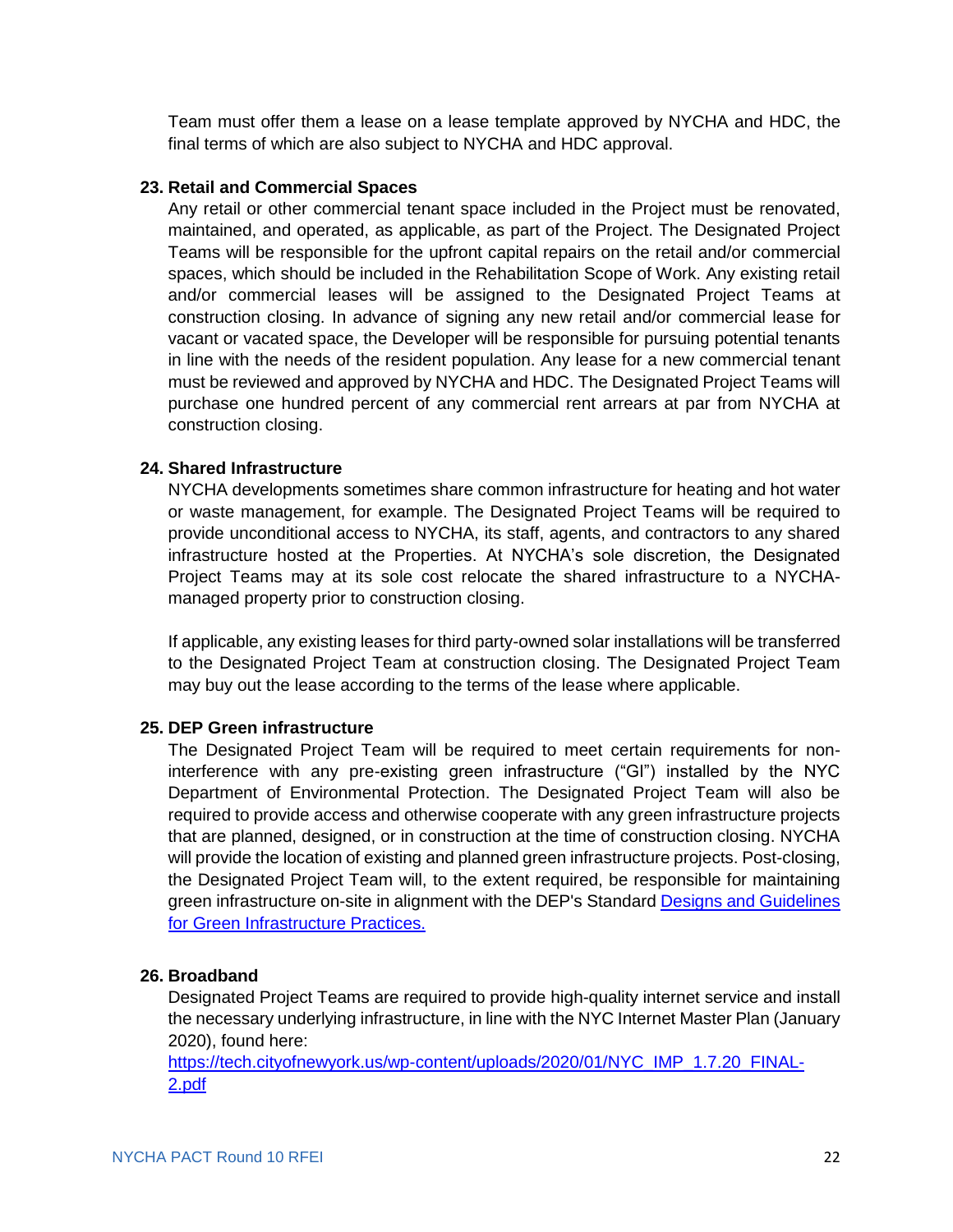Infrastructure: The broadband infrastructure should consist of a wired connection point in each dwelling unit through which each resident can have secured access through a unique profile, with a preferred system capacity of at least 200 Megabits per second (Mbps) upload and download speed, per unit. Service should be provided in common areas and shared spaces providing mobile use throughout the buildings and campus. The network infrastructure must be robust and designed with flexibility to meet current and future demands on the system.

Control: The Project Team must retain ownership of network infrastructure within the building and consider a managed system, wherein a third party internet service provider (ISP) provides customer service, network diagnostics, billing, and other services to the end user.

Level of Service: A level of service of at least 100 Mbps per unit should be fully subsidized for residents at each unit through the property operating budget. Residents should be given the option to enhance their individual level of service at their own cost up to and beyond 200 Mbps.

If an existing provider is in place, PACT Partners will at NYCHA's election either maintain the existing contract or improve the service available. Residents should be given the opportunity to opt out of the updated Broadband service at their election. Any such election should be documented by the Designate Project team.

Proposed Budget: Applicants should assume upfront costs to build out broadband infrastructure of \$1,000 per unit, if required, and \$240 per unit in annual costs to fund broadband on an ongoing basis.

#### **27. Security**

Project Teams should create a robust security plan that prioritizes the health and safety of NYCHA residents. Project Teams' operating and management budgets should include a line for security related items (as identified in the Underwriting Template) based on the Project Team's assessment of how much it will require to provide a security plan accomplishing the following goals:

- 1. Adequate guard coverage;
- 2. Upgrades to the CCTV infrastructure, where applicable;
- 3. A mechanism to alert FDNY of any emergency calls from elevator cabs;
- 4. A communication protocol, or 'tip hotline' for resident outreach, and a means to communicate these concerns directly to the appropriate authority;
- 5. Support for 'resident watch' efforts, inclusive of (1) funds to support light equipment or other resources for volunteers, as well as (2) continued employment, including comparable wages and benefits, to any resident watch supervisor(s) under NYCHA's employment at the time of conversion;
- 6. Means for data collection; and,
- 7. Funding to reimburse NYCHA for the utilization of the existing equipment during the interim conversion period.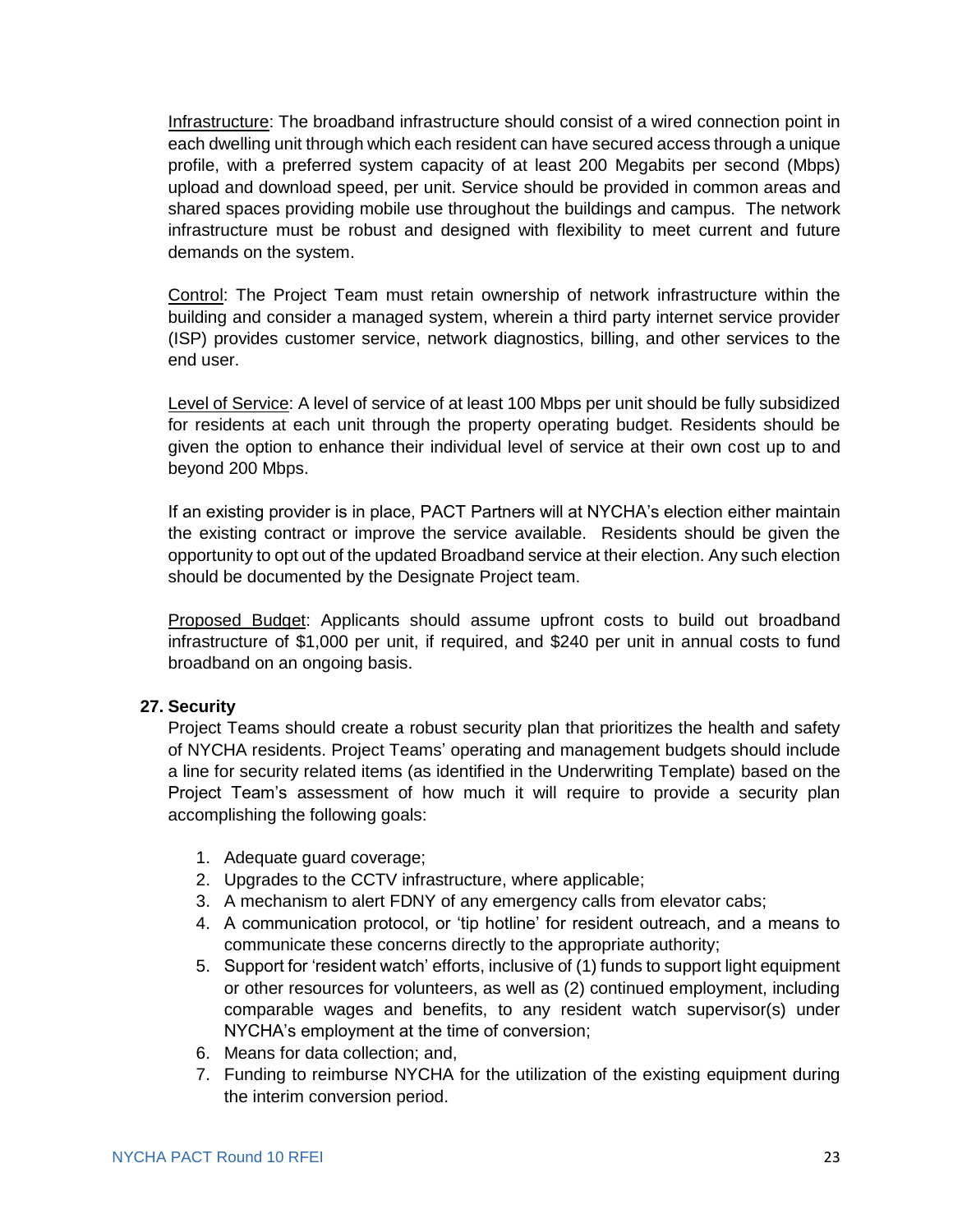The Security Plan should be included as part of the Property Management Plan, in which a schedule should detail the planned transition from NYCHA security (personnel and equipment utilization) to the new system.

#### **28. COVID-19 Health and Safety**

For all predevelopment work or active construction work requiring site access and/or resident interaction, Designated Project Team must comply with all COVID-19 related health and safety measures detailed in the NYCHA memorandum provided in Exhibit R: *Guidelines for COVID-19 Reopening*, as may be updated by NYCHA from time to time.

### C. Social Service Coordination and Social Service-Related Requirements

NYCHA seeks to improve residents' quality of life not only through extensive physical rehabilitation of the Properties and streamlined property management services, but also through access to social services and resources - such as youth programs and adult education, and/or community amenities - both at the Properties and through resident referrals to off-site organizations and services.

Upon designation, Designated Projects Teams will work directly with NYCHA's Portfolio Planning team to identify and select a social service coordinator along with other social service providers for their site. Specifically, NYCHA will work with Designated Project Teams to:

- a. Select a Social Service Coordinator (defined below) to oversee the creation of the Needs Assessment and Social Services Plan;
- b. Help identify any Existing Providers (defined below) actively serving that community; and,
- c. Identify any additional Pre-Qualified Social Service Provider(s) to be added to the Designated Project Team upon issuing a Conditional Designation Letter, or shortly afterwards.

Within 60 days of designation, NYCHA will require the Designated Project Teams to share their initial approach and timeline for creating the Social Services Plan (the "Social Services Plan"). The final Social Services Plan should not be submitted until a Social Service Coordinator has been added to the Designated Project Team and Project Teams have conducted a Needs Assessment (as defined below) at the Property to determine service and programming needs but must be submitted prior to the HUD RAD Financing Plan submission or Section 18 application.

**The Social Services Plan** should outline how Designated Project Teams plan to:

- 1. Assess service, resource, and programming needs at each development. The Social Service Coordinator (as defined below) should assist in this initial needs assessment before finalizing the Social Services Plan,
- 2. Provide relevant services to residents across all necessary providers and programs through a service coordination model,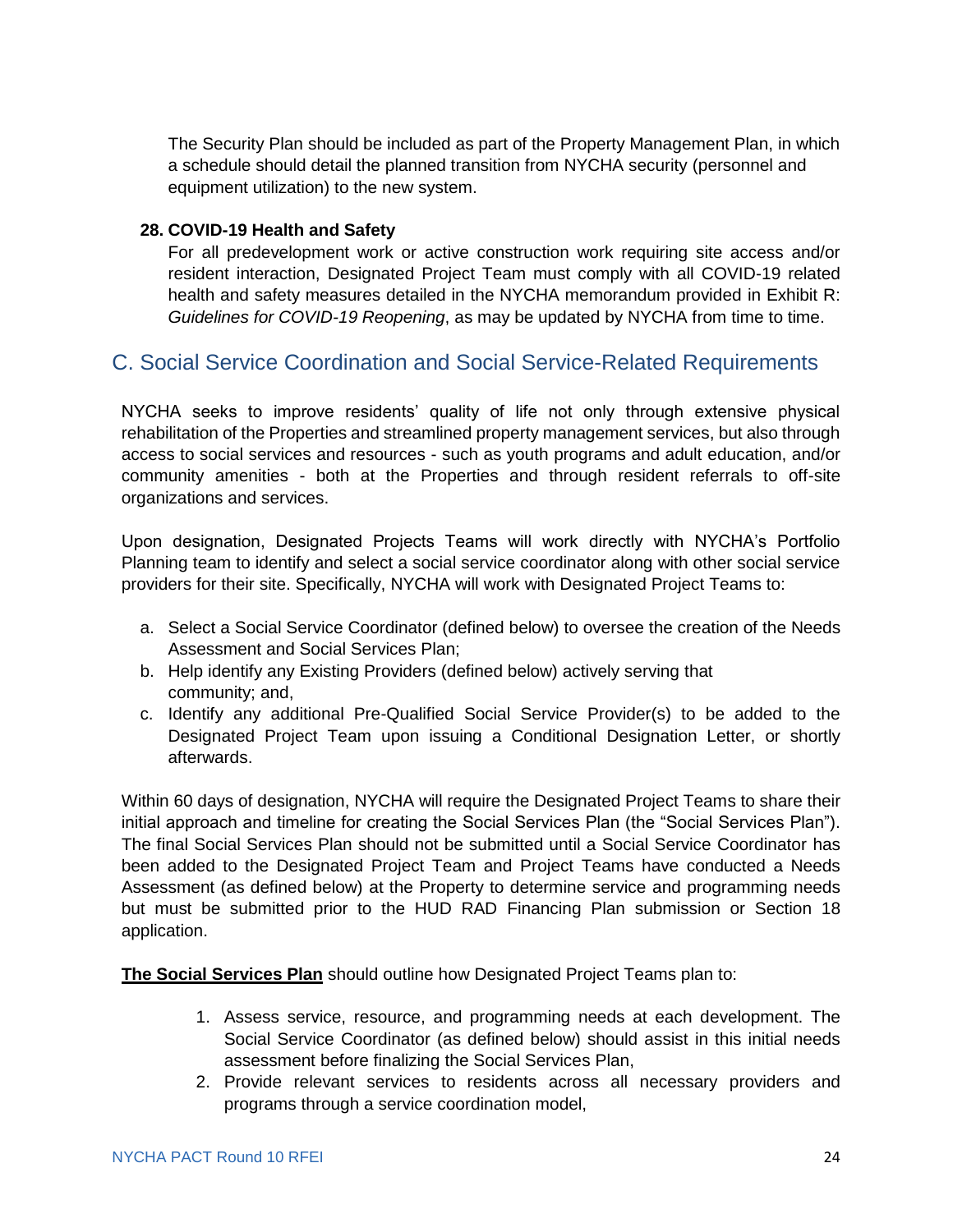- 3. Preserve the services offered by Existing Provider(s) (as defined below) for the duration of the Existing Service Contract(s) (as defined below),
- 4. Facilitate access to new social services or community amenities and programming,
- 5. Propose a budget for the proposed services and programming, and
- 6. Propose goals and metrics that the Social Service Coordinator can report back to NYCHA on a quarterly basis.

#### **1. Needs Assessments**

Designated Project Teams should develop a Needs Assessment to collect resident feedback on service, resource and programming needs via surveys, community meetings, meetings with the TA board and other information-gathering tools (the "Needs Assessment"). Designated Project Teams should utilize the Social Service Coordinator to conduct the Needs Assessment prior to finalizing their Social Services Plan. The information collected in the Needs Assessment should inform the final Social Services Plan and selection of all Social Service Providers. Needs Assessments should aim to collect information on household demographics as well as other programming and services provided in the neighborhood surrounding the Property.

#### **2. Social Service Coordination Role**

NYCHA residents currently have access to workforce training, job opportunities, and social service referrals for vulnerable populations as public housing residents. These are services that NYCHA provides through a service coordination model for public housing residents.

The Designated Project Teams should each designate a new social service coordinator ("Social Service Coordinator") to fulfill the services originally provided by NYCHA at the Property. The Social Service Coordinator will work collaboratively with NYCHA and the Designated Project Team to develop a service coordination model, outlined in the Social Services Plan, that connects residents to services that are available to Section 8 households and any other services or programming identified by residents. The Social Service Coordinator should outline how they will conduct referrals for the Family Self-Sufficiency program within the Social Service Plan, how staff will use NYCHA's OpportunityConnect portal, and successor systems, to refer tenants to vetted providers that have formal partnerships with NYCHA. Please note: this excludes social service referrals directly to NYCHA for intervention in tenancy, lease enforcement, or related matters. This function should be incorporated within the scope of the property management and social service provider team. NYCHA expects that property management and the social service provider will work together to conduct pro-active outreach around tenancy issues, as outline in Exhibit F.

The Social Service Coordinator should have an on-site presence at the Property and should outline in the Social Services Plan their hours of operation and how they plan to be accessible and available to residents at the Property.

The Social Service Coordinator will be responsible for reporting back to NYCHA and the entire Designated Project Team metrics on all services provided to residents at the Property under their umbrella (either by the Social Service Coordinator directly or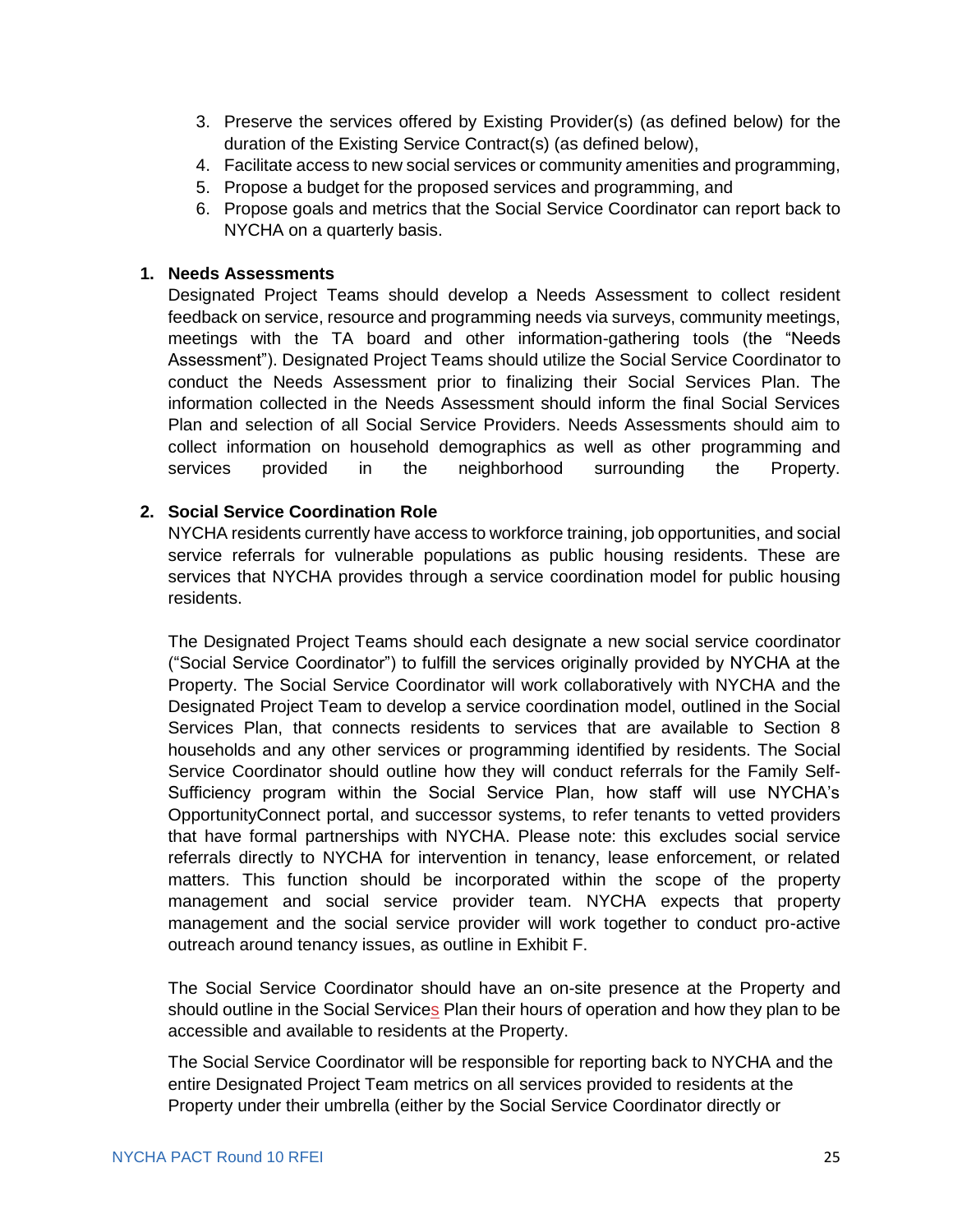through other providers who work with residents on-site).

#### **3. Preserving Services with Existing Providers**

In some cases, there are currently on-site social services providers ("Existing Providers") at the Properties. Some Existing Providers receive funding through one or more awarded contracts following a competitive procurement process ("Existing Service Contracts") with New York City Agencies or entities (for example, New York City Health and Hospitals, the New York City Department of Youth and Community Development, the New York City Department of Education, or the New York City Department for the Aging, each a "City Agency", collectively, "City Agencies"), each with contract terms that include specific performance and insurance requirements. Listed in Exhibit B are the Properties with Existing Providers and Existing Service Contracts, including the name of the provider and City Agency funder, if applicable.

To the extent that there are Existing Providers at the Properties, the Designated Project Teams must work with the Existing Providers and their City Agency funders, if applicable, to ensure that services are not negatively impacted or otherwise interrupted for the duration of the Existing Service Contracts, including any renewal or extension of the contract term. Each Existing Provider will remain in place for the duration of the Existing Service Contract unless the City Agency funder determines that the Existing Provider is not meeting service requirements under the Existing Service Contract or any future renewal contract. In such event, the City Agency funder has the right to assign a new social services provider to the affected Property to assume the Existing Provider's obligations and rights under the Existing Service Contract, or any future renewal contract.

The Designated Project Team will be expected to execute leases with Existing Providers that reflect the agreed upon and understood terms. If the Designated Project Teams and NYCHA select Existing Providers to join the Project Team as the Social Service Coordinator, the Existing Providers must be engaged to deliver new services in addition to the scope of their Existing Service Contracts. These services will be resident-informed, as described above, and will be negotiated directly with Designated Project Teams and NYCHA.

NYCHA may also have agreements with third party providers or City Agencies to provide programmatic and/or maintenance support to gardens, farms, public art, parks, and other amenities located at the Property. The Designated Project Teams should assume or acknowledge these agreements for the remainder of the term and ensure services are not negatively impacted. Continuations can be renegotiated directly with the third-party partner or City Agency thereafter by the Designated Project Teams. The Designated Project Team and the Social Service Coordinator must participate in hand-off meetings between NYCHA and partner City Agencies and third-party providers with services at the Properties to ensure continuity.

#### **4. New Services**

In addition to preserving the services offered by NYCHA partners at the development and the Existing Provider(s) for the duration of the Existing Service Contract(s), the Designated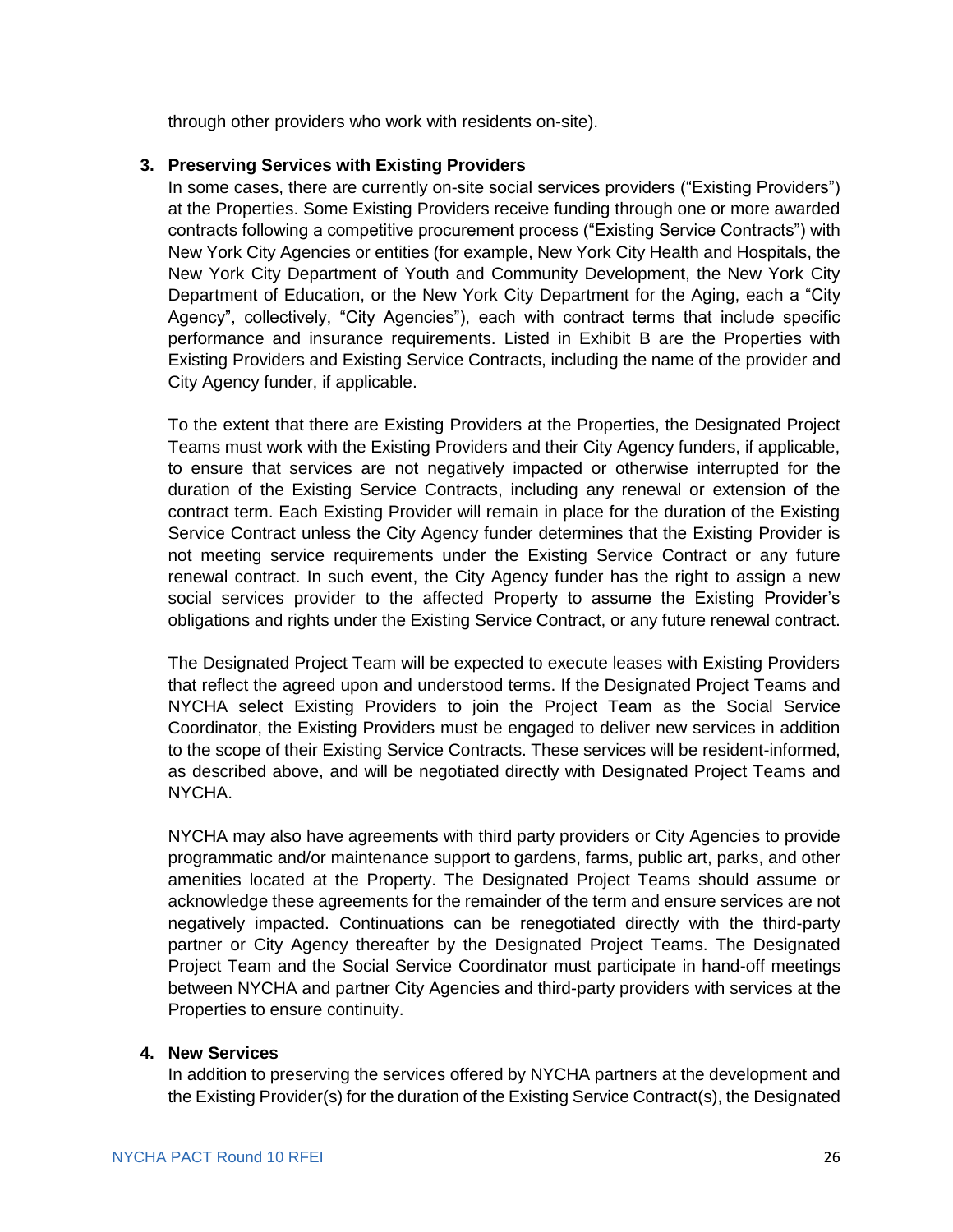Project Teams will facilitate access to other social services or community amenities based on resident feedback. This will be coordinated through the Social Service Coordinator role. The Designated Project Teams will survey residents prior to construction closing to identify priority service preferences and delivery gaps. The Designated Project Teams may consider new programs to replace expired Existing Service Contracts based on resident feedback. The Designated Project Teams will then develop and, upon construction closing, execute programs via its Social Services Plan to provide a selection of the identified services to residents.

#### **5. Proposed Budget**

Although the Social Service Coordinator will be added to Designated Project Teams, Applicants must submit a general budget and funding proposal to support the ensuing Social Services Plan as part of this RFEI. As detailed herein, and built into Exhibit C: Underwriting Guidelines, Applicants should assume a base case underwriting of (1) a one time, up front Social Service Reserve of \$300 per unit as part of the conversion budget and (2) an additional \$300 per unit in annual costs to fund social services on an ongoing basis, escalating at 3% annually.

#### **6. Reporting Requirements**

The final Social Services Plan shall include detailed metrics pertaining to the utilization or participation goals and service outcomes outlined in the Social Services Plan. These metrics will be reported to NYCHA on a quarterly basis and will include a combination of quantifiable and qualitative updates. The Social Service Coordinator should assume the responsibility of submitting these reports and collect information from all providers at the Property.

### <span id="page-28-0"></span>D. Energy, Health and Sustainability Requirements

#### **1. Sustainability Program**

NYCHA is committed to advancing environmental justice in its communities by ensuring that investments in public housing create energy efficient, sustainable, and resilient buildings. The proposed Rehabilitation Scope of Work should meet the requirements and obtain certification through the New York City Overlay to the Enterprise Green Communities Criteria. PACT-specific requirements within the standard are described in Exhibit M. Applicants must submit a draft criteria checklist with their Proposal. Before construction closing, a draft final criteria checklist must be submitted to NYCHA for approval.

#### **2. Electrification Analysis and Long-Term Emissions Reduction Plan**

The Designated Project Team will be required to analyze the feasibility of replacing fossil fuel-powered systems such as space heating, water heating, cooking, and laundry with electrified technologies. The analysis must also include a long-term emissions reduction plan that demonstrates an 80% reduction in GHG emissions by 2050. The analysis should include, at a minimum: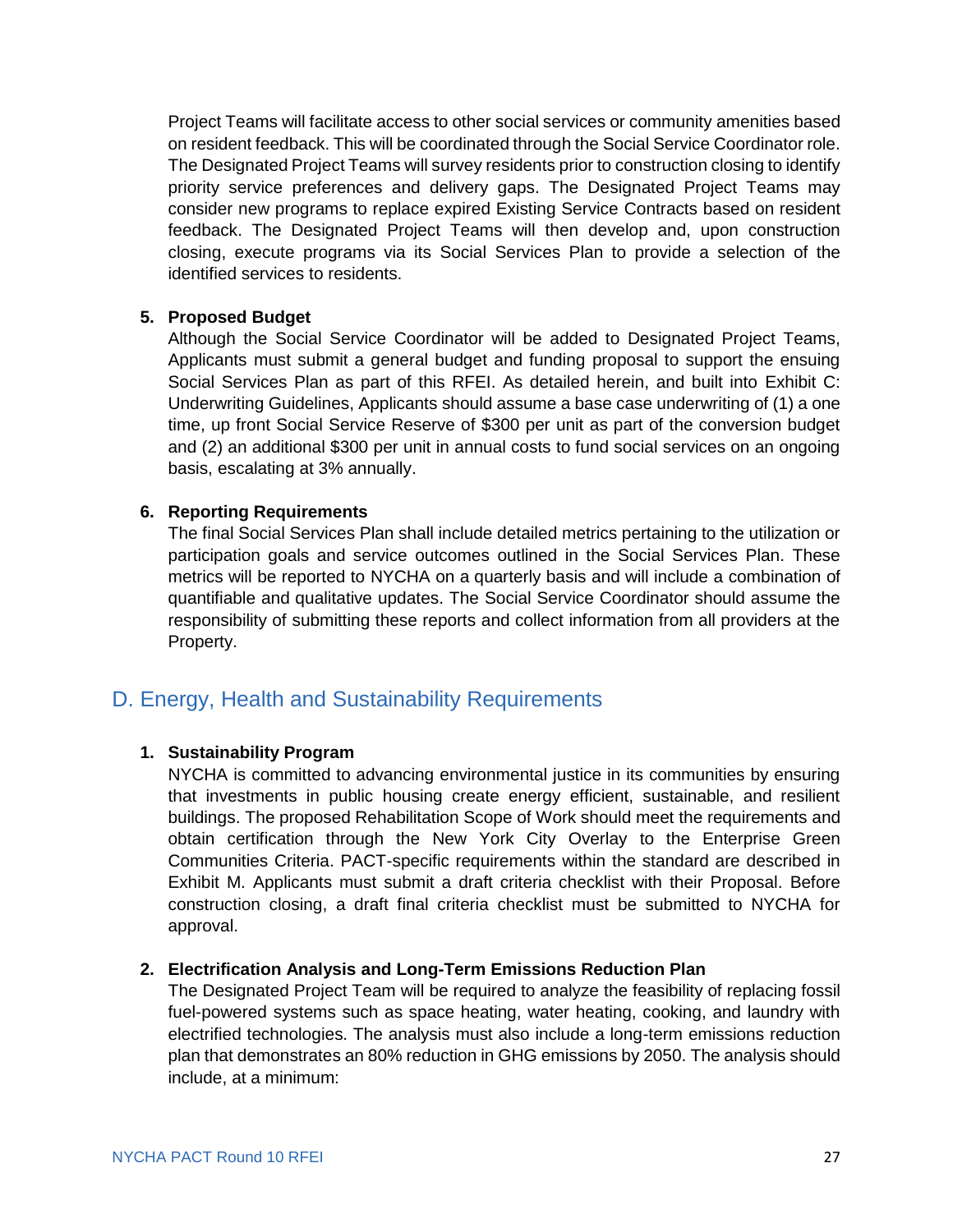- a. Draft scope of work that includes electrification of heat and hot water generation using high-efficiency heat pumps; cooking using induction or electric stoves and provision of air conditioning to each apartment, as well as solar photovoltaics;
- b. Description and capacity of proposed systems being analyzed;
- c. Estimated installation costs;
- d. Costs and estimated annual maintenance and operating costs;
- e. Description of major obstacles to implementation; and,
- f. Conversion from central steam heating plants, such as conversion to hot water distribution with distributed boiler plants and conversion to air source heat pumps for heating and cooling.

#### **3. Local Law 97 (LL97) of 2019**

LL97 introduced a schedule for owners of large and medium-sized buildings to significantly reduce their greenhouse gas emissions ("**GHG**"). Buildings owned or operated by NYCHA are exempt from the general reduction schedule and associated financial penalties. However, the law requires NYCHA to make efforts to reduce GHG emissions by 40% by 2030 and 80% by 2050, from a 2005 baseline. Accordingly, the proposed Rehabilitation Scope of Work should achieve the building emissions intensity limit for occupancy group R-2 for calendar years 2030 – 2034. More information on LL97 can be found here: [https://www1.nyc.gov/assets/buildings/local\\_laws/ll97of2019.pdf](https://www1.nyc.gov/assets/buildings/local_laws/ll97of2019.pdf)

#### **4. Sub-metering**

To promote energy conversation and better understand the breakdown in consumption of common area and tenant energy consumption, the Designated Project Team will be responsible for sub-metering all Properties that are currently master-metered. All installed sub-meters should be on a "shadow-meter" basis without billing the tenant.

#### **5. Waste management infrastructure**

The Designated Project Team will be required to submit a waste management plan and *PACT Transition – Waste Management Handover Guide*, as outlined in Exhibit G, that comply with the following requirements:

- a. If a Property currently does not receive curbside trash removal from the Department of Sanitation ("DSNY"), the Property may not convert to curbside removal;
- b. If a Property hosts exterior waste equipment used by other developments, the Designated Project Team must continue to provide access to the shared equipment;
- c. If a Property uses shared exterior equipment at a development retained by NYCHA, the Designated Project Team must install and maintain its own exterior equipment; and
- d. Any open 30-yard containers utilized for bulk collection will be converted to an on-site auger compactor with DSNY collection.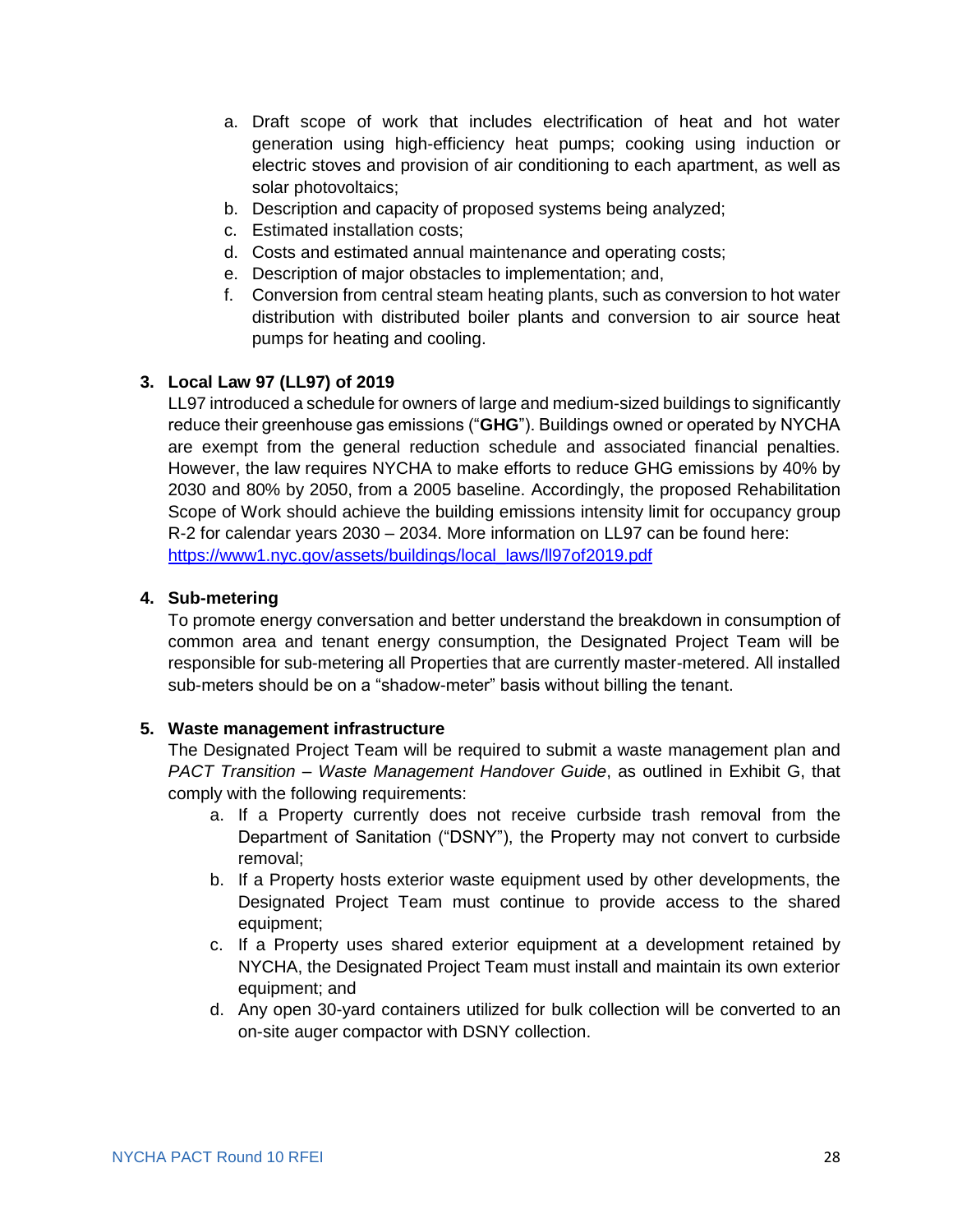#### **6. Reducing Construction and Demolition Waste**

In line with OneNYC's goal of sending zero waste to landfills by 2030, NYCHA aims to reduce the amount of construction and demolition ("**C&D**") waste that is disposed in landfills and incineration facilities through material recovery, reuse, and recycling. Building on mandatory requirements for Enterprise Green Communities Criteria item *6.10 Construction Waste Management*, the Designated Project Team will be required to select Option 1 and submit a C&D waste management plan for new construction and rehabilitation work at the Properties that establishes project-specific waste estimates, waste diversion goals, waste prevention measures, reuse inventory, communication plan, contamination prevention measures, and a recycling facility list.

#### **7. Smoke-Free Housing**

The Designated Project Team must adopt a smoke-free policy consistent with NYCHA's Smoke-Free Policy. For more information, please visit [https://www1.nyc.gov/site/nycha/residents/smoke-free.page.](https://www1.nyc.gov/site/nycha/residents/smoke-free.page)

# <span id="page-30-0"></span>E. Ownership and Control

NYCHA will convey the Projects to Designated Project Teams through a long-term 99 year lease agreement for the land and buildings and other improvements on the Properties (the "Lease"). NYCHA will reserve approval and removal rights as the landlord under the Lease. NYCHA will also require Designated Project Teams to enter into additional agreement(s) to memorialize resident rights, guarantee long-term affordability, and to satisfy any additional NYCHA, HDC and/or HUD requirements.

# <span id="page-30-1"></span>F. Project Financing and Fee Requirements

NYCHA and HDC will determine and HDC will arrange the financing structure for each Project. Financing for the Projects must incorporate the items below:

#### **1. Underwriting Guidelines and Template**

The PACT underwriting guidelines and rental pro forma template are included as Exhibit C. All Proposal submissions must reflect the guidelines, interest rate, amortization, rental assumptions, unit mixes, instructions within the Underwriting Template, and the disposition methods outlined in Exhibit C unless otherwise instructed. Applicants and Designated Project Teams will be required to revise underwriting assumptions as requested by NYCHA and HDC.

#### **2. Proposed Financing Structure**

Proposals must include balanced sources and uses. To the extent sources proposed are not fully committed at the time of submission, the Applicant must accept the risk for securing and/or providing replacement funds if needed. The priority for all cash flow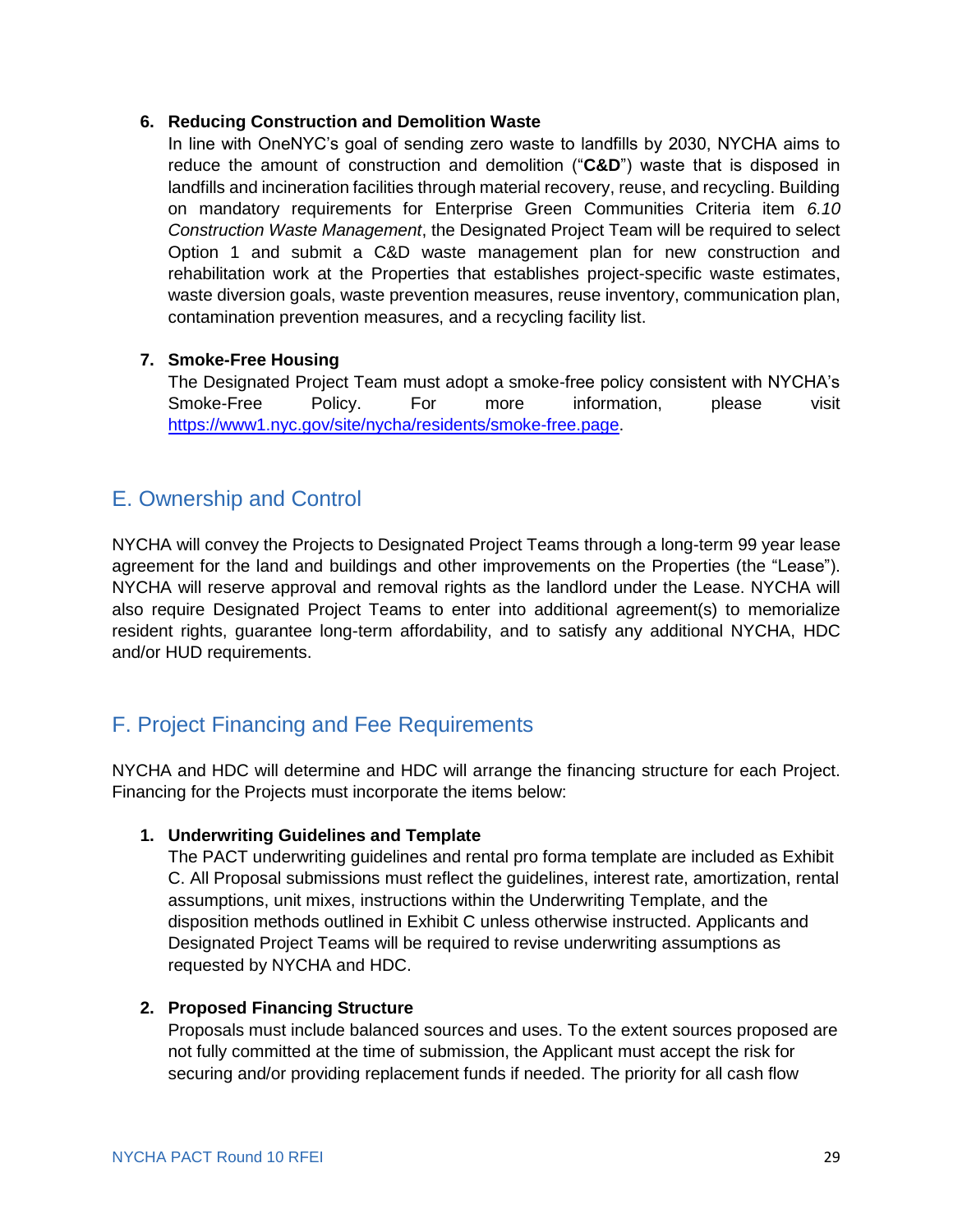distributions should be first and foremost to meet the capital needs of the respective Project, while minimizing the need for City subsidy.

#### **3. City Subsidy**

Proposals that minimize the use of City subsidy, while meeting the full capital needs of the Project, will be reviewed favorably. If City subsidy is requested, the Applicant may be responsible for satisfying additional requirements.

#### **4. No Low-Income Housing Tax Credits (LIHTCs)**

Applicants must not propose a financing structure that relies on 4% or 9% LIHTCs.

#### **5. Rent Levels**

- a. The **RAD contract rents** must be underwritten based on the applicable 2020 RAD rents as provided in the Underwriting Templates. Note that these rents, released by HUD in 2021 have been adjusted by the appropriate Operating Cost Adjustment Factor (the "OCAF") and should apply through December 2021. NYCHA may provide revised rental assumptions at any time during the RFEI selection process and after Applicants have been designated.
- b. The **Section 18 contract rents** can be underwritten up to 110% of FMR less applicable utility allowances, subject to rent reasonableness. Please find the applicable reasonable rent levels in the Underwriting Templates.
- c. **"Over-Income"** Households: Since each Project is a combination of RAD and Section 18 conversions, the RAD Notice extends certain RAD Resident Protections to the households converting under Section 18, including that current households cannot be excluded from occupancy at the Properties undergoing conversion based on any rescreening, income eligibility, or income targeting. Current public housing residents in the converting Properties will not be rescreened for admission to the Section 8 program. For example, a unit with a household that was over-income at time of conversion would continue to be treated as an assisted unit and such unit will be placed on the applicable Section 8 PBV HAP Contract and such over-income household will have the right to remain in an assisted unit at the converting Properties and pay no more than 30% of adjusted gross income as rent.

#### **6. Developer Fee**

- a. Applicants should assume that NYCHA receives 50% of the developer fee, if applicable, and preference will be given to Applicants that maximize the ongoing annual cash flow return to NYCHA.
- b. If no City subsidy is required to finance the Project, the developer fee will be limited to 10% of Developer's proposed total development costs, excluding acquisition, existing debt, developer fee, and reserves, conforming to the requirements of the RAD Notice, as will be specified in the executed Conditional Designation letter (the "CDL Proposal"). Other costs related to tasks that the Designated Project Teams will perform, such as construction management, financial consultation, and other services, shall not exceed an additional 2% of project costs, excluding acquisition, developer fee, and reserves, for total maximum fees of 12% of project costs. The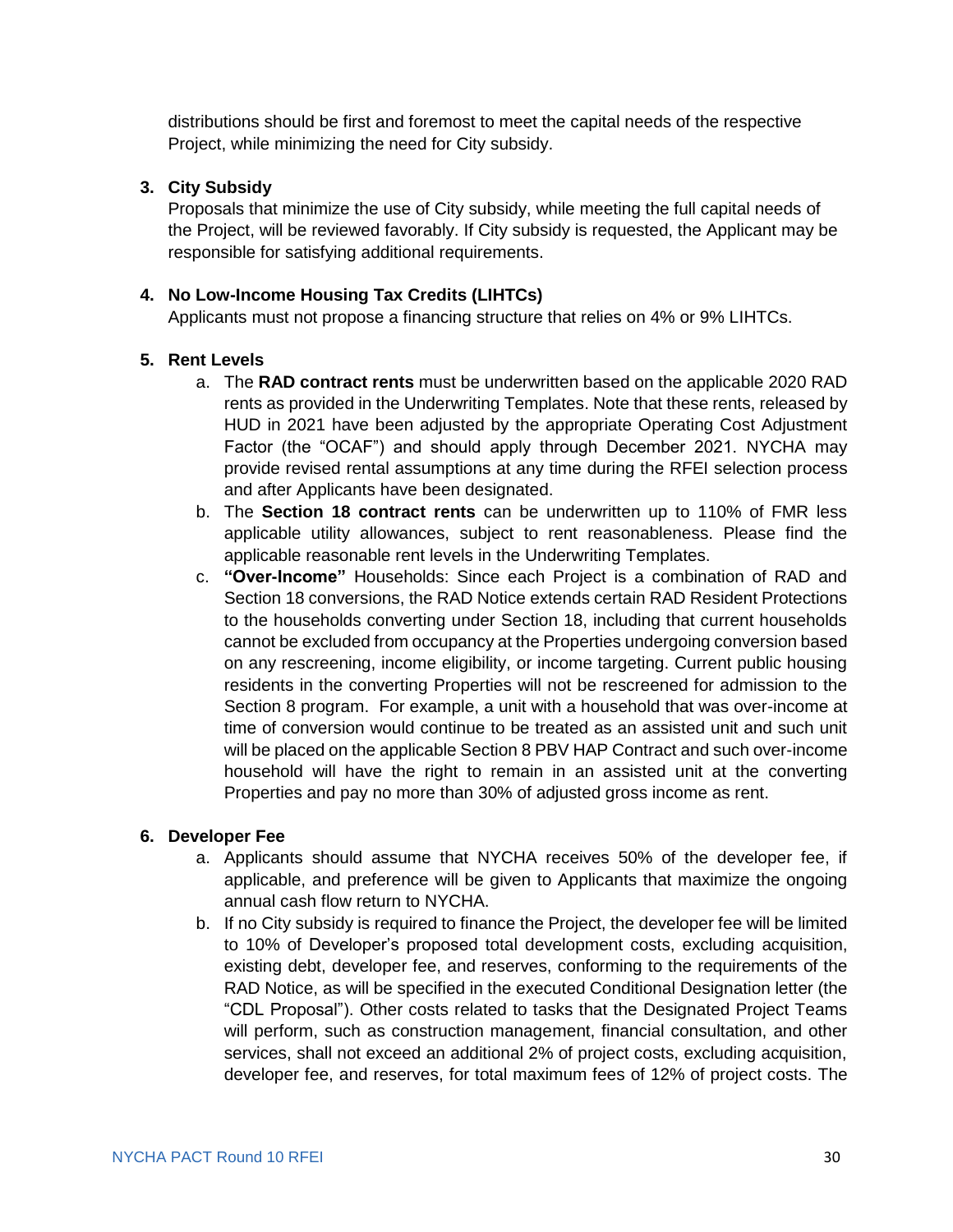structure and timing of release of the developer fee will be subject to lender approval.

- c. If City subsidy is required to finance the Project, the developer fee will be paid in increments based on Project milestones. Up to 50% of the developer fee may be paid during the construction period with the balance payable upon permanent loan conversion. Other costs related to tasks that the Designated Project Teams will perform, such as construction management, financial consultation, and other services, shall not exceed an additional 2% of project costs, excluding acquisition, developer fee, and reserves.
	- a. If a Designated Project Team's Developer(s) is or includes a for-profit entity(ies), developer fee will be limited to 5% of the CDL Proposal total development cost excluding acquisition, existing debt, developer fee, and reserves. 50% of the cash equity requirement must remain in the deal.
	- b. If a Designated Project Team's Developer(s) is exclusively a not-for-profit entity(ies), developer fee will be limited to 8% of the CDL Proposal total development costs less existing debt, developer fee, and reserves plus 5% of acquisition. The net developer fee cap is \$10,000 per dwelling unit.

#### **7. Additional HUD Requirements**

HUD may require, and NYCHA may pursue, a recalculation of rent levels to meet HUD requirements and maintain the financial strength and long-term stability of each Property.

#### **8. Equity**

a. If no City subsidy is required to finance the Project, Applicant and/or third-party "Preservation" equity equal to at least 5% of the total development cost, less existing debt, developer fee and reserves will be required.

Any third party providing equity to the Applicant ("Third-Party Equity Partner"), which is not a Pre-Qualified Partner, will exclusively be allowed to participate in the ownership structure as a non-controlling/non-managing member. Third-Party Equity Partner(s) must only be involved in a Project to the extent such involvement directly relates to its role as a non-controlling/non-managing member. If an Applicant is considering the inclusion of Third-Party Equity Partner, such Third-Party Equity Partner must be identified as a member of the Project Team, and Applicant's Proposal must include information demonstrating the Third-Party Equity Partner's role in the partnership, a structure chart and a summary of the equity terms, including the proposed investment period and return requirements. Proposals will be viewed favorably in which the investment period of the Third Party Equity Partner is maximized. In cases where Third Party Equity is generated through a federal, state, or local tax credit program, such equity must have a minimum investment period that complies with the applicable tax credit program requirements.

b. Applicants should describe their ability and willingness to contribute equity into the Project. Proposed equity contributions from the Applicant that are maximized will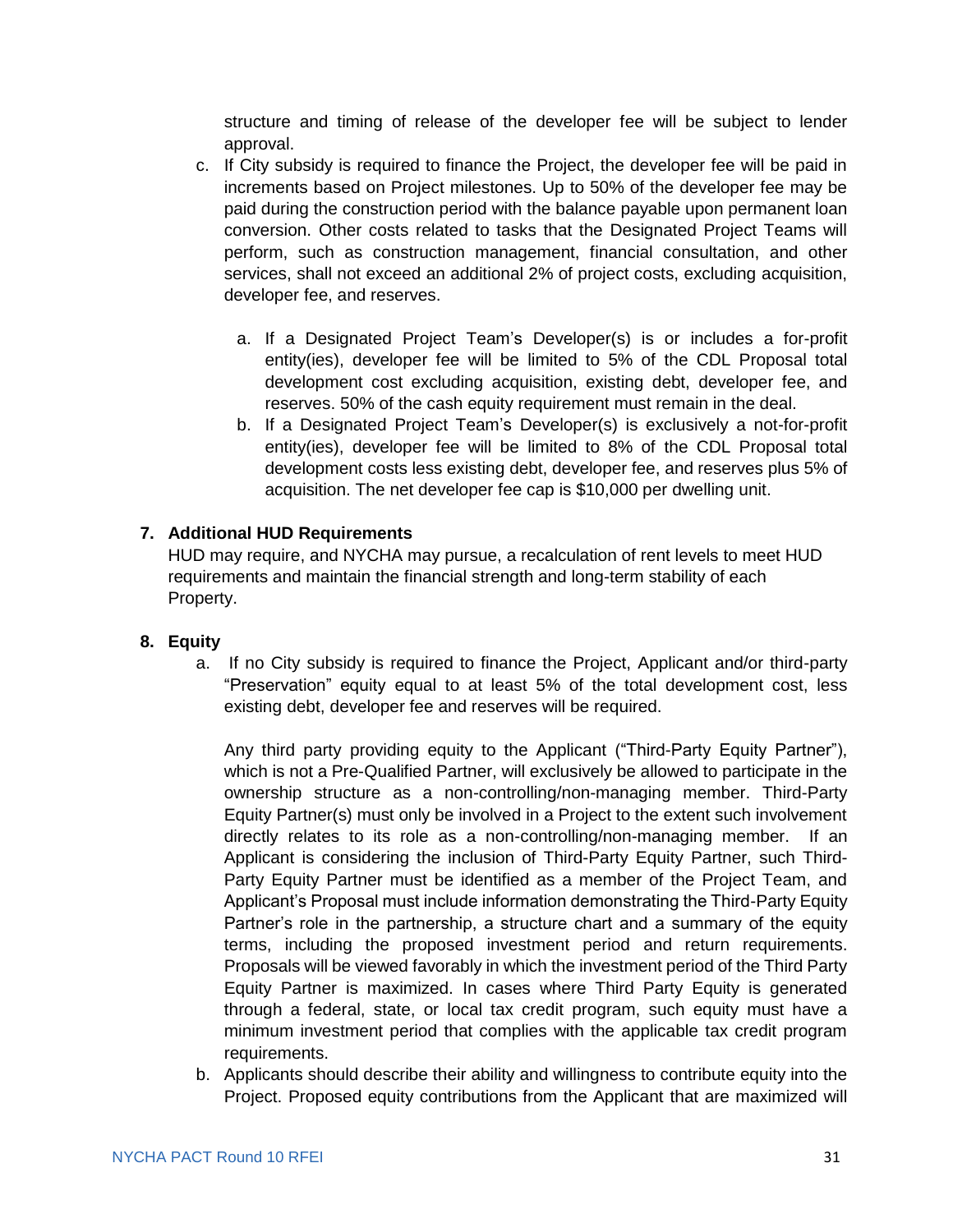be reviewed favorably. In addition, NYCHA may be willing to reduce the amount of cash flow in order to maximize equity contributions from the Applicant.

- c. If City subsidy is required to finance the Project, Applicant and/or third-party "Preservation" equity equal to 10% of total development cost less existing debt, developer fee, and reserves will be required.
- d. If a Designated Project Team's Developer(s) is or includes a for-profit entity(ies), proposals will be viewed favorably in which their equity contribution is maximized.

#### **9. Performance Bond or Letter of Credit**

General Contractors must provide a 100% Payment and Performance Bond or 10% Letter of Credit, acceptable to HUD, NYCHA, HDC, and other lender approval. This must cover the entirety of the final Rehabilitation Scope of Work, made by a credit worthy entity satisfactory to NYCHA and HDC.

#### **10. Guarantees**

The Designated Project Teams will be responsible for all financial guarantees and nonrecourse carve outs necessary to complete the Project, including, without limitation, those required by HDC, or any other lenders or financing partners. In addition, the Designated Project Teams will be responsible for providing to NYCHA and HDC an environmental indemnification, a completion guaranty and any other applicable guarantees.

#### **11. Opportunity Zone Benefits**

It is NYCHA's current expectation that certain properties in this Round, as detailed in Exhibit B, the Property Profiles, are located within an Opportunity Zone(s). The applicability of Opportunity Zone benefits will be subject to further diligence by and will ultimately be the sole responsibility of the Project Team.

As such, Applicants are required to disclose the value and source of Opportunity Zone equity. Applicants are encouraged to explore heightened equity contributions that result in lower City subsidy and/or budgeted developer fee by taking advantage of the Opportunity Zones legislation. Proposals that waive or defer developer fee because of this value will be evaluated favorably.

#### **12. Acquisition Cost**

The "Acquisition Cost" should represent the capitalized net operating income from the first year of stabilized operations (NOI), less the lesser of (1) the Developer Hard Costs, or (2) the HUD Housing Construction Costs (HCC). Assume a 5.25% cap rate. The HUD HCC can be found here: [https://www.hud.gov/sites/dfiles/PIH/documents/TDCs\\_2020.pdf.](https://www.hud.gov/sites/dfiles/PIH/documents/TDCs_2020.pdf)

#### **13. Upfront Acquisition Payment**

If funds are available, an upfront acquisition payment to NYCHA should be provided. Proposals with favorable upfront acquisition payments to NYCHA will be viewed favorably. If projects contemplate City subsidy an upfront acquisition payment should not be proposed.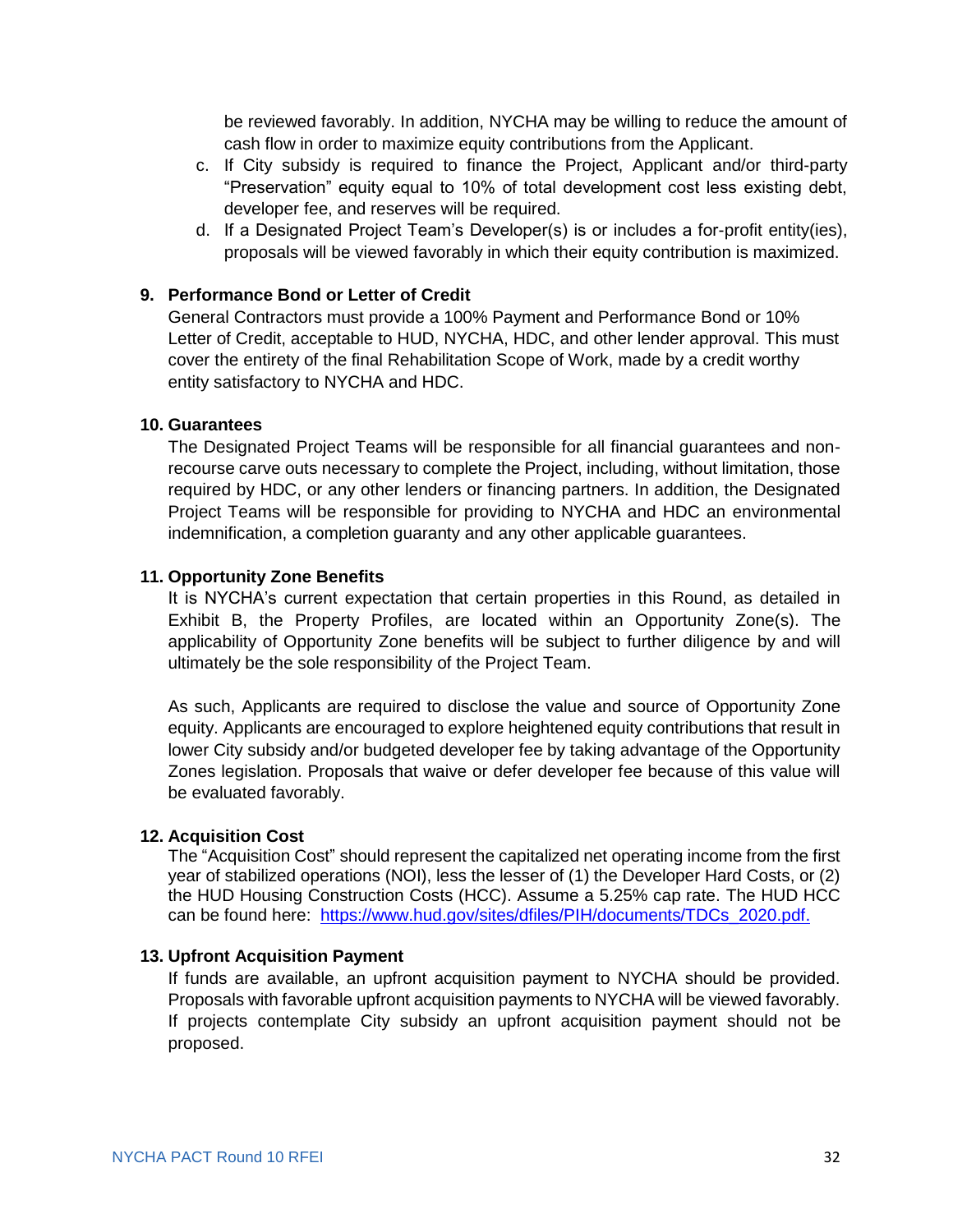#### **14. Seller Note**

To the extent funds are not available to fully compensate NYCHA for the Acquisition Cost, a "Seller Note" representing the Acquisition Cost, less the upfront acquisition payment, any applicable debt, and any applicable payments for arrears is required from the Developer (or its affiliated entity) in favor of NYCHA. The term of the Seller Note shall match the term and rate of the permanent loan.

#### **15. Return to NYCHA**

Preference will be given to Applicants that maximize the ongoing annual returns to NYCHA, not to be less than a 50% contribution of annual cash flows. No upfront lease payment or cash acquisition payment to NYCHA will be required when the Project relies on City subsidy. For a Project that does not contemplate City subsidy, a financial return to NYCHA will be reviewed favorably. In addition, NYCHA may be willing to negotiate cash flow split to maximize the equity contribution from the Designated Project Team's Developer.

#### **16. NYCHA Fees and Costs**:

- a. Annual Administrative Fee: The greater of \$100,000 or \$100 per dwelling unit shall be provided to NYCHA for certain property management services to cover the costs of compliance, asset management, and accounting, subject to annual 2% escalations.
- b. Utility Management Fee: All utilities, excluding electricity, will be transferred to Owner's account at closing. NYCHA will continue to hold the electricity account for the Project at Developer's election. The Developer will be responsible for the following:
	- 1. A fee to NYCHA of \$30 per unit per year, with a 3% annual increase in the 1st quarter of each calendar year starting after the first full year of operations. This fee is to compensate NYCHA for its role as the electricity administrator and is to be paid in quarterly increments (the "Utility Management Fee"). Each discrete Commercial and/or Community Facility space(s) should each be included and viewed as one respective unit for the purposes of this calculation;
	- 2. A quarterly payment covering all electricity costs incurred that quarter to be paid to NYCHA (the "Utility Payment");
	- 3. A reserve (the "Utility Management Reserve") that should be initially sized off of (1) a half year (two quarter) average of the trailing year's electricity costs plus (2) a half year (two quarters) of Utility Management Fees, which is to be funded in full at closing. Quarterly, the Utility Management Reserve will be drawn down by NYCHA and replenished by the Utility Payments and Utility Management Fee. This reserve can be a component of the total Operating Reserve.

To maintain NYCHA's rates, these bills must be paid promptly on a quarterly basis.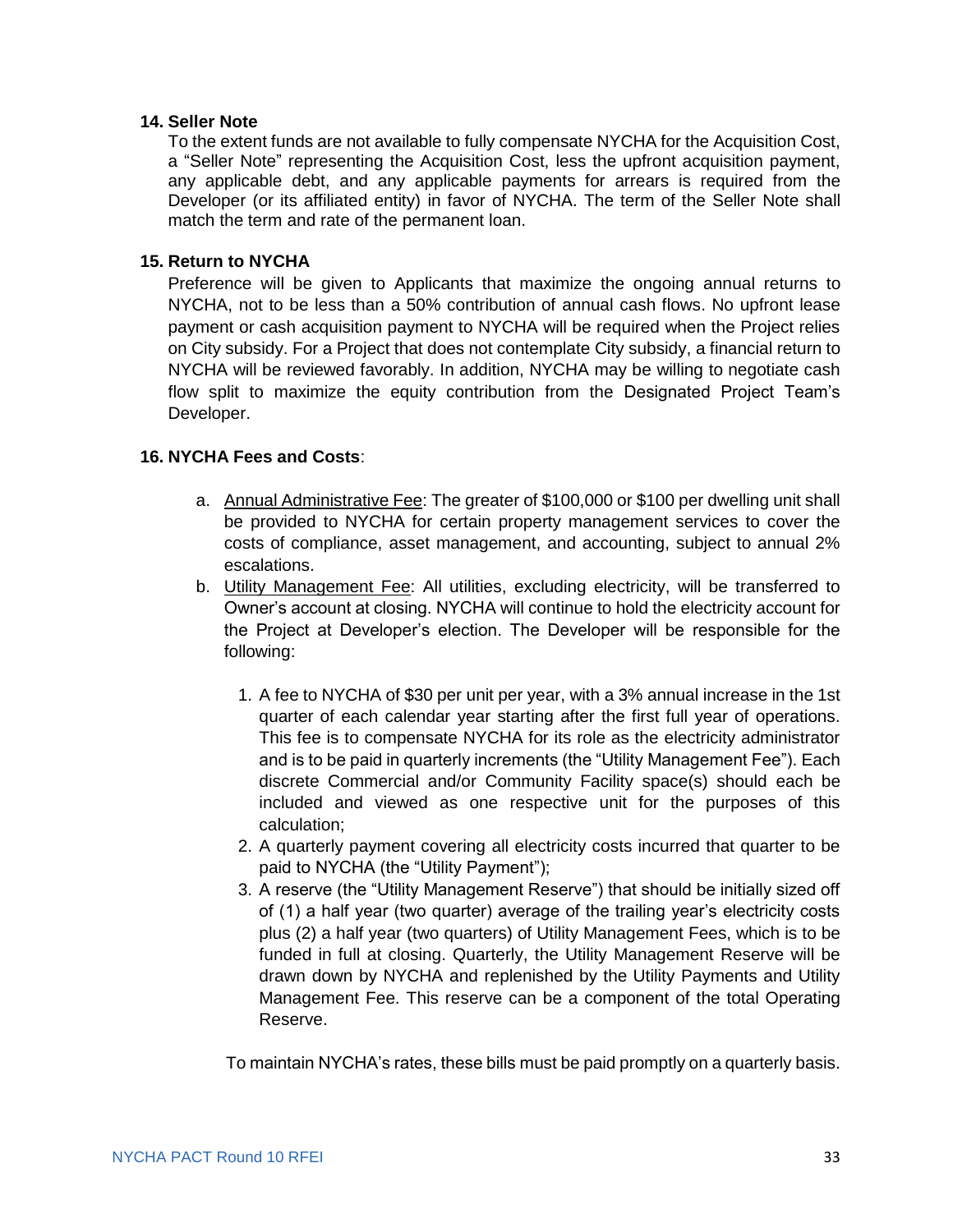- c. Section 8 Transition Fee: Applicants must propose a one-time Section 8 Transition Fee of at least \$100 per public housing unit to cover the programmatic expenses associated with the transition of these units to Section 8, including on-site property management transition, back office conversion tasks, and HQS inspections.
- d. Predevelopment Costs: NYCHA must be repaid for any and all predevelopment expenses, including, but not limited to, fees for retaining outside legal counsel, environmental consultants, obsolescence reports, any required repairs, resident technical assistance or services, and appraisers.
- e. Existing Debt and Bonds: NYCHA must be repaid for all outstanding balances on expended and capitalized bond proceeds and debt as detailed in Exhibit C, the Underwriting Templates.

#### **17. NYCHA Purchase Option**

NYCHA will require that NYCHA have a purchase option on the Designated Project Team's leasehold interest in the Properties and any member's equity interest in the Project Team entity. NYCHA will provide the terms of the purchase option. For the avoidance of doubt, such purchase option will be in addition to NYCHA's right to remove any or all members of the Designated Project Team at any time due to failure to comply with the terms of the agreements or meet the standards for performance required thereunder.

#### **18. Residential Property Taxes**

Tax benefits will be available through a negotiated Payment In Lieu of Taxes ("PILOT") agreement between NYCHA and the City. Applicants should assume that \$0 in PILOT payments are due as long as the Properties serve households (exclusive of existing residents in place at closing) with incomes at or below 80% of AMI, subject to any PILOT payments that may be imposed for community facility or commercial tenants. Commercial units will be subject to standard applicable real estate taxes.

#### **19. Taxes and Fees**

The Designated Project Team will be solely responsible for paying all transfer and recordation taxes and fees associated with Project financing, leasing, or other conveyance of the Properties or any required federal, state, or municipal approvals. The Designated Project Team is responsible for payment of all predevelopment cost(s) and meeting any other terms and conditions as required by HUD, NYCHA, HDC, other lenders, and/or investors.

#### **20. Future Refinancing**

NYCHA and HDC approval is required for any refinancing or restructuring of permanent debt.

#### **21. Capital Needs**

At a minimum, Applicants must propose a rehabilitation scope of work that covers the 20 year capital needs of the Properties as determined by the NYCHA PNA, further detailed within the SOW Template. Eligible Applicants may be required to complete additional forms for NYCHA and HDC review and approval prior to selection to ensure that proposed Rehabilitation Scopes of Work meet both the 20-year capital need as defined by the RAD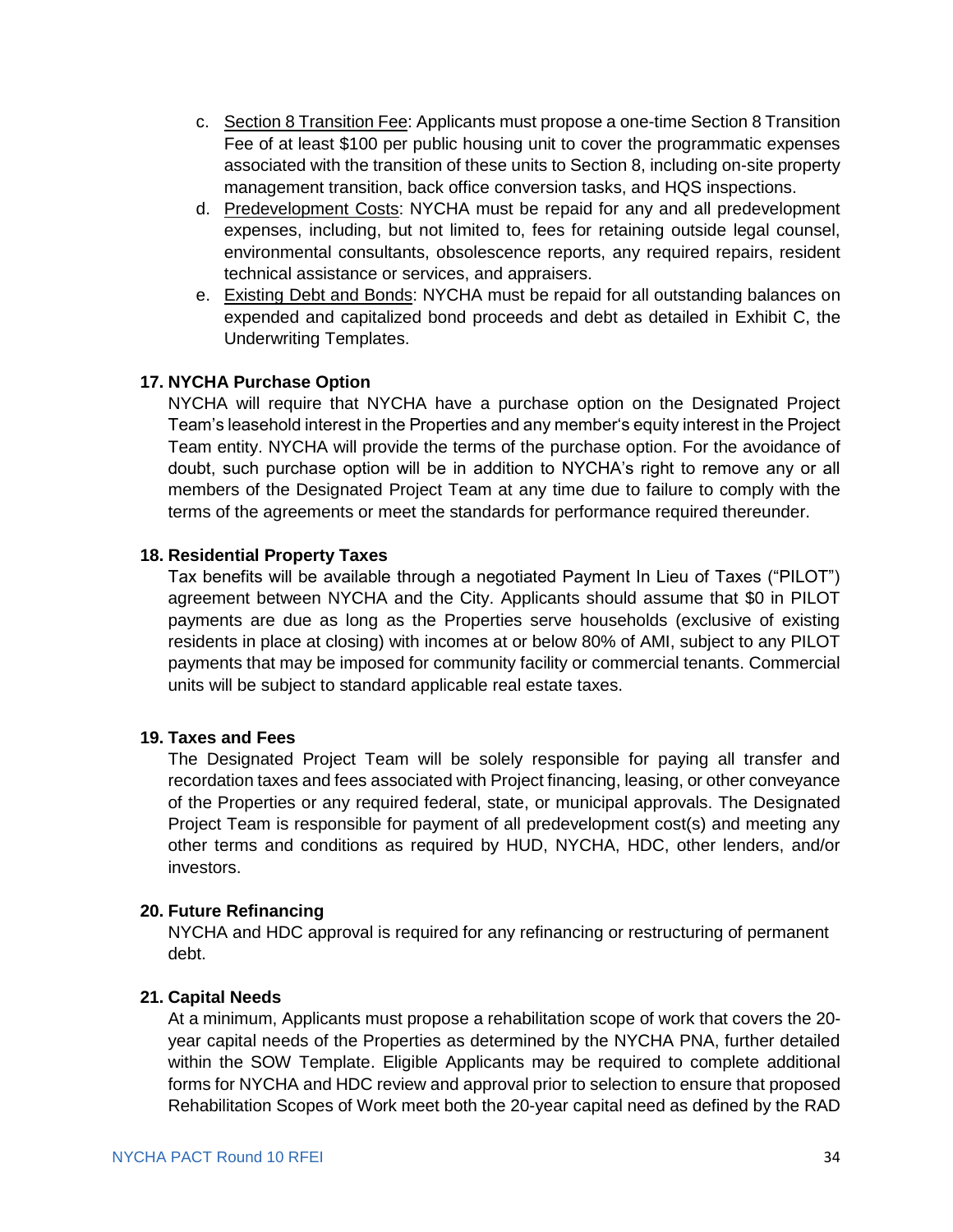CNA, Obsolescence Report, as well as to demonstrate that the 20-year NYCHA PNA is addressed. Designated Project Teams will be required to complete additional forms and templates to be provided by NYCHA prior to financial closing.

Additionally, Applicants must ensure that the proposed Rehabilitation Scope of Work meets or exceeds the 60% HCC requirements in the RAD/Section 18 blend underwriting scenario, or in any Section 18 underwriting scenario, at least 62.5% for elevator buildings, or 57.14% for walk up buildings, of the HUD-published TDC threshold.

#### **22. Developer Return Requirements**

NYCHA understands that sources and uses will shift between the time of Proposals and construction closing. To help ensure consistency, Applicants must state their minimum return requirements, including cash developer fee and cash flow split over time. Applicants must specify their return requirements in the Proposal as it relates to equity contributed.

#### **23. Tenant Participation Activities (TPA) Funding**

Per the RAD Notice, Applicants must account for an annual resident participation fee of \$25 per occupied unit in their management and operations budget. In some cases, NYCHA may have unused TPA funds that it will transfer to the Designated Project Teams at construction closing.

#### **24. Resident Technical Assistance**

At least \$50,000 per project and an additional \$40 per unit shall be made available to residents upon designation for technical assistance and other services needed to ensure residents can meaningfully participate in planning and engagement processes associated with the Project. The Designated Project Team will work with NYCHA and resident leadership to develop a budget and scope of work for these funds, but Applicants are encouraged to include strategies for effectively using these funds as part of their Community Engagement Plan. The Designated Project Team will be responsible for overseeing and tracking the use of funds, as well as contracting with outside organizations, where needed, and making payments directly. Eligible activities may include hiring community-based organizations to support outreach and education efforts; planning, architecture, or urban design firms to vet project proposals; financial consultants to assess redevelopment potential; tenant organizers or advocates to support tenant organizing and leadership development and training; and/or attorneys to provide legal advice.

#### **25. Tenant Legal Assistance**

The Designated Project Teams will be responsible for providing residents with free legal services in connection with the Project in order ensure a smooth transition to the Section 8 program, including legal consultation on the new Section 8 leases residents will be required to sign prior to closing. NYCHA will coordinate with the Designated Project Teams to select legal services provider(s), but the Designated Project Team will be responsible for entering into a contract (and funding) outlining the provision of services from the legal services provider.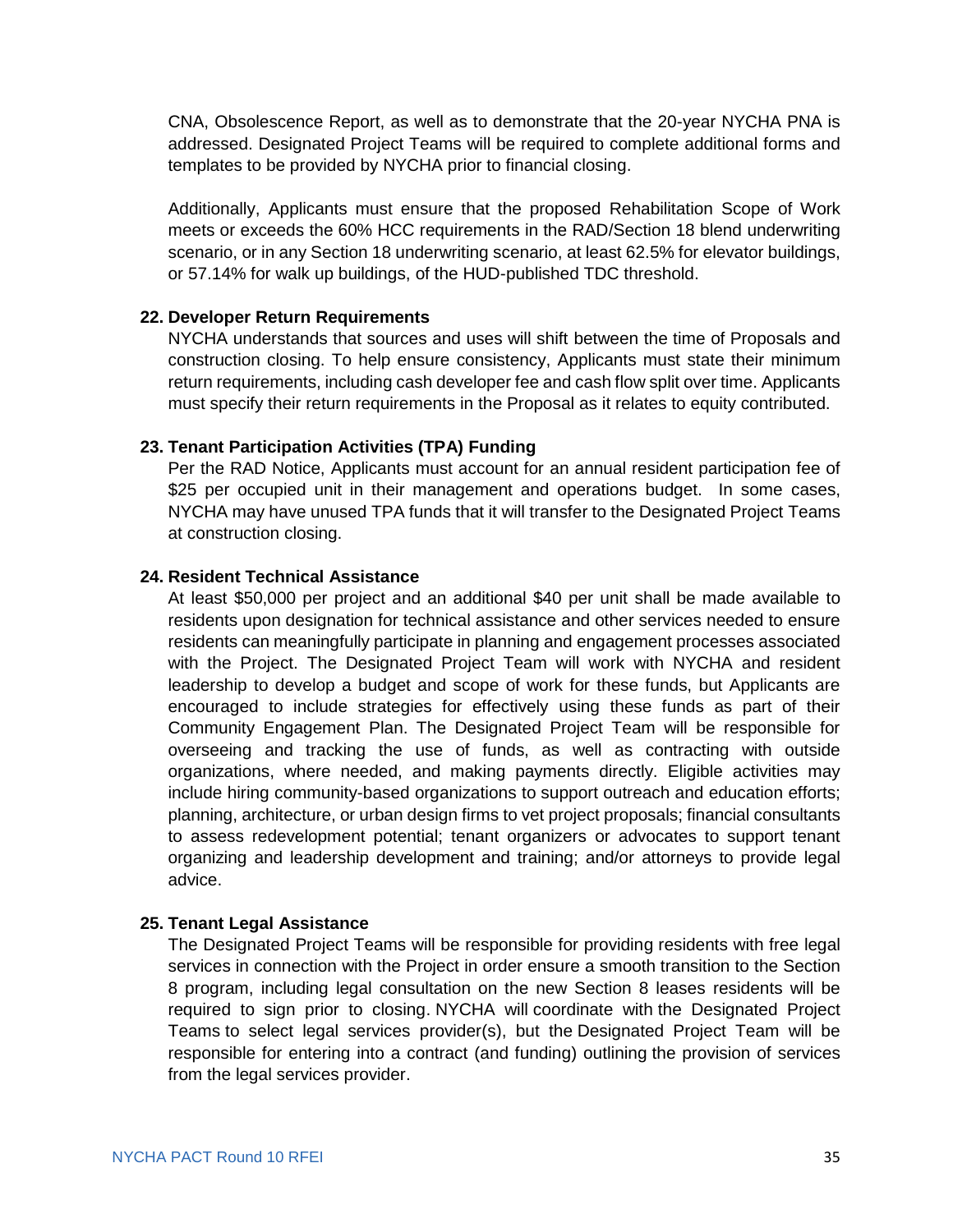#### **26. Social Service Provision Budget**

See Section (IV)(C) for detail on the required Social Service Reserve and annual funding requirements, also detailed within the Underwriting Template.

### <span id="page-37-0"></span>G. Project Labor and Employment Provisions

#### **1. Davis-Bacon prevailing wage requirements**

The Davis-Bacon prevailing wage requirements (prevailing wages, the Contract Work Hours and Safety Standards Act, and other related regulations, rules, and requirements) will apply to the Work that qualifies as "Development" as set forth in the RAD Notice. Per Section 1.4.A.14 of the RAD Notice, "'Development,' as applied to work subject to Davis-Bacon requirements on Section 8 projects, encompasses work that constitutes remodeling that alters the nature or type of housing units in a PBV or PBRA project, reconstruction, or a substantial improvement in the quality or kind of original equipment and materials, and is initiated within 18 months of the Housing Assistance Payment (HAP) Contract." The only exception to this requirement relates to work on units within properties within the LLC I portfolio, where there is an existing HAP contract from a previous conversion to Section 8 (NYCHA's Mixed-Finance transaction).

#### **2. Wage standard for building service employees**

NYCHA has adopted the wage standard of 80% of prevailing wage, including supplemental benefits, for building service employees on PACT projects post-closing. As such, initial compensation and benefits shall be set at 80% of the prevailing wage schedule for building service workers per the City of New York Office of the Comptroller (the "Prevailing Wage Schedule") at the time of closing and shall be adjusted in future years according to contract renewal negotiations, which adjustments shall use as a floor 80% of the Prevailing Wage Schedule in effect at the time of such adjustments.

#### **3. Labor relations**

Proposals from Applicants that demonstrate experience in harmonious and successful labor relations and/or a lack of negative labor issues, including in operation/property management, will be reviewed favorably.

**4. Section 3 of the Housing and Urban Development Act of 1968 ("Section 3")** Section 3 of the Housing and Urban Development Act of 1968 12 U.S.C. 1701u and 24 CFR Part 75 represents HUD's policy to ensure that employment and other economic opportunities generated by HUD financial assistance shall, to the greatest extent feasible, and consistent with existing Federal, State, and local laws and regulations, be directed to low- and very low-income persons, particularly those who are recipients of government assistance for housing, and to business concerns that provide economic opportunities to low- and very low-income persons. Employment preferences under Section 3 are targeted to low- and very low-income (a) residents of public housing or Section 8 assisted housing (RAD requirement), (b) workers within the service area or the neighborhood of the project, and (c) YouthBuild participants, or workers employed by a Section 3 business concern. Section 3 applies to the Work as identified in the RAD scope of work. Section 3 business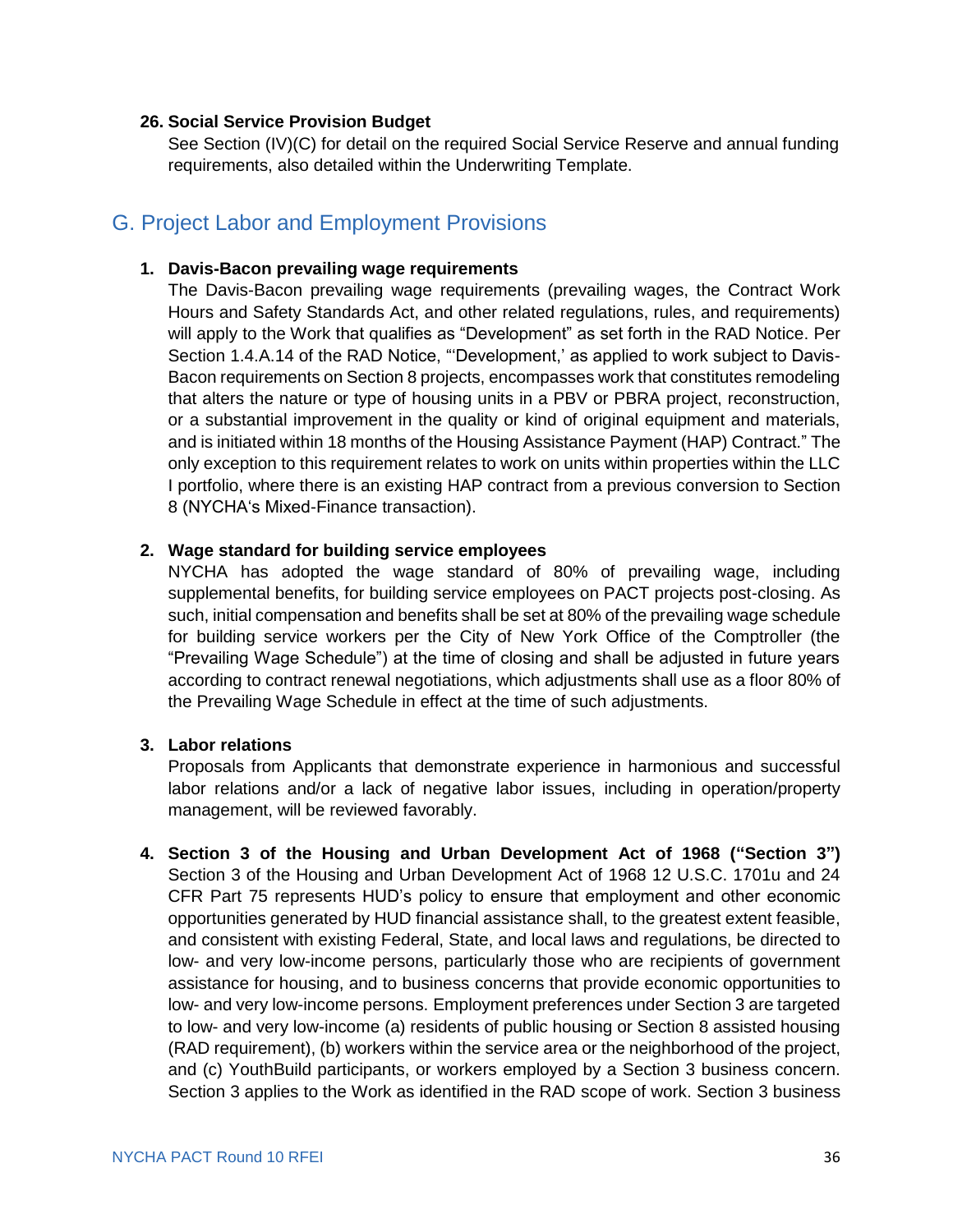concern must meet one of the following criteria in the last 6 months: (i) It is at least 51 percent owned by low- or very low-income persons; (ii) Over 75 percent of the labor hours performed for the business are performed by low- or very low-income persons; or (iii) It is a business at least 51 percent owned by current public housing residents or residents who currently live in Section 8-assisted housing. Proposals from Project Teams with a demonstrated record of, and/or especially thoughtful plans for, providing robust Section 3 opportunities will be viewed favorably.

The Section 3 guidance is subject to change at any point in time at the discretion of HUD and/or NYCHA.

#### **5. Resident Hiring, Training and Economic Opportunities**

Pursuant to NYCHA's goal of generating economic opportunities for its residents, Applicants must submit a plan for providing training and employment to NYCHA residents during construction and the long-term operation of the Properties. Applicant shall sponsor and train NYCHA residents for construction, property management, and social service employment opportunities consistent with HUD Section 3 and NYCHA requirements.

Applicant shall submit to NYCHA a "Resident Hiring and Training Plan" that details the provision of training and employment opportunities to residents during construction and the long-term operation of the Properties. Exhibit E 'Section 3 Hiring Plan' should be completed and submitted with your proposal.

The Designated Project Teams shall collaborate with NYCHA's Resident Economic Empowerment and Sustainability Department ("REES") to finalize an agreed upon training and hiring plan (the "Hiring Plan") that is consistent with applicable HUD Section 3 and NYCHA requirements. REES provides training opportunities and manages partnerships with external workforce development and vocational training providers that can serve as a referral source. REES referrals can be included as one source of recruiting qualified NYCHA residents for employment.

The Designated Project Teams shall include a provision in its subcontractor bids that requires training and employment opportunities for qualified NYCHA residents consistent with this paragraph. Proposals with a comprehensive training plan and higher number of new hires of NYCHA residents and low-income individuals at higher wages will be viewed favorably.

#### **6. Compliance**

Between the construction closing and construction completion, the Designated Project Teams will report all recruitment and hiring activities, compliance with Davis Bacon, and compliance with Section 3 to NYCHA, on forms reasonably acceptable to NYCHA, on a monthly basis. Following the construction completion, the Designated Project Teams will continue to report all recruitment and hiring activities and compliance with Davis Bacon and Section 3 to NYCHA on a monthly basis.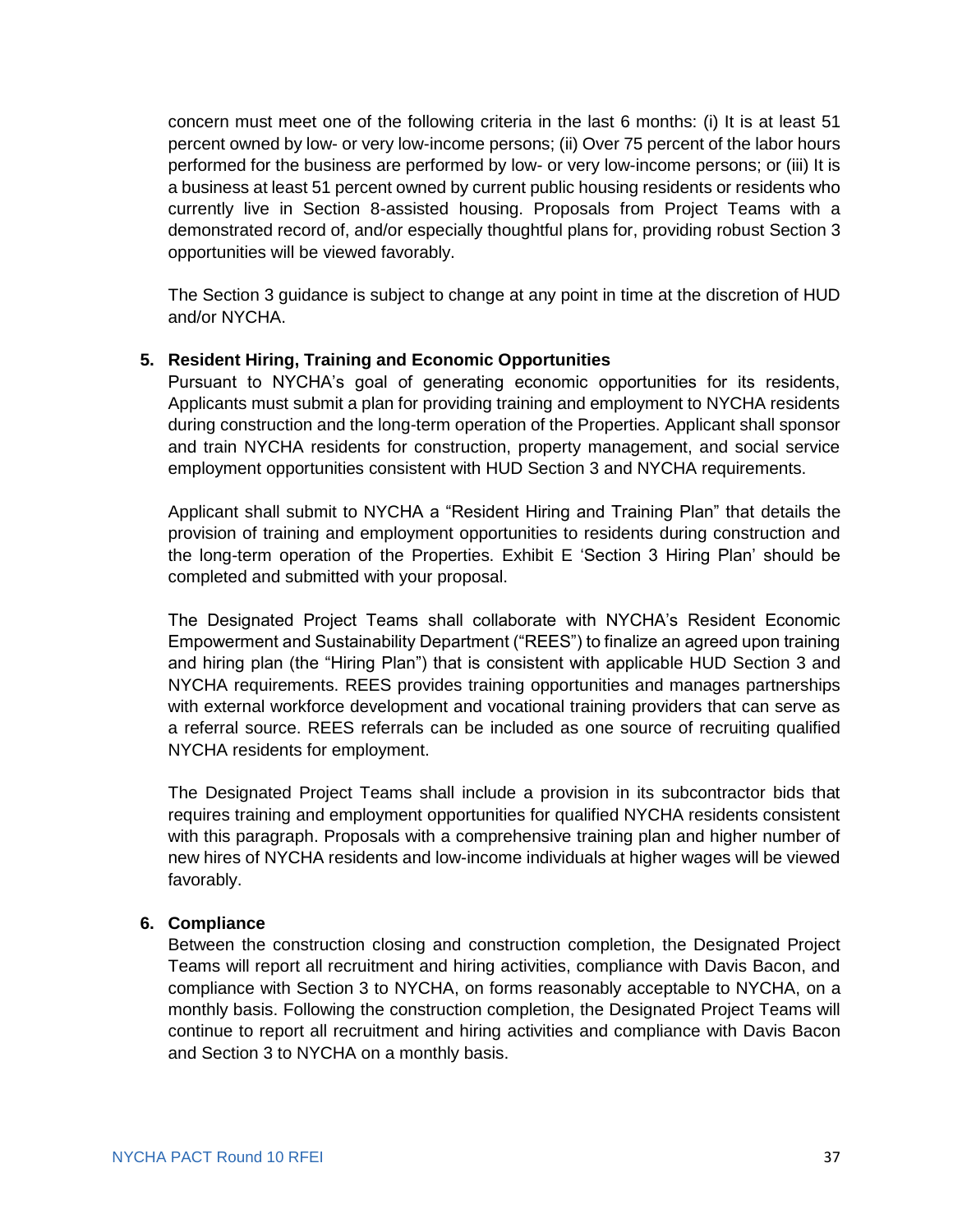#### **7. NYCHA Staff Redeployment**

The Designated Project Teams must ensure that NYCHA property management staff assigned to the Properties prior to conversion are provided the opportunity to apply for positions with the new property management company and given a right of first refusal for new positions for which they are qualified. Any staff members who do not elect to remain at the Properties after conversion may be, if desired, redeployed to other NYCHA public housing developments at construction closing.

### <span id="page-39-0"></span>H. Other Provisions

#### **1. Affordability Requirements**

The Properties must be operated as affordable housing for the duration of the Lease with new occupancy post-closing restricted to households earning 60% of AMI and below, or as otherwise outlined in the HDC Regulatory Agreement. Affordability requirements will be memorialized in certain recordable documents that will encumber the Properties, including an HDC Regulatory Agreement, a NYCHA Regulatory Agreement, a RAD Use Agreement for units converting to project-based voucher assistance under RAD, a Declaration of Restrictive Covenants and Use Agreement for units converting to projectbased voucher assistance under Section 18.

#### **2. Establishment and Administration of Wait List**

NYCHA will maintain a site-based waitlist of Section 8 applicants for units as they become vacant upon and after conversion. The site-based wait list will be created and managed in accordance with NYCHA's Section 8 Administrative Plan.

#### **3. Mandatory Insurance Coverage**

The Designated Project Teams must adhere to all requirements included in NYCHA's Insurance Requirements Guide attached hereto as Exhibit L. An insurance quote should be reflected in the Applicant's financial proposal. Designated Project Teams must also satisfy all HDC and other lender insurance requirements.

#### **4. Development Rights/Carve-Outs**

NYCHA will retain all existing, ongoing, and future development rights at the Properties not required for existing improvements at the Properties or the new construction sites. These include, but are not limited to, development rights created in the future pursuant to any rezoning of any portion of the Properties or created under the transaction or by the addition of parcels to the zoning lot as further set forth in the Lease or other Project documents, all of which rights will remain vested in NYCHA and the use of which is in NYCHA's sole and absolute discretion. The Applicants or the Designated Project Team will have no approval rights over NYCHA's use of such development rights. NYCHA will inform Applicants if it elects to sell any development rights prior to closing this Project.

In addition, NYCHA reserves the right to carve out from the Properties certain unimproved or non-residential parcels of land that it may use for future development. The area to be leased to Designated Project Team will generally consist of the entirety of the Properties, but NYCHA will reserve the right through Project documents to recapture parcels in the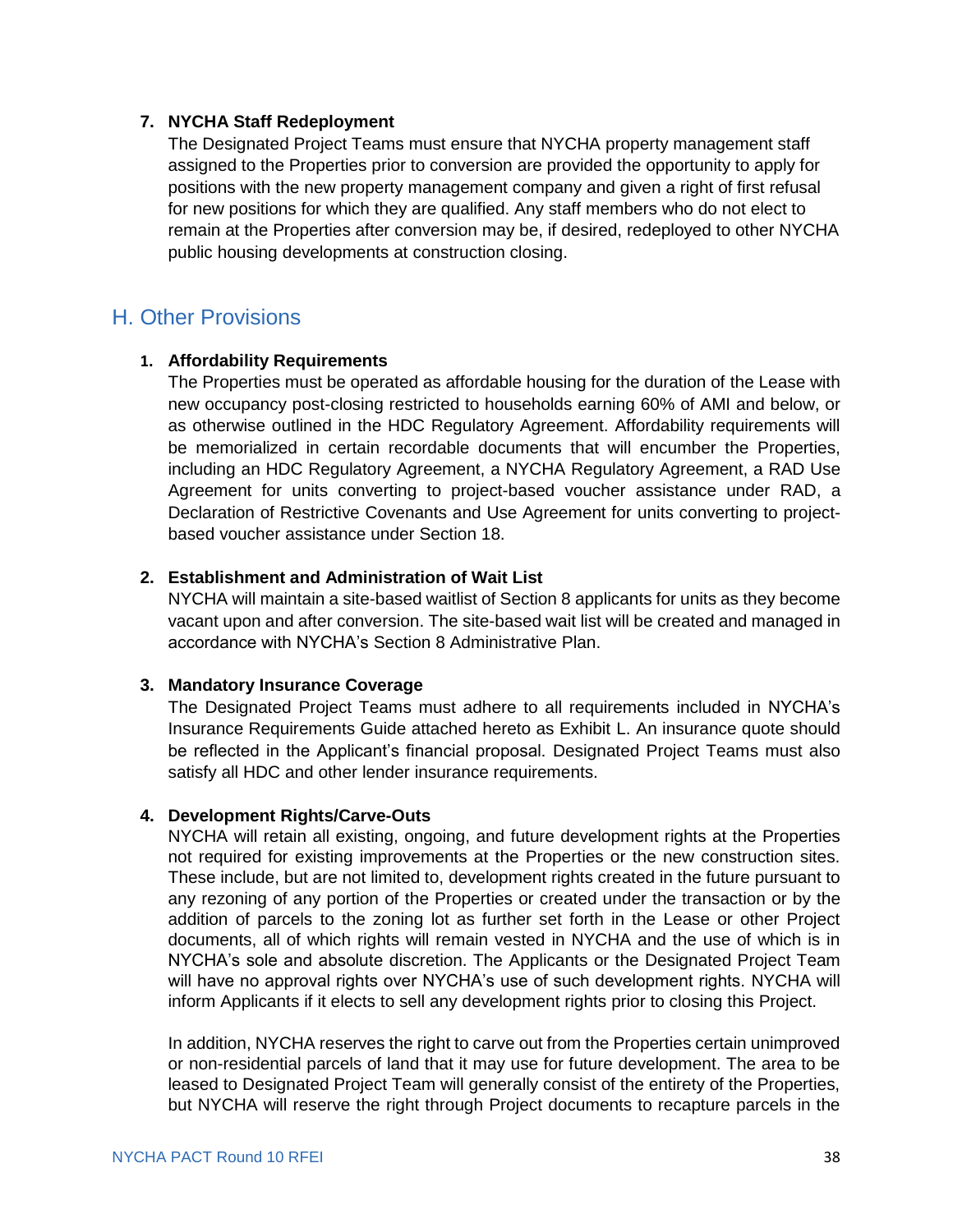future at its sole and absolute discretion that: 1) do not compromise the functioning of the Properties as Section 8 housing, 2) do not affect compliance of the Properties as relates to the NYC Zoning Resolution, NYC Building Codes, Multiple Dwelling Law, or otherwise address proposed non-compliances, 3) do not adversely affect the property finances by reducing the debt services coverage ratio to below financing requirements due to lost revenue from parking or otherwise, 4) compensate the PACT Component for the depreciated value of improvements made to the parcels through the PACT program and throughout the duration of the lease, and 5) do not impact the new construction sites.

The Designated Project Team will not have a right of first refusal on any future development outside of the new construction sites at the Properties, though NYCHA, at its sole and absolute discretion, could determine that it is beneficial for the Designated Project Team to be involved in future development. Parcels will be recaptured at no cost to NYCHA other than for coverage of reasonable legal costs and depreciated value of improvements as previously described. The Designated Project Team and its lenders agree to cooperate fully with NYCHA on the recaptures. Prior to conducting predevelopment work, including ordering appraisals and surveys, the Designated Project Team will confirm the anticipated dimensions of the recaptured area.

#### **5. Site Improvement and Redevelopment Opportunities**

Proposals should consider improvements to non-residential and otherwise underutilized spaces. Improvements can range from upgrades to landscaping and open space elements to the new construction of affordable housing, new community facility or commercial spaces, or a mix thereof. Proposals should respond to community and resident needs as documented by NYCHA or other relevant local planning reports. Additional information will be provided to Applicants following project preference results. When new construction is contemplated, Proposals should include analysis of available development rights and/or descriptions of necessary land use or zoning actions to facilitate new development. Proposals should consider the replacement or relocation of existing on-site assets, including, for example, parking spaces, trash compactors, equipment/supply storage, and play equipment.

All site improvement and redevelopment proposals will be further vetted and refined in collaboration with residents following designation. Where relevant, in their Proposal Applicants should consider how they will solicit feedback and further refine project plans with residents as part of their Community Engagement Plan.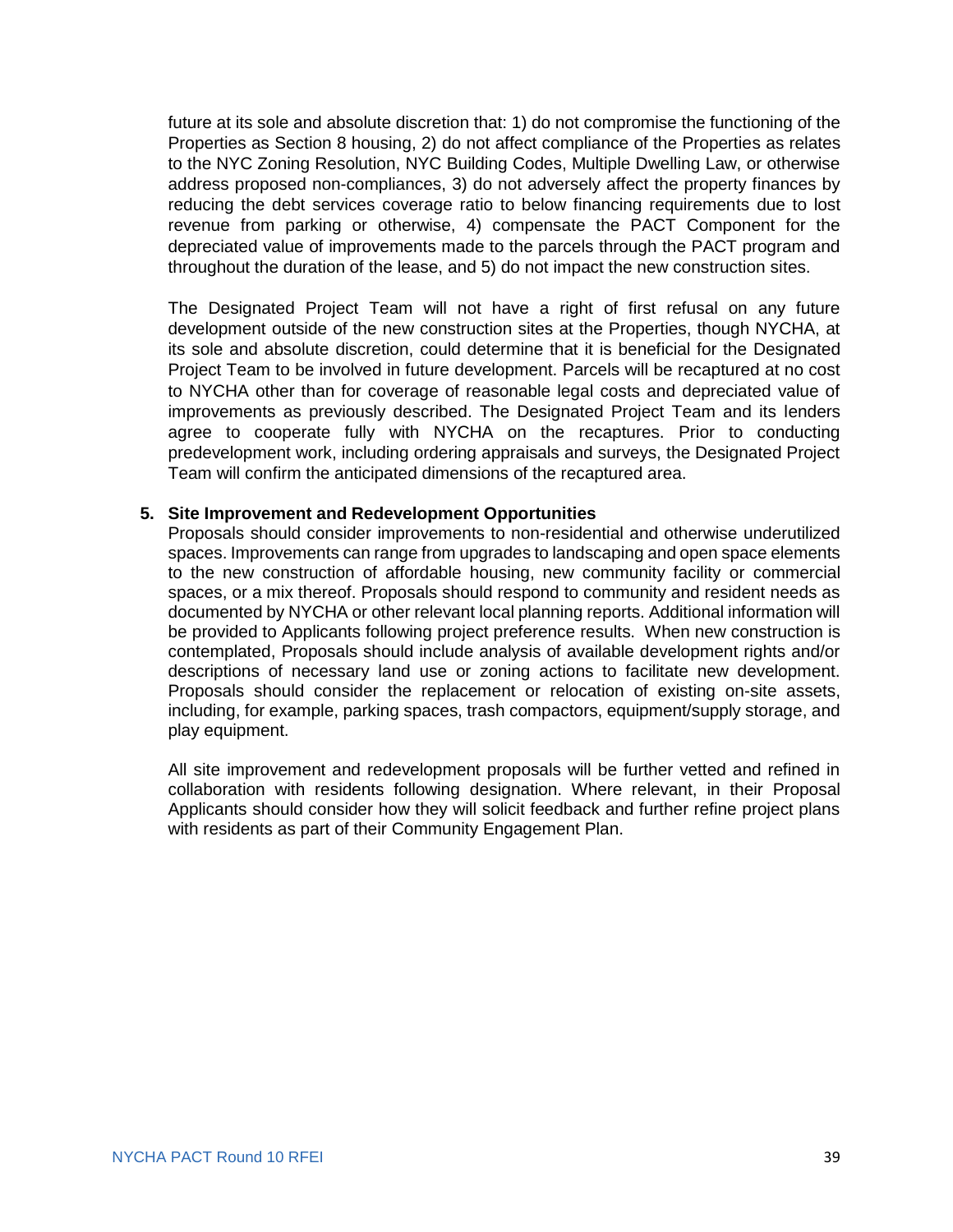# <span id="page-41-0"></span>**V. PROCUREMENT PROCESS**

# <span id="page-41-1"></span>A. Procurement Structure

As indicated in the RFQs, Applicants will be selected for Projects based on their ability to undertake the required capital repairs and on-going operations at the Properties while committing to support robust social services. Applicants will be expected to effectively engage residents in pre-development and visioning exercises. Pre-Qualified Partners are responsible for forming a Project Team consisting of Developer(s), Property Manager(s), and General Contractor(s) and submitting a Proposal to obtain financing for the transaction, complete the required tenant-inplace rehabilitation, manage the Properties, and support a Social Service Provider in compliance with this RFEI and other NYCHA specifications, the Applicant's Proposal, and each Project's applicable financing requirements. NYCHA and HDC acknowledge that the Project Team will also consist of other professional, technical, and construction entities (e.g. equity investor, architect, engineer, community planning professional, and legal counsel) not included in the Pre-Qualified Partner List. As described, NYCHA will assign a Social Service Provider or Existing Provider to a Project Team after designation.

Following a competitive review of the Competitive Selection Criteria (as defined and described in Section VI), Applicants will be designated to commence negotiations with NYCHA ("Designated Project Team") for a particular project.

To address NYCHA's high and unique capital needs at its public housing campuses, NYCHA reserves the right to change any part of a Project and Project Team as it deems appropriate. For example (but without limitation), NYCHA can cancel solicitations, remove members of a Project Team, and add new members to a Project Team from the Pre-Qualified Partner List or otherwise, as well as remove or add properties to the Project. After designation, NYCHA will work with Designated Project Teams to identify an appropriate Social Service Provider or multiple providers to be added to each Designated Project Team who will be responsible for providing robust social services to residents. Applicants therefore should not include a Social Service Provider in their Project Team but must abide by the Underwriting Guidelines in Exhibit C in terms of budgeting for the provision of social services.

#### **Project Preference Ranking Form**

Prior to submitting a Proposal, interested Pre-Qualified Partners are required to form a Project Team, as described above, and, as an Applicant, rank each Project in order of interest by completing the web-based Project Preference Ranking Form (the "Ranking Form") located at <https://eshare.nycha.info/sites/pact10/> a date to be announced in June 2021**.** Project Teams may consist of one entity per category (e.g., Developer, Property Manager, and General Contractor), or joint ventures comprised of multiple Pre-Qualified Partners per category.

Each Project Team must include at least one Developer member within the Project Team that (i) is an M/WBE Developer and/or a Nonprofit and (ii) has a Meaningful Role.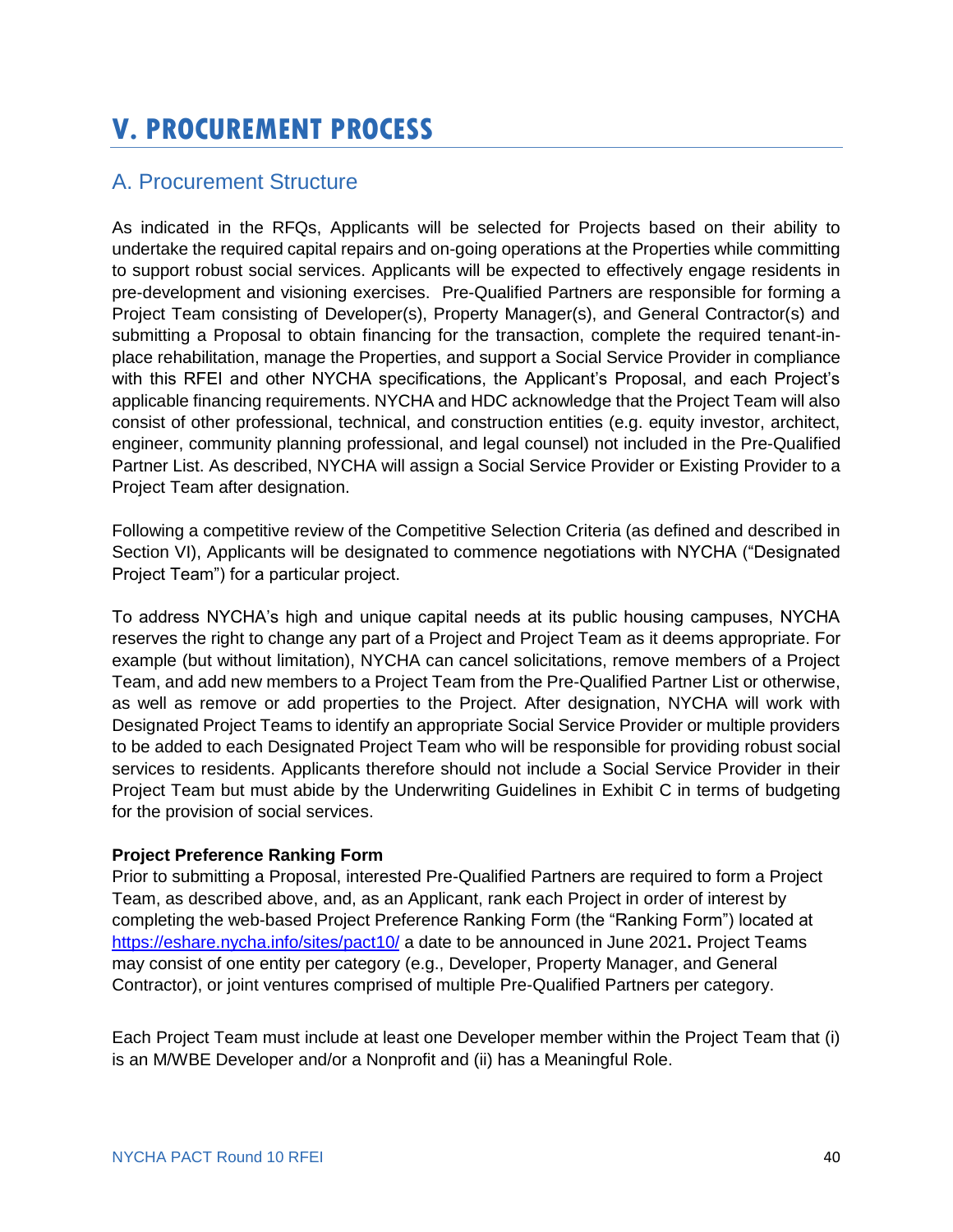As described above, Applicants should not include a Social Service Provider in their Project Team before submitting the Ranking Form, as NYCHA will work with Designated Project Teams to identify appropriate Social Service Provider(s) to be added to each Designated Project Teams after designation. For the purpose of preparing, submitting, and processing the Ranking Form, the Developer entity(ies) will be considered the lead applicant of the Project Team (the "Lead Applicant") and will serve as the point of contact with NYCHA throughout the RFEI process. If the Project Team consists of a joint venture between more than one Developer, please indicate in the Proposal which Developer will serve as the Lead Applicant, together with contact name, email, and phone number. Applicants may email [pact.partners@nycha.nyc.gov](mailto:pact.partners@nycha.nyc.gov) if there are any issues completing the Ranking Form.

Pre-Qualified Developers *may only be part of one (1)* Project Team when preparing and submitting a Ranking Form, regardless of whether they are submitting a Ranking Form individually or as part of a joint venture. Pre-Qualified Property Managers and General Contractors may be part of more than one Project Team and may be included in multiple Ranking Form submissions.

#### **Project Preference Ranking and Submitting Proposals**

NYCHA will send a notification indicating the date by which each Applicant must complete the Ranking Form with their ranked preferences (the "Project Preference Ranking Process"). As described above, Pre-Qualified Developers may not be part of more than one (1) Project Team and may not be included on more than one (1) Ranking Form submission. Each Applicant must rank at least three (3) projects. After the Project Preference Ranking Process has been completed by NYCHA, Applicants eligible to prepare and submit a Proposal for each of the Projects will be notified. There will be a maximum of three Applicants eligible to prepare and submit a Proposal for each of the Projects. NYCHA and HDC cannot guarantee that every Applicant will become eligible to prepare and submit a Proposal for at least one (1) of their top three (3) ranked Projects (such Applicants, "Eligible Applicant(s)").

NYCHA will then notify Eligible Applicants will be notified by email of the Project(s) they are eligible to submit a Proposal (the "Notification Email"). Eligible Applicants are required, through the Lead Applicant of the relevant Project Team, to respond to the Notification Email within **one (1) week** after the date the Notification Email is sent and state their intent for each Project for which they are eligible by stating one of the following responses for each Project ("Applicant Response Email"):

- 1. The Eligible Applicant will prepare and submit a Proposal for the Project;
- 2. The Eligible Applicant will enter into a joint venture with another Eligible Applicant that was selected to prepare a Proposal for the same Project. Both Eligible Applicants intending to combine their Project Teams must notify NYCHA of this intent by responding to their respective Notification Emails; or
- 3. The Applicant does not intend to prepare or submit a Proposal for the one or all of the Project(s) and is formally withdrawing their eligibility to prepare a Proposal for such Project(s). Applicants may withdraw their eligibility from one (1) or more Projects and retain their eligibility to prepare and submit a Proposal for any other Project(s) for which they are eligible.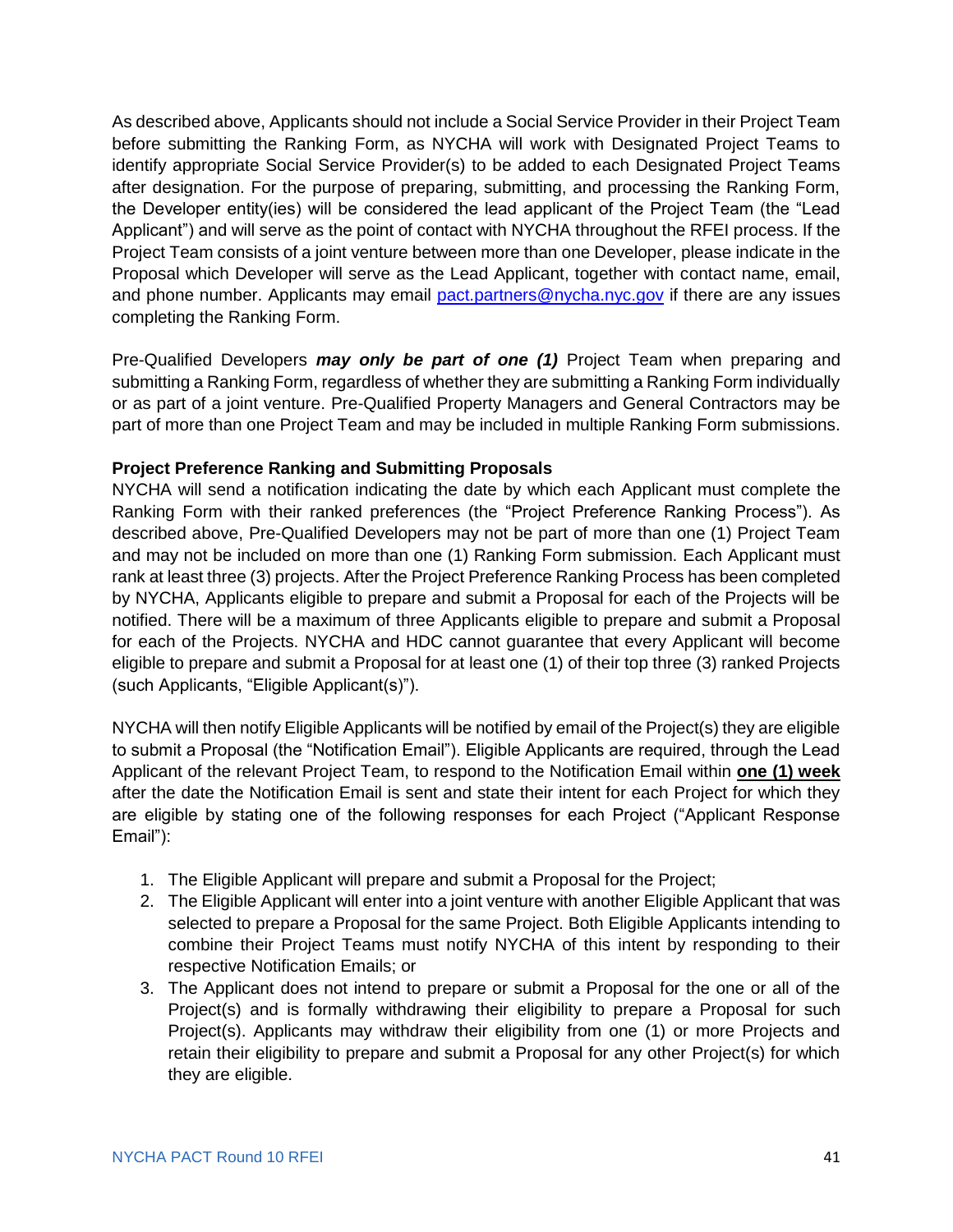Upon receipt of Applicant Response Emails, NYCHA and HDC may elect to continue the Project Preference Ranking and send additional Notification Emails to Applicants.

#### **Changes to Project Teams after Applicant Response Email**

Eligible Applicants are permitted to change, add, or remove Pre-Qualified Partners to/from their Project Team after sending their Applicant Response Email. Applicants who were determined to be eligible for more than one (1) Project may change, add, or remove Pre-Qualified Partners for each Project, resulting in different Project Teams for each Project they are eligible. In all instances, the Applicant must retain the Lead Applicant that submitted the Ranking Form. NYCHA requests that any changes to the Project Team after an Applicant Response Email is sent be finalized no later than June 2021 and that the Applicant notify NYCHA of the change as soon as possible by emailing [pact.partners@nycha.nyc.gov.](mailto:pact.partners@nycha.nyc.gov)

### <span id="page-43-0"></span>B. Pre-Submission Conference and Site Visits



Two general pre-submission webinars will be held on **May 18 & 20, 2021 at 10am** via Zoom. To access the details for the event, Pre-Qualified Partners should register for the Pre-Submission Conference by clicking the following link: [http://bit.ly/rsvppact10.](http://bit.ly/rsvppact10) Partners can also register for the Pre-Submission Conference using the QR code to the left. Partners can also address any issues completing the registration form to the following email address: [PACT.partners@nycha.nyc.gov.](mailto:PACT.partners@nycha.nyc.gov)

The Pre-Submission Conference will be a reiteration of the information included in this RFEI, and responses to all questions raised will be posted and available for all Pre-Qualified Partners to review at [the](https://eshare.nycha.info/sites/PACT/SitePages/Home.aspx) PACT Procurement Site.

NYCHA is assessing the correct way in the current environment to provide further site information, and may make the Properties available for either virtual site visits for the Project Teams invited to submit proposals **in June, 2021** on the to be designated days ("Site Visits"). Further detail on this will be provided in future updates to the Project Teams eligible to submit proposals. NYCHA may elect to hold the Site Visits at an earlier or later date. Applicants will be notified of the RSVP process for Site Visits after they have responded to after Site Visits after they have responded to the Notification Email. All persons wishing to conduct interior building inspections must do so at their own risk and only if explicitly approved by NYCHA. Applicants are not to contact NYCHA Property Management staff to obtain additional information about the Property or to schedule their own inspections without the expressed consent of NYCHA's Real Estate Development Department. Any and all inspections that do occur, as approved by NYCHA, must take all necessary precautions to prioritize the health and safety of NYCHA residents from COVID-19. Any additional questions Applicants have regarding a specific Property should be submitted at<https://eshare.nycha.info/sites/pact10/>

In the event of site access, prior to entering the Properties, all persons must sign a release of liability form that NYCHA staff will provide at the Properties during the scheduled site visit times. By signing the requisite release of liability, the inspecting person agrees to release NYCHA of liability for any harm and/or damage occurring during, or because of, the inspection of any or all the Properties, and agrees to hold NYCHA harmless for such harm and/or damage.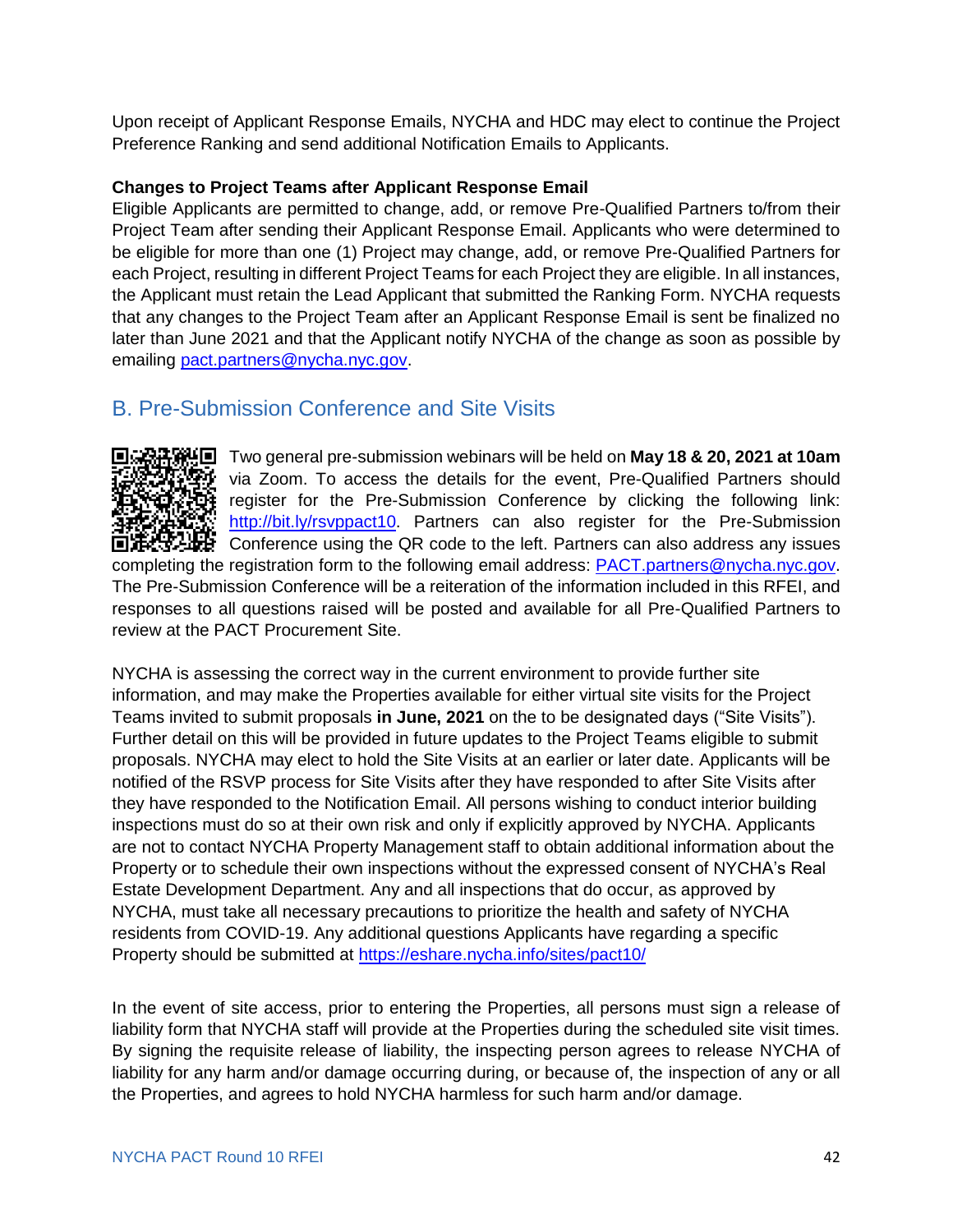# <span id="page-44-0"></span>C. Questions

All initial questions from Pre-Qualified Partners for this RFEI will be due by **May 21, 2021 at 5 p.m.** Please submit questions by completing the form located at <https://eshare.nycha.info/sites/pact10/>. Responses to questions from Pre-Qualified Partners will be distributed to the Pre-Qualified Partners List no later than **May 28, 2021**. NYCHA will allow a second window for questions, for which all questions must be submitted by a to be announced date in June 2021. Responses will be distributed to the Pre-Qualified Partners List no later than a to be announced date in early July 2021. Responses may also be posted to the website on an ongoing basis.

Pre-Qualified Partners may alternatively submit questions to [pact.partners@nycha.nyc.gov](mailto:pact.partners@nycha.nyc.gov) if there are issues completing the webform.

### <span id="page-44-1"></span>D. Submission Due Date

NYCHA will send a notification indicating the due date for the Project Preference Ranking Form. Eligible Applicants will then be notified by email of the Project(s) they are eligible to submit a Proposal. Eligible Applicants are required, through the Lead Applicant of the relevant Project Team, to respond to the Notification Email within **one (1) week** after the date the Notification Email is sent and state their intent for each Project for which they are eligible per the aforementioned instructions. After responding to the Notification Email, Eligible Applicants will be provided with further instructions for preparing and submitting Proposals and scheduling Site Visits. The Proposal(s) must be submitted electronically via NYCHA's Sharepoint site per the provided instructions no later than **5:00 p.m. on September 9, 2021** (the "Deadline Date").

No Proposals will be accepted after 5:00 PM on the Deadline Date unless the Deadline Date is extended by NYCHA for all Applicants. NYCHA reserves the right to reject any or all Proposals received under this RFEI.

### <span id="page-44-2"></span>E. Development Information

NYCHA may provide supplemental materials and data to Applicants to facilitate the development of Project Preference Ranking Forms and subsequent Proposals. RFEI Exhibits and any additional information will be accessed a[t https://eshare.nycha.info/sites/pact10/](https://eshare.nycha.info/sites/pact10/) unless otherwise instructed through a notice to Applicants. Subsequent to Project Preference Ranking Process, NYCHA may elect to utilize an alternative method of distributing Property information to Eligible Applicants.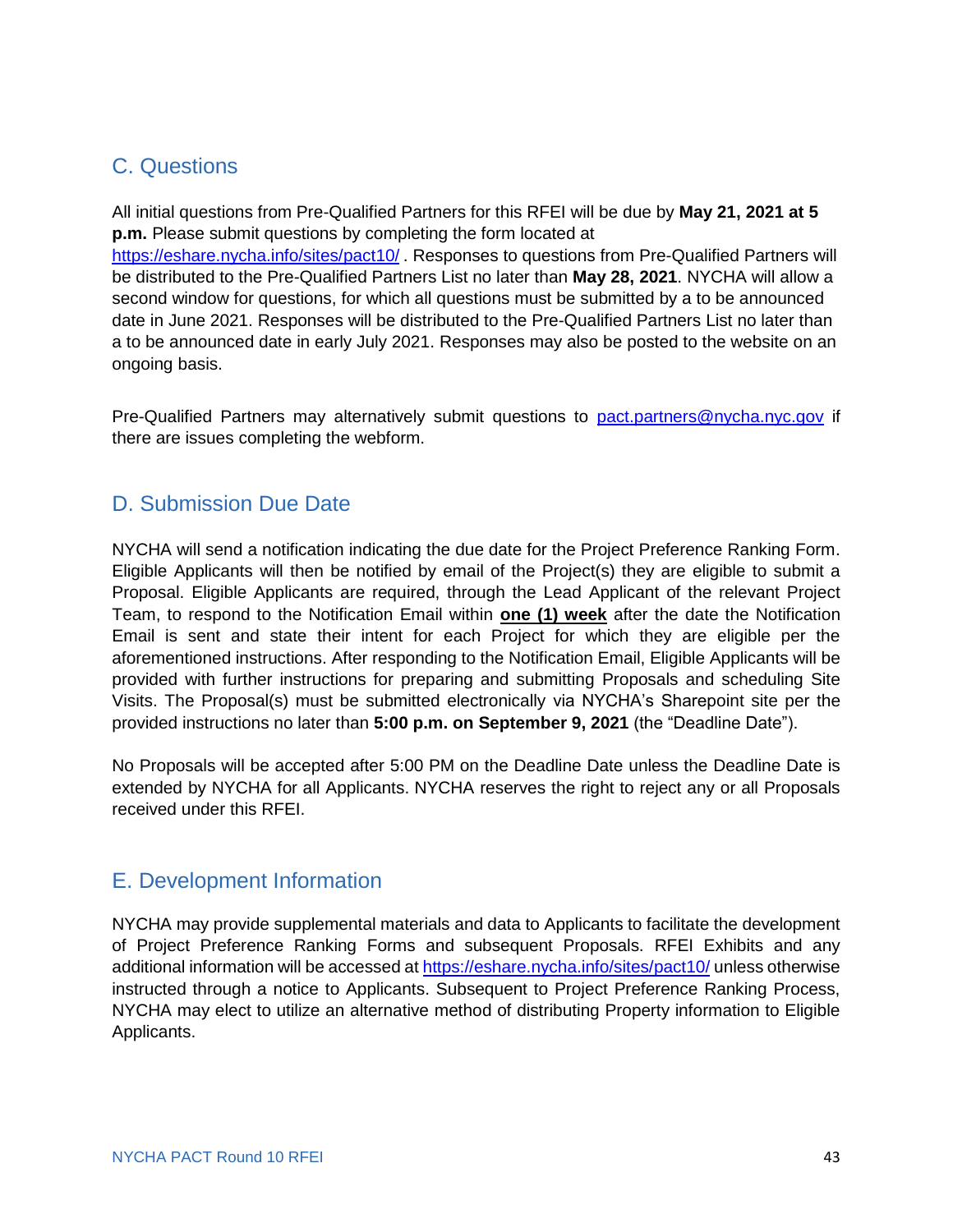# <span id="page-45-0"></span>**VI. APPLICANT SELECTION CRITERIA & PROCESS**

# <span id="page-45-1"></span>A. Review

After determining which Applicants will be eligible to submit a Proposal for each Project based on Project Preference Ranking Forms, NYCHA will evaluate each Proposal according to the threshold requirements below ("Threshold Requirements"), considering the information provided in the Proposal, references, and any other information about the Applicant's past performance available to NYCHA through the Pre-Qualification process. Proposals that are not complete or do not conform to the requirements of this RFEI will be deemed non-responsive and eliminated from further consideration, unless NYCHA permits the Applicant to correct the omission (see subsection B below).

Proposals that meet all Threshold Requirements will be comprehensively evaluated, rated, and ranked according to the competitive selection criteria below ("Competitive Selection Criteria"). NYCHA and HDC may request additional information, interviews, presentations, or site visits in their sole discretion. The Designated Project Teams will be chosen from among the Proposals that best conform to the criteria detailed herein. NYCHA may disapprove the inclusion of any member of an Applicant's Project Team and/or require the Designated Project Teams to substitute other individuals or firms. It is an intention of this RFEI to provide opportunity to a broad and diverse selection PACT Partners. As part of the review process, NYCHA will evaluate the extent to which the designation of the Project Team would expand the number and variety of Developers, Contractors, and Property Managers with direct experience delivering rehabilitation projects. To this end, Project Teams that do not include Partners selected on PACT rounds closely preceding the issuance of sites per this RFEI will be viewed favorably.

Additionally, NYCHA and HDC will involve resident leaders in the evaluation and selection of Project Teams who submit Proposals in response to this RFEI. Resident leaders will form a "Resident Review Committee" who will be trained and given access to all Proposal materials (with the exception of personally identifiable information and personal asset/financial statements, which will be redacted). Residents who participate on the Review Committee will also sign a Confidentiality and Conflict of Interest Agreement.

# <span id="page-45-2"></span>B. Threshold Requirements

#### **1. Completeness of Proposal**

The Proposal must contain all documentation required under "Submission Requirements" below. All of the required forms must be fully completed, and application requirements met at the time of submission. Upon review, however, NYCHA, at its discretion, may notify an Applicant that additional information or clarification is necessary and ask the Applicant to submit such information in a timely manner as determined by NYCHA.

#### **2. Conformance with RFEI**

Proposal must meet all minimum requirements outlined in this RFEI*.*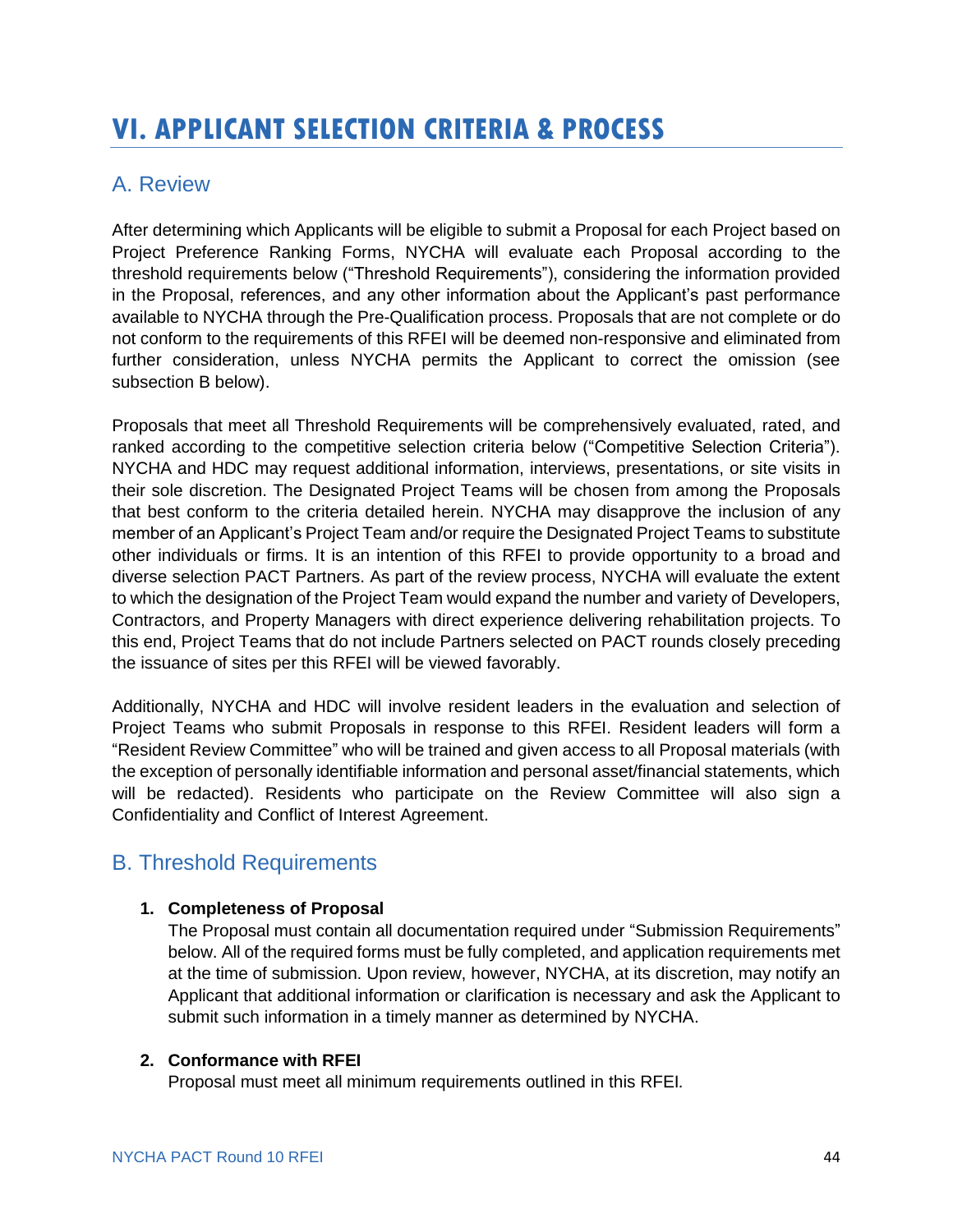#### **3. Ability to Finance**

Applicants must demonstrate adequate financial resources to undertake the Project as described in their Proposal. NYCHA will evaluate the Applicant's assets, and bank or other lender references, to determine the Applicant's capacity to meet NYCHA's, HDC's, and other lender's equity and guaranty requirements, absorb any cost overruns, and commence and complete rehabilitation of the entire Project in a timely manner.

If an Applicant is given an opportunity to cure a deficiency in meeting one or more of the Threshold Requirements listed above, but does not respond to NYCHA's request for such cure, or if the Applicant's response does not sufficiently address the deficiency(ies), the Applicant's Proposal will not be reviewed under the Competitive Selection Criteria.

### <span id="page-46-0"></span>C. Competitive Selection Criteria

Proposals that satisfy the Threshold Requirements above will be evaluated, rated, and ranked according to the Competitive Selection Criteria described below. In evaluating Proposals under these criteria, the combined experience and resources of all Principals of the Applicant and proposed Project Team will be considered.

#### **Development Experience and Capacity\***

**\*** *The Applicant will be reviewed based on materials that were previously submitting as part of the Pre-Qualification RFQ. Applicants wishing to submit supplemental materials for projects completed since applying to become a Pre-Qualified Partner may elect to do so as described in Section VII (2)(4) of this RFEI.*

Factors to be considered include, but are not limited to, the following:

- 1. Applicant's financial capacity to undertake the Project;
- 2. Quality of construction and design in projects completed or currently under construction by the Project Team and/or its Principals;
- 3. Extent of the Project Team's experience, in terms of number, size, type, and complexity of rehabilitation projects within the last five (5) years;
- 4. Extent of the Project Team's experience with high-performance and deep energy retrofit projects, specifically with multifamily buildings – including passive house, Net Zero, and HVAC system conversions with tenants in-place;
- 5. Successful and timely completion of tenant-in-place rehabilitation projects of similar size, type, and complexity;
- 6. Experience with securing affordable housing financing;
- 7. Experience with developing and/or preserving affordable housing projects in partnership with public agencies;
- 8. Experience with engaging resident, community, and municipal stakeholders.
- 9. Applicants are encouraged to form partnerships and assemble teams in order to supplement internal capacity;
- 10. Experience with similar large-scale affordable, RAD, or Section 8 developments;
- 11. Experience in harmonious and successful labor relations and lack of negative labor issues;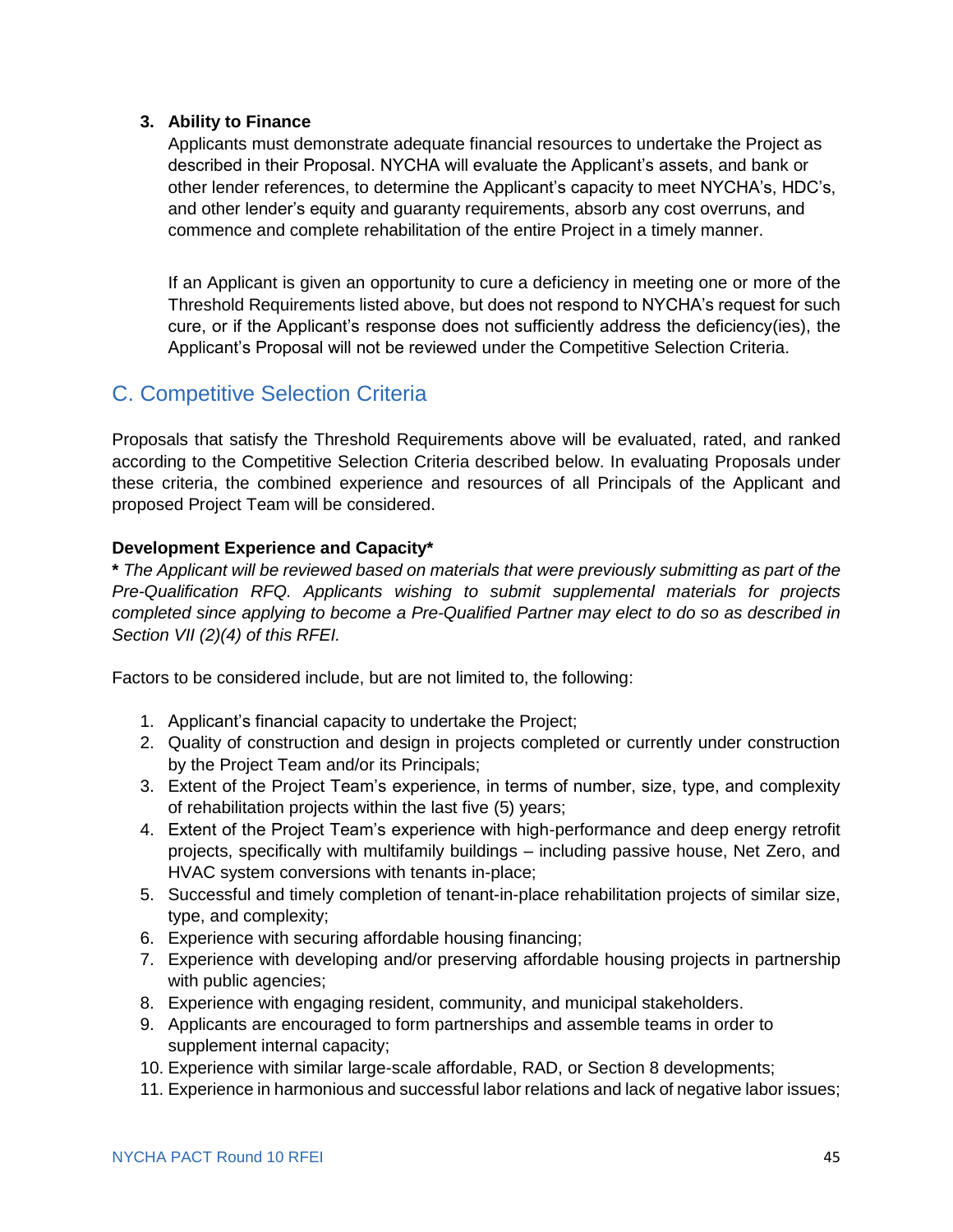- 12. Note on design experience;
- 13. Current workload (including active projects in predevelopment with NYCHA), staff capacity, and other pending project obligations and their potential impact on the ability of the Project Team to complete the Project within the prescribed timeframe; and,
- 14. Proven track record of delivering high quality projects on time and within budget.

#### **Property Management Experience and Plan\***

**\*** *The Applicant will be reviewed based on materials that were previously submitting as part of the Pre-Qualification RFQ. Applicants wishing to submit supplemental materials for additional management experience since applying to become a Pre-Qualified may elect to do so as described in Section VII (2)(4) of this RFEI.*

Factors to be considered include, but are not limited to, the following:

- 1. Experience managing tenant-in-place rehabilitation, including experience with temporary resident relocation associated with lead based paint or mold abatements;
- 2. Experience managing similarly sized affordable housing properties, including seniors, supportive services, and Section 8 PBV projects;
- 3. Experience managing public housing, mixed-finance public housing, and/or RAD projects, including demonstrated compliance with applicable regulations not limited to the New York City Housing Maintenance Code, and HUD's HQS;
- 4. Experience in harmonious and successful labor relations and lack of negative labor issues;
- 5. Experience managing and providing social services;
- 6. Experience managing community facility spaces, as applicable;
- 7. Experience managing commercial spaces, as applicable;
- 8. Experience managing affordable housing in New York City and/or relevant comparable markets;
- 9. Experience in harmonious and successful labor relations and lack of negative labor issues;
- 10. Quality of proposed tenant transition in the Property Management Plan, including how rightsizing, HQS compliance and security issues are addressed;
- 11. Quality of proposed resident protection plan for the proposed tenant-in-place rehab, including tenant grievances; and,
- 12. Strength and quality of the responses to the Management Questionnaire and overall approach to resident-centered, customer-service oriented Property Management.

#### **Financial Proposal**

Factors to be considered include, but are not limited to, the following:

- 1. Meeting all capital needs of the relevant Project;
- 2. Minimizing reliance on City and other public subsidies;
- 3. Adherence to the terms outlined in the PACT Underwriting Guidelines and RFEI requirements, including assumed 50% split of Developer Fee and ongoing Cash Flow;
- 4. Reasonableness of estimated rehabilitation and operating costs, including the construction costs of the proposed Rehabilitation Scope of Work;
- 5. Cost containment, efficiency, and risk of financing;
- 6. Proposed equity contributions; and,
- 7. Return to NYCHA, including proposed lease payments and fees.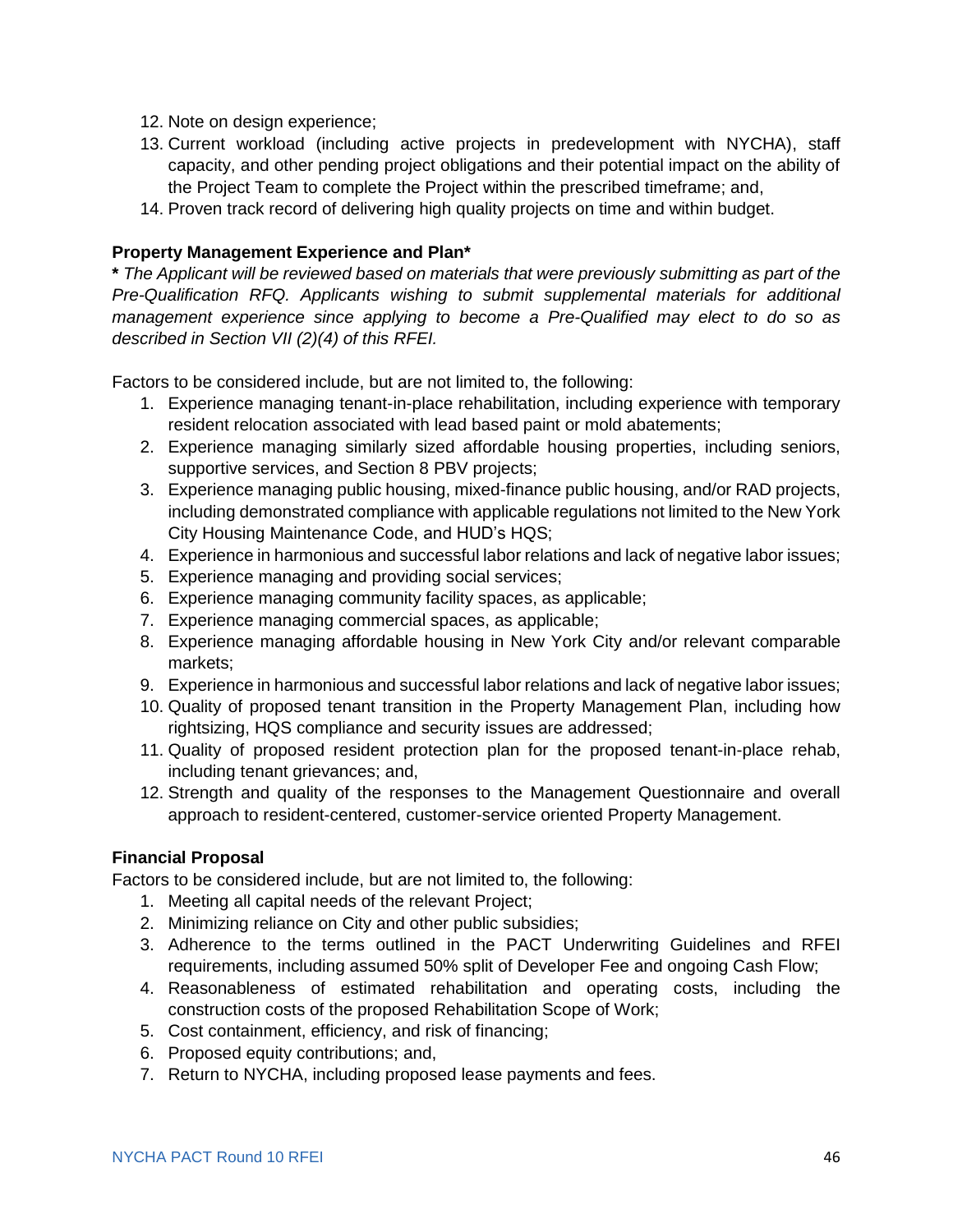#### **Quality of Proposed Rehabilitation**

Factors to be considered include, but are not limited to, the following:

- 1. Satisfactory demonstration that the proposed Rehabilitation Scope of Work fully addresses the 20-year capital needs of the Properties, meets the sustainability requirements as proposed herein, and demonstrates a commitment to perform work on every residential unit in a safe and timely manner;
- 2. The extent to which the proposed Rehabilitation Scope of Work includes additional improvements to the Properties beyond meeting the required 20-year capital needs, such as improved safety and security improvements, site improvements, and additional residential amenities;
- 3. The extent to which such proposed Rehabilitation Scope of Work is feasible, expeditious, and cost efficient;
- 4. The level of detail provided on the proposed finishes and treatments, any proposed modifications to circulation and lobbies, improved amenities; and the quality of building materials proposed;
- 5. The proposed Rehabilitation Scope of Work should identify and propose site improvements that adhere to the principles and spirit of the Connected Communities Guidebook;
- 6. The proposed Rehabilitation Scope of Work will be evaluated on the quality of any new construction, building size and scale, elevations, interior layouts, building materials, amenities, active design, quality of construction, innovative use of materials and construction technology, and sustainability, as applicable;
- 7. The proposed Rehabilitation Scope of Work will also be evaluated on the quality and scope of site improvements. site planning, building arrangements, relationship to the surrounding NYCHA development, and streetscape treatment will be considered. Safety and security as it relates to site planning will also be considered, as applicable; and,
- 8. The proposed Rehabilitation Scope of Work should identify improvements to both community facility and commercial spaces, as applicable.

#### **Community Engagement Plan**

Factors to be considered include, but are not limited to, the following:

- 1. Strength and quality of the proposed Community Engagement Plan, including demonstrated experience experience with community planning and tenant outreach and engagement;
- 2. Familiarity with NYCHA tenant issues and concerns regarding PACT;
- 3. The extent to which the proposed Community Engagement Plan incorporates best practices and creative ideas to ensure a multi-faceted, broad, and inclusive strategy; and,
- 4. The extent to which the proposed Community Engagement Plan considers alternative forms of engagement and processes and protocols to ensure the health and safety of NYCHA residents, NYCHA staff, and Project Partner staff (i.e., with the goal of minimizing exposure to COVID-19).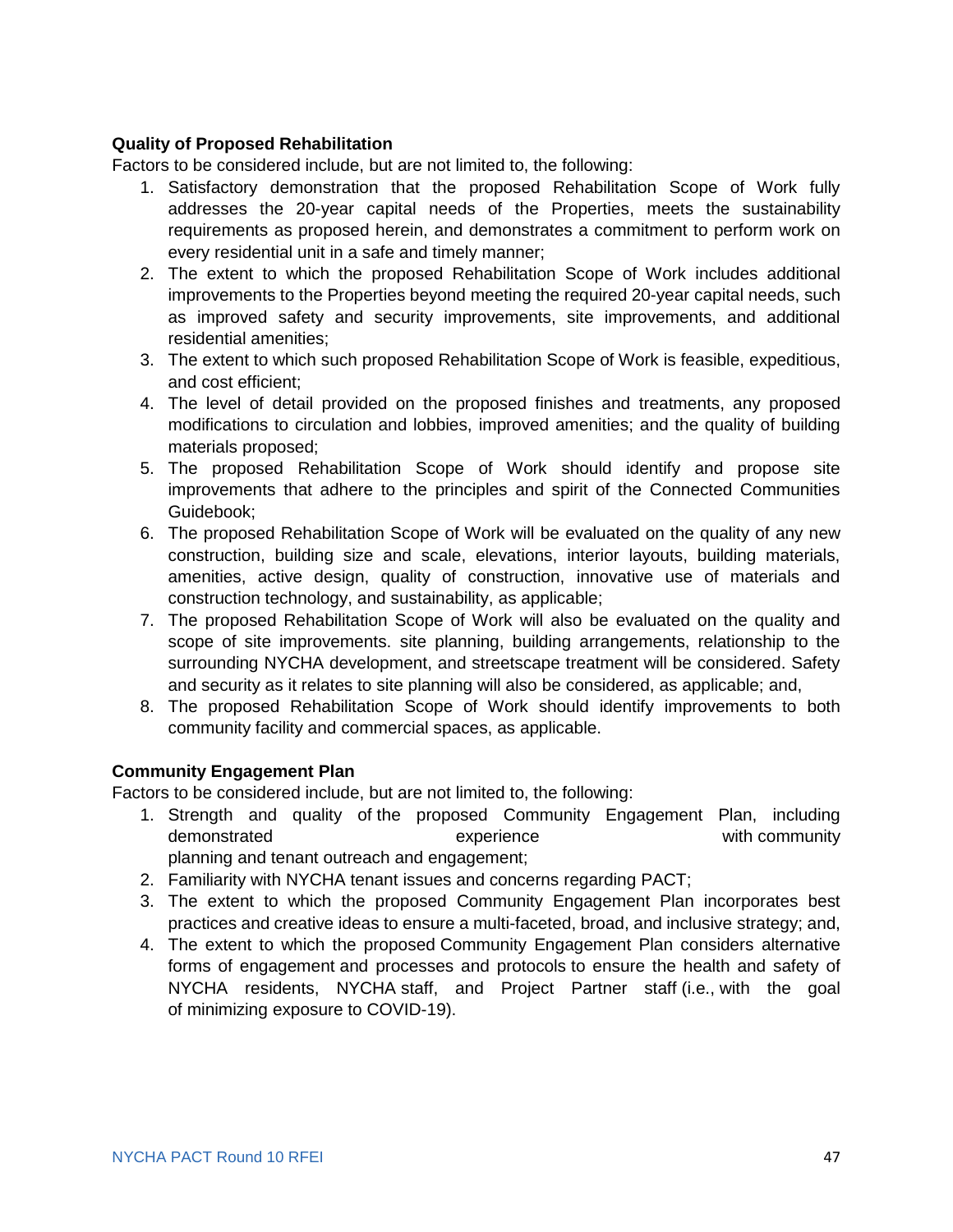#### **Section 3 Hiring Plan**

Factors to be considered include, but are not limited to, the following:

- 1. Hiring plans will be evaluated on the strength and quality of the proposed hiring plan and feasibility of the goals and implementation procedures within the plan;
- 2. Proposers should demonstrate understanding of the Section 3 program and program requirements;
- 3. Proposers should demonstrate experience with training and hiring NYCHA and local lowincome residents under Section 3 and otherwise
- 4. Proposer should demonstrate a willingness to partner with REES;
- 5. The extent to which the proposed Hiring Plan considers other economic opportunities for NYCHA residents.

### <span id="page-49-0"></span>D. Selection

Selection of an Applicant under this RFEI means only that NYCHA will commence negotiations with such Applicant regarding the Proposal for the Project. This RFEI does not represent an obligation or agreement on the part of NYCHA.

#### **1. Conditional Designation Letter**

Upon such selection, NYCHA will send written notification ("Conditional Designation Letter" or "Letter") to the Designated Project Teams regarding the commencement of negotiations.

NYCHA reserves the right to negotiate with one or more Applicants (including simultaneously), to modify the scope of the Proposal, and to terminate negotiations with or without cause after the issuance of such Conditional Designation Letter. As described, upon execution the terms of this Letter will represent the CDL Proposal.

#### **2. Predevelopment Timetable**

The Conditional Designation Letter will include a development schedule setting out the major milestones and timeframes necessary to start construction ("Development Schedule"). Failure of the Designated Project Teams to follow the Development Schedule may result in the termination of negotiations and the selection of another Applicant to be the Designated Project Teams. The Designated Project Teams will be expected to commence predevelopment work upon execution of the Conditional Designation Letter, which will further detail the specific milestones.

#### **3. Disclosure**

Any Designated Project Teams who receives a Conditional Designation Letter from NYCHA must disclose all previous participation in NYCHA and City-assisted projects. All entities of the Designated Project Teams and Principals thereof will each be required to submit completed Entity and Individual Disclosure Statements, forms of which will be forwarded by NYCHA and/or HDC to the Designated Project Teams. NYCHA and/or HDC, who will be handling this component of the PACT process, will provide copies of these forms upon request to any Applicant. They can also be accessed here: [https://www.nychdc.com/develop.](https://www.nychdc.com/develop)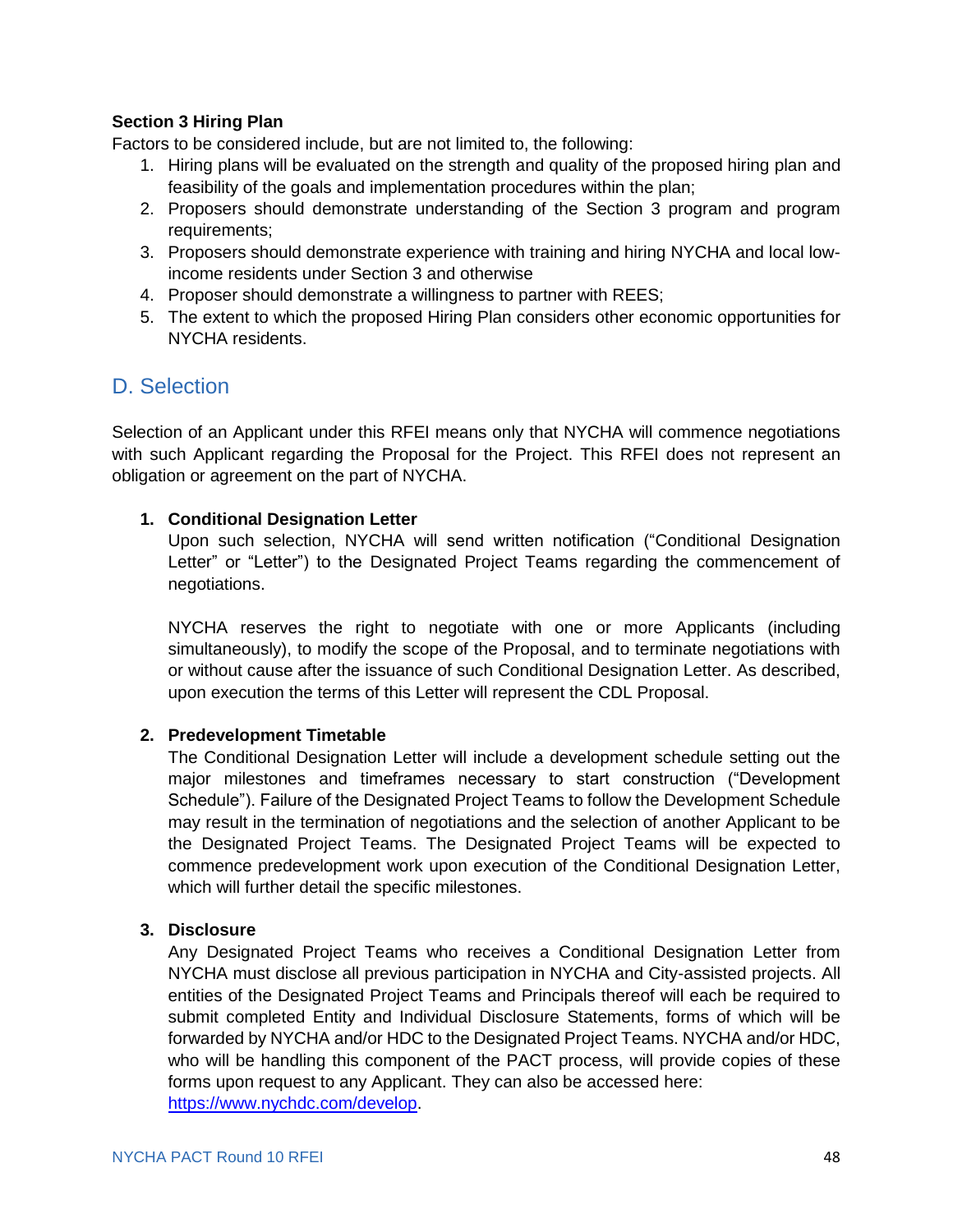#### **4. Proposal Versions**

Residents will be participating in the review process, and as such we would like you to submit two versions of your Proposals: (a) a full Proposal as detailed within this RFEI and (b) a redacted Proposal that has redacted key personal/financial information for your members that we can share with resident leadership as part of a Resident Review Committee.

# <span id="page-50-0"></span>**VII. SUBMISSION REQUIREMENTS**

### <span id="page-50-1"></span>A. Project Preference Ranking Form

Interested Applicants are required to form Project Teams and rank each Project in order of interest by completing the web-based Project Preference Ranking Form located at the PACT Procurement Site here () no later than a to be announced date in June 2021**.** Applicants will receive a confirmation email notifying them that their submission was received. If the confirmation shows that a submission was made in error, or if any assistance is needed, please email [pact.partners@nycha.nyc.gov.](mailto:pact.partners@nycha.nyc.gov)

For the purpose of submitting a Ranking Form, an Applicant's Project Team must consist of at least one Developer, one Property Management Company, and one General Contractor, although Applicants may include multiple entities for each category in their Project Team. The Developer entity (or Developer entities if a joint venture with more than one managing member has been formed) on the Project Team will be considered the Lead Applicant. The Lead Applicant will be the primary point of contact when processing the Ranking Form submissions and determining which Project(s) an Applicant is eligible to submit a Proposal for. Developer entities intending to form joint ventures should prepare and submit one Ranking Form per joint venture. Please provide any additional details about proposed joint ventures such as percentage ownership, or any other pertinent information about the proposed Project Team, in the provided text box on the web-form.

Pre-Qualified Developers may only be part of one Project Team for the purpose of submitting a Ranking Form, and Developers will not be allowed to be part of multiple Proposal submissions for the same Project. Pre-Qualified Property Management Companies and General Contractors may be part of more than one Project Team per Project and may be involved in multiple Proposals for the same Project.

#### **Project Preference Ranking Process and Notification**

Each Applicant that has completed the Ranking Form will have their ranked choices reviewed and processed to determine for which Project(s) they will be eligible to submit a Proposal. There will be a maximum of three Applicants eligible to prepare and submit a Proposal for each of the Projects. Applicants will receive a Notification Email detailing the Project(s) they are eligible to submit a Proposal for no later than a to be announced date in June 2021. Eligible Applicants are required to respond to the Notification Email within one week notifying NYCHA of their intentions,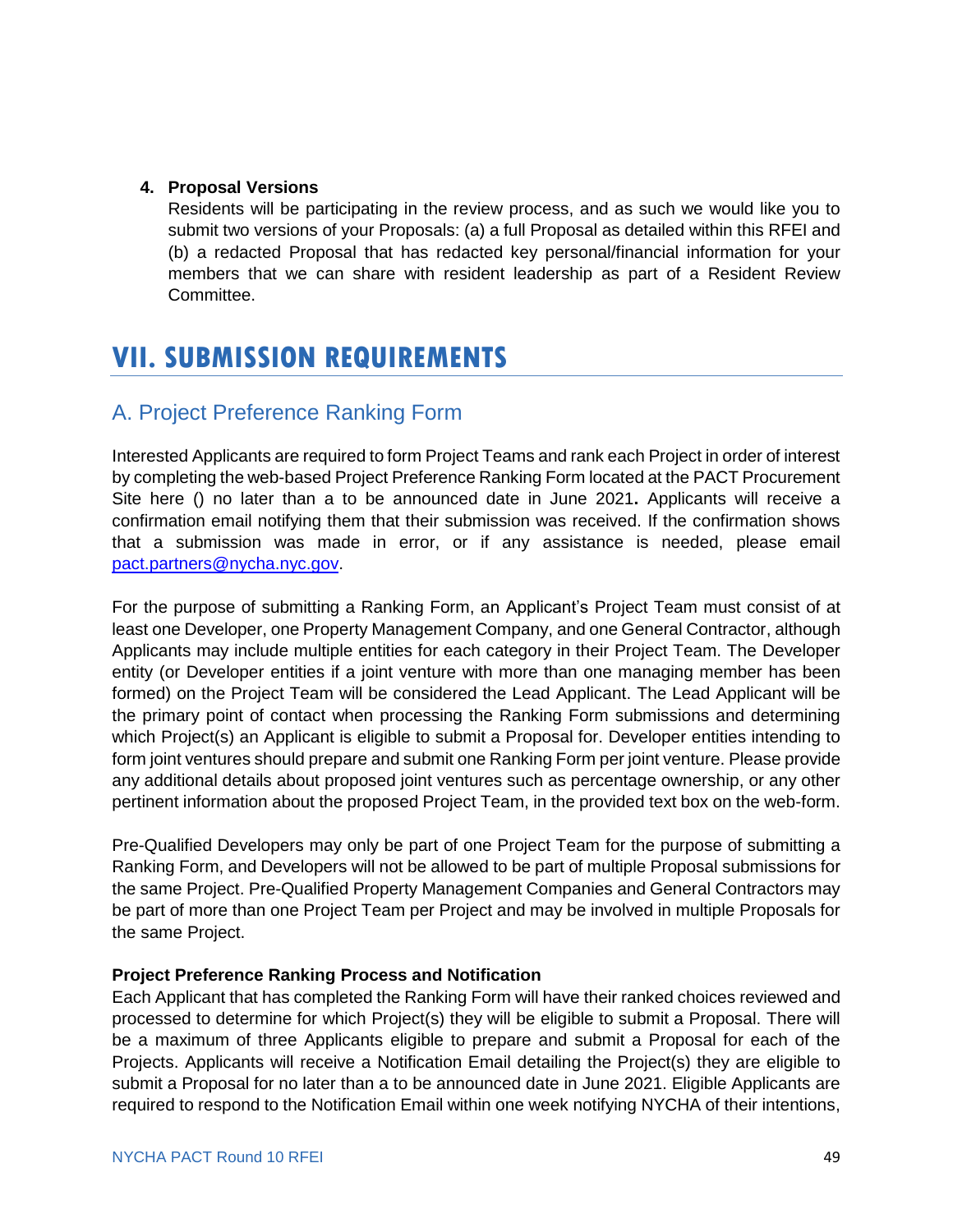as dictated within this RFEI. Eligible Applicants will have until September 9, 2021 to submit their Proposals.

#### **Proposal Submission**

Eligible Applicants must submit all forms and supporting documentation as described below in order for their Proposal(s) to be considered by NYCHA. Applicants eligible to submit a Proposal as a result of Project Preference Ranking Process will be notified of additional submission instructions after they have responded to the Notification Email. **Applicants must submit a full Proposal as detailed within this RFEI, as well as a version with redacted key personal / financial information for your members that will be shared with resident leadership as part of a Resident Review Committee.** NYCHA will utilize the Lead Applicant contact information provided in the Ranking Form to communicate additional submission instructions to the Applicant. All submissions become the property of NYCHA.

Proposals must be submitted to NYCHA electronically through NYCHA's SharePoint system by **September 9, 2021 at 5 p.m.** NYCHA will provide all Applicants with access to the appropriate folder in advance of submission. Due to health and safety concerns related to COVID-19, NYCHA will not be accepting physical submissions, if this poses a challenge for your organization, NYCHA will work with the Applicant on an appropriate alternative.

The Proposal should be submitted in a single PDF document combining all contents of their submission in the order described below. The PDF document must be single paged, no two-page spreads, and formatted as letter sized pages (8.5 inches x 11 inches). The maximum file size for a single document submission is 100MB but resolution should be at least 300 dpi. If the full Proposal is larger than this, please segment your electronic submissions into smaller components to comply with this limit. Portions of the Proposal such as the proposed Rehabilitation Scope of Work and rental pro forma should be included in the single PDF file as well as submitted as a standalone Excel file to facilitate review. The Proposals must contain a cover page showing the following information: **NYCHA PACT Partners Round 10 RFEI**, name of each entity in the Project Team, contact information for the Applicant's primary point of contact, and date of submission. Each Proposal must be tabbed as indicated below.

As part of its Proposal, the Applicant must complete and submit the following forms under the appropriate tab per the below. These forms can be found in Exhibit H. In light of the electroniconly release of this RFEI, submissions may be signed by electronic signature, which shall have the same force and effect as an original signature.:

Exhibit H

- Form 1: Applicant's Letter
- Form 2: Applicant Description

Please note that an Applicant's private equity partners who have at least a 10% ownership interest in the Applicant are required to submit the same documentation as the Applicant, as applicable.

### <span id="page-51-0"></span>B. Contents of Proposal and Tabbing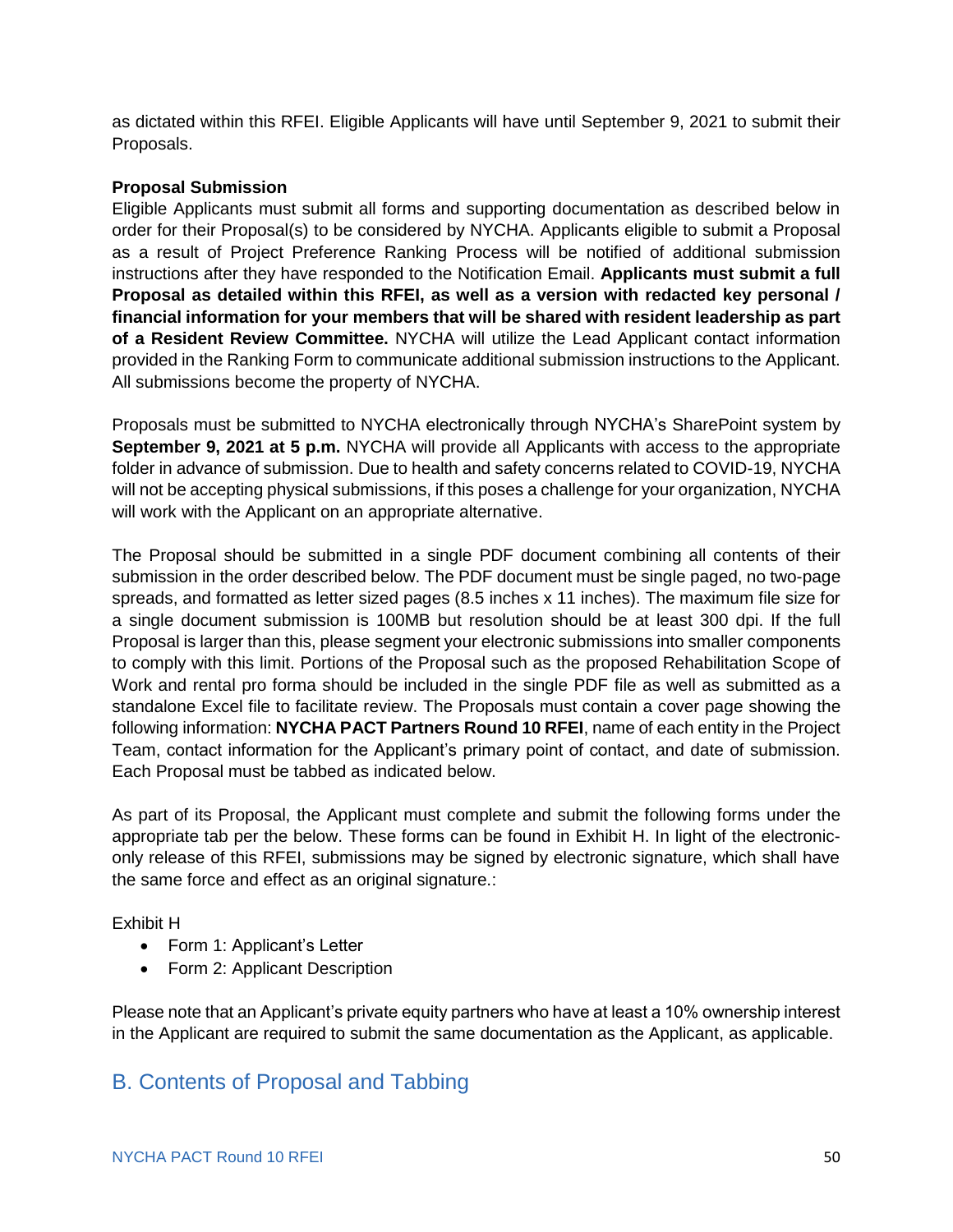#### **1. TAB A – Narrative Overview** (Maximum 15 pages)

The Applicant must provide a narrative that describes their Proposal. The Applicant's narrative must summarize the Rehabilitation Scope of Work, and Property Management Plan for the Properties, and how these plans will comply with the requirements of this RFEI. In doing so, the Applicant must demonstrate its understanding of the requirements hereunder and its commitment to complete and operate the Project in accordance with the requirements of this RFEI.

In addition to a full description of the Applicant's Proposal, the narrative must include an overview of an asset rehabilitation and management plan that details:

- a. budgeting and schedule for the proposed Rehabilitation Scope of Work;
- b. a Property Management Plan outlining the specific methods that will be used to address elevator outages, mold, lead paint abatement, pest management, and heating outages;
- c. plans to reduce and control operating costs;
- d. resident engagement and transition plans;
- e. Project-Based Section 8 compliance plans;
- f. training and hiring plans for NYCHA residents;
- g. proposed budget/funding for social services plan, to be devised after designation.

Applicants are encouraged to include any information that would be helpful to NYCHA and/or HDC in the review process, such as projects that the Applicant has developed in the vicinity of the Properties or clarification of information provided in the NYCHA forms included in the Proposal. This narrative must include an anticipated date for executing final Project documents at a construction closing.

#### **2. TAB B – Applicant Description** (Maximum 10 pages)

The Applicant must complete and include *Exhibit H* in Tab B. If the Applicant is a joint venture, the Principals of each entity that comprises the joint venture must be identified, and a Principal of each entity must sign Exhibit H Form 2.

The Applicant must identify all firms included on the Project Team and their roles. The Applicant must provide a staffing plan indicating which Principals and staff members would have primary responsibilities for implementing the Project and their roles in the day-to-day management of the Project. For each team member, the Applicant must provide the lead contact person, title, telephone number, email address, and physical address of the office from which services will be provided. If not already submitted during the Pre-Qualification RFQ, The Applicant must provide brief profiles of the team members' Principals, supporting associates, and staff to be primarily assigned to the Project. This information must specify each team member's role, existing workload, and previous experience with similar projects, but should be as brief as possible. The description provided herein should demonstrate the extent to which a Project Team member has a Meaning Role on the Project Team, to the extent applicable.

The Applicant must include a chart or diagram explaining the intended form and structure of, and proposed partnership or joint venture for, the Project Team, including Principals. The structure and percentages of ownership and investment must be included.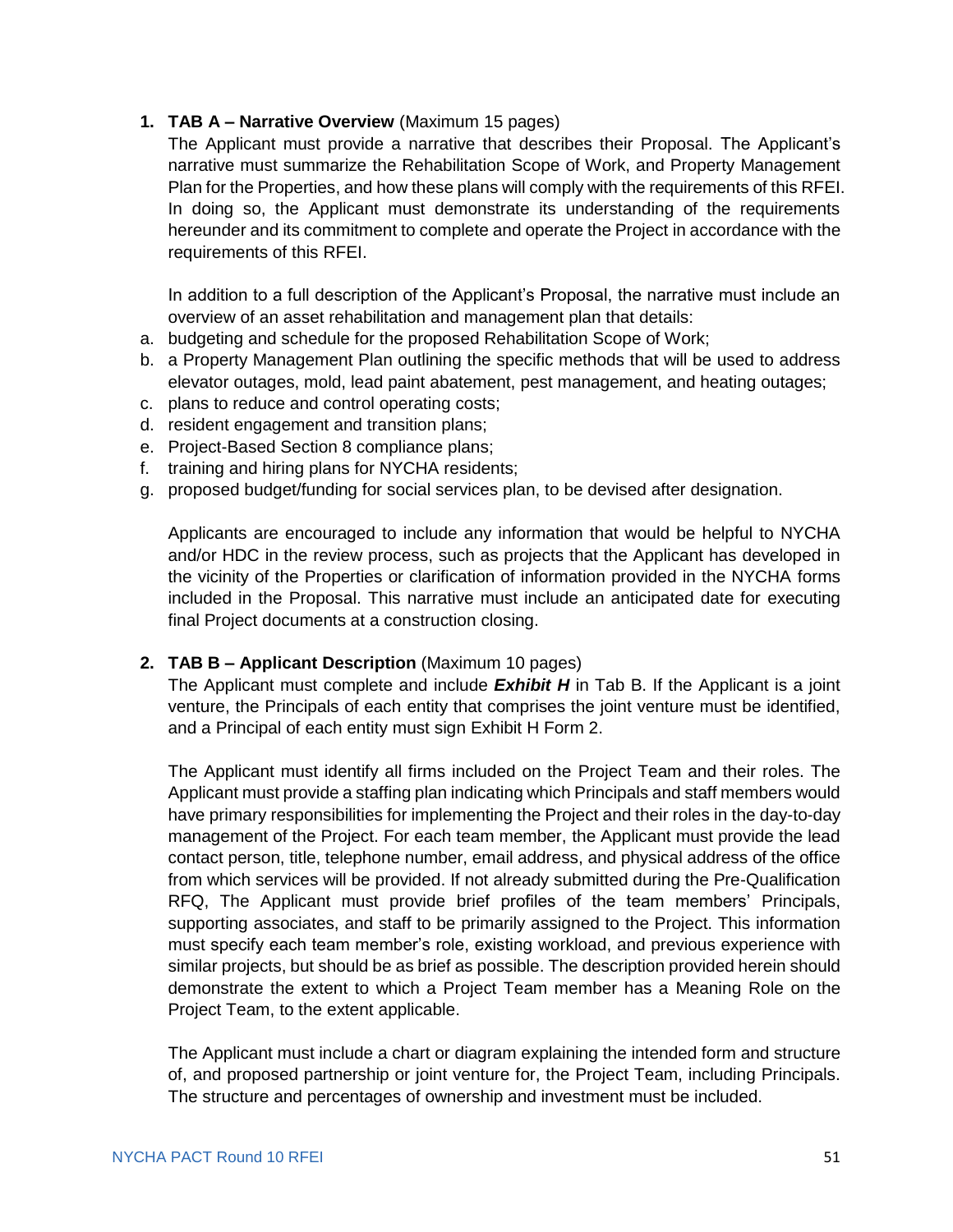#### **3. TAB C – Rehabilitation Proposal**

The Applicant must submit its proposed Rehabilitation Scope of Work. The proposed Rehabilitation Scope of Work must include a narrative describing the proposed rehabilitation scope in addition to completing the relevant tabs in the Scope of Work Template provided as Exhibit A, which consists of an itemized breakdown of work to be completed at the Properties. Applicants must complete the Scope of Work Template in the format provided per the Instructions Tab in Exhibit A. The Proposed Rehabilitation Scope must address all items identified in Exhibit A. Applicants may propose changes to the quantities and work types identified in Exhibit A and must provide a justification and explanation for any proposed changes per the Instructions Tab in Exhibit A. Upon receipt and instruction from NYCHA, Applicants will be required to ensure that the totality of work to be performed at the Property as identified in the RAD CNA and Obsolescence Report is entered into their Exhibit A submission per the Instructions Tab as Additional Scope Items. The Applicant must provide an explanation for the source of its construction cost estimates in their narrative proposal. Applicants should include a copy of the Scope of Work Template in the combined PDF as well as submit a standalone Excel file as part of their submission.

Additionally, the Rehabilitation Proposal shall include a narrative as to the feasibility of the Rehabilitation Scope of Work and how it will improve the lives of residents. Specifically, the narrative must address the factors identified in "Competitive Selection Criteria" with respect to the quality of the Applicant's Proposed Rehabilitation Scope of Work and must include a predevelopment and construction schedule covering all project milestones. The Proposed Rehabilitation Scope of Work should contemplate any historic preservation and known lead-abatement work that may be required. The Proposed Rehabilitation Scope of Work must clearly state how the Applicant will address issues related to building elevators, mold, pests, and heating systems through rehabilitation and ongoing maintenance.

At a minimum, Proposals must address the following scope sections and subsections in the narrative and provide corresponding values in the Scope of Work Template. Pending team designation, these narrative sections and correlated scope items will be periodically updated to reflect project compliance. Scope narrative sections shall include:

#### **Overview**

- 1. Sites & Grounds: i. Amenities (Exterior: i.e. Playgrounds, Gardens, Outdoor athletic facilities); ii. Landscape & Hardscape; iii. Irrigation, Drainage, & Stormwater
- 2. Apartments: i. Kitchens; ii. Bathrooms; iii. Living Space; iv. Bedroom
- 3. Buildings: i. Facades; ii. Roofs; ii. Structural
- 4. Common Space (Interior): i. Community facilities (Existing and proposed); ii. Amenities (Laundry, etc.); iii. Entrance, Lobbies, Circulation; iv. FF&E; v. Commercial space (where applicable)
- 5. Systems; i. Heating & Cooling; ii. Domestic Hot Water; iii. Electrical; iv. Plumbing; vi. Ventilation; vii. Elevators
- 6. Health & Safety; i. Lead abatement; ii. Mold remediation; iii. Asbestos abatement; iv. Hazardous Materials (Site); v. Integrated pest management; vi. Waste management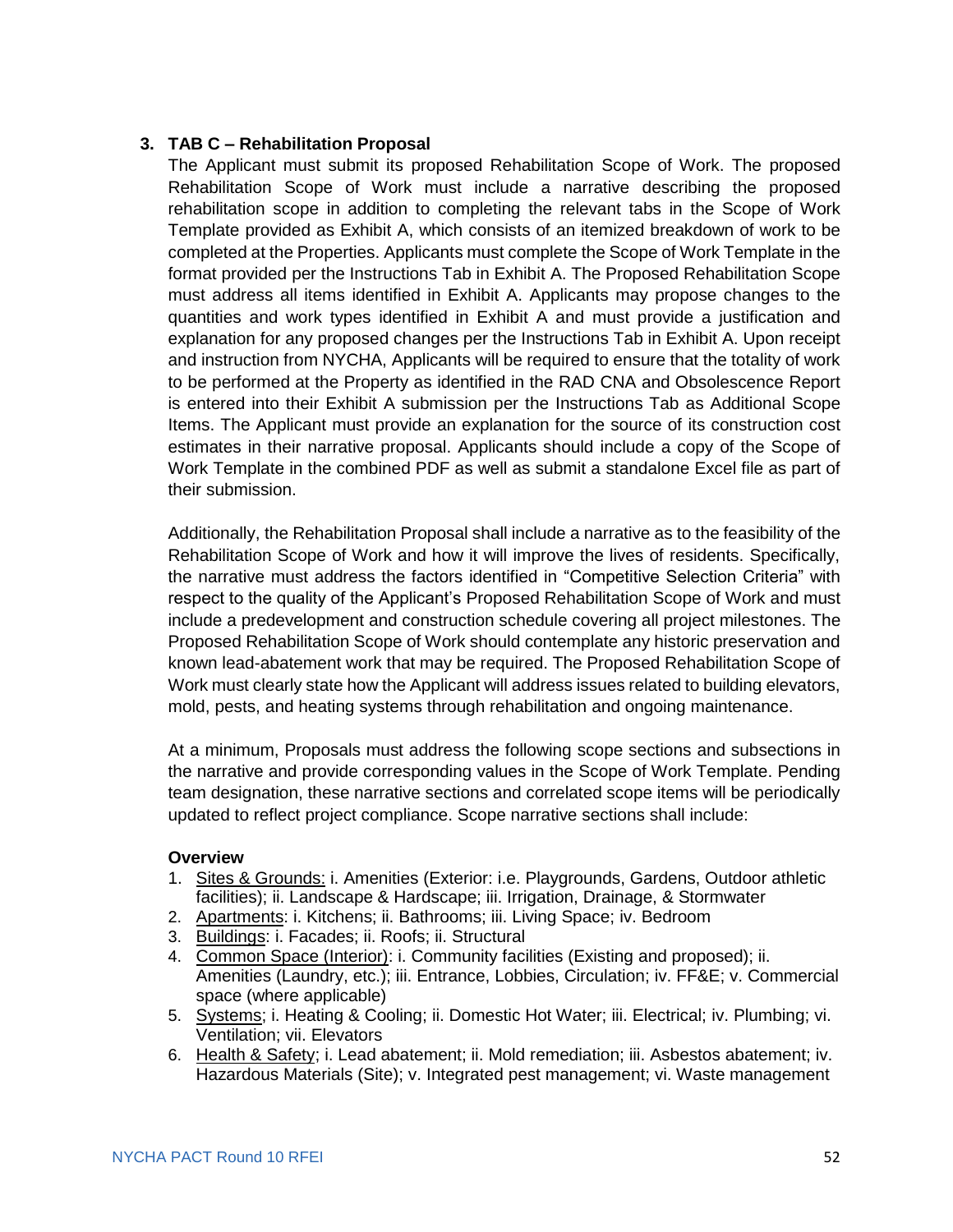- 7. Energy & Sustainability: i. Sustainability Overview; ii. Envelope; iii. Systems; iv. Electrification; v. On-Site Generation; vi. Local Law Compliance (LL:97,94/92,87,84,33); v. Certification; vii. Sub-metering; viii. Benchmarking
- 8. Accessibility: i. Code compliance; ii. Universal Design Guidelines; iii. Aging-in-place

#### **4. TAB D – Development Experience, Management Experience, and Current Workload** (Maximum 10 Pages)

The Authority will utilize materials submitted as part of the Pre-Qualification process to assess an Applicant's Residential Development and Management Experience. Entities part of the proposed Project Team that have completed additional affordable housing development projects or added units to their management portfolio since applying to become a Pre-Qualified Partner may submit supplemental material.

#### **Current Workload**

Each Principal of the Pre-Qualified Developer, Pre-Qualified General Contractor, and Pre-Qualified Property Management Company of the proposed Project Team must list all projects in which s/he/they is involved that will coincide with the timing of the construction closing on and rehabilitation and operation of the Project.

Furthermore, Applicants must include responses to the Management Questionnaire (Exhibit D) and, as noted in the questionnaire, a written narrative that explains Applicants' approach to property management as it relates customer service, operations, and communications to residents.

The Applicant may also submit any additional information related to the Proposal that the Applicant wishes to include but that has not been specifically requested in this RFEI. This section of the Proposal may include articles, pre-printed brochures, and other material not specifically prepared for the Proposal in response to this RFEI, but that the Applicant believes will help NYCHA evaluate the Applicant's qualifications and Proposal. All materials must be in a format that can be included under Tab D. Applicants must also disclose all previous participation in NYCHA and City-assisted projects. This information should be included as an Exhibit in an Appendix.

#### **5. TAB E – Community Engagement Plan (Maximum 10 Pages)**

Applicants must prepare a comprehensive Community Engagement Plan that describes an approach, timeline, and strategies for communicating and engaging with residents and Tenant Association leadership both during the predevelopment process and following conversion. The Plan should also include a description of any staff, budget, or other resources that will be dedicated to support community engagement efforts.

Community engagement and participation is expected to shape project plans, including the Rehabilitation Scope of Work, property management approach, Social Services Plan, and other investments. See Exhibit P for further guidance on engaging with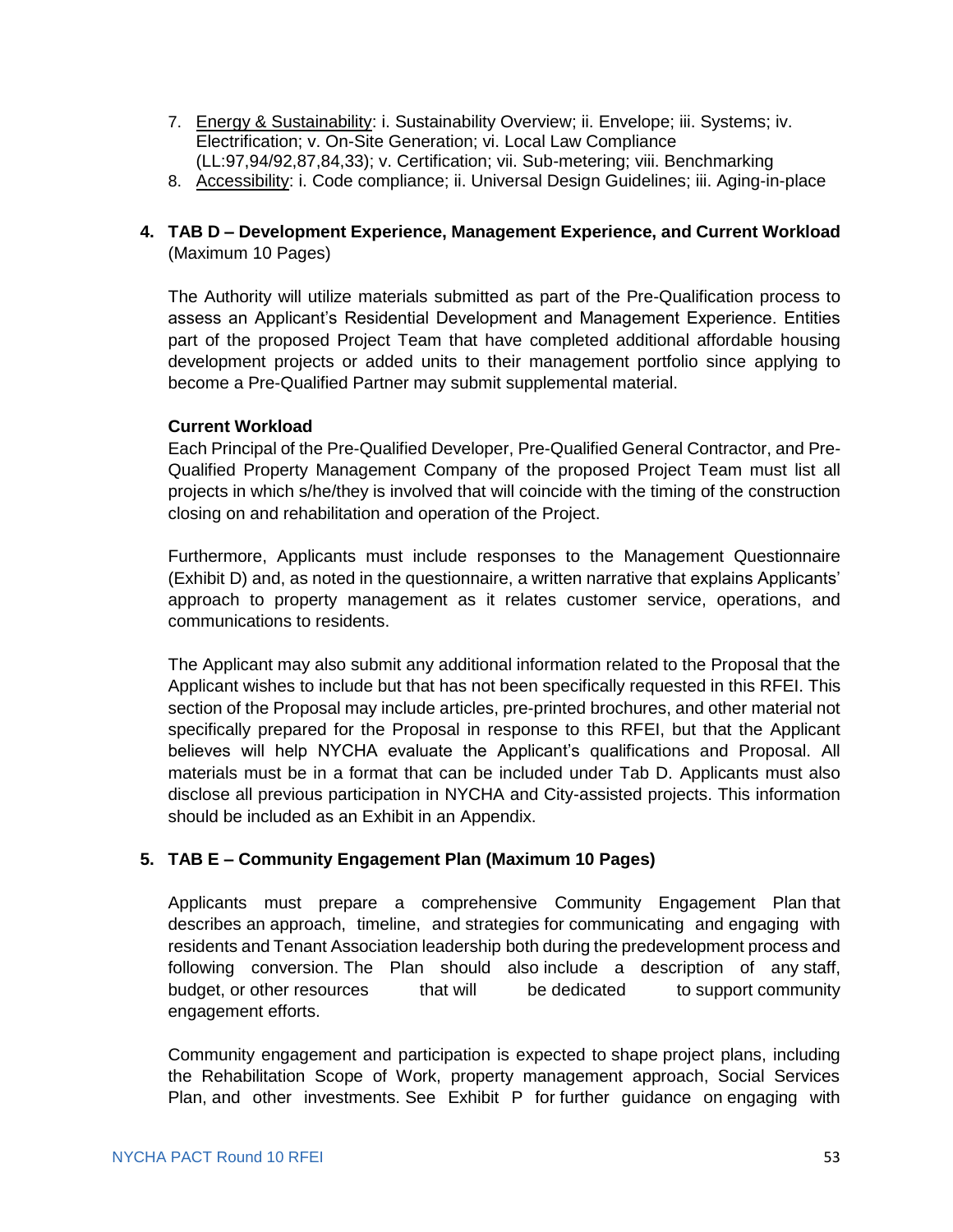residents during the predevelopment period. Applicants are expected to expand upon this guidance with creative strategies and tailor their approach to the needs of each development.

In addition, Applicants must describe a plan for regular engagement and communication with residents and Tenant Association leadership following conversion, including, for example, meeting frequency and tactics for soliciting tenant complaints and resolving issues.

Applicants are encouraged to form partnerships and assemble teams in order to supplement internal capacity. Project Teams will be required to craft and deliver professional, customer service-oriented, and culturally sensitive outreach and communications strategies.

#### **6. TAB F – Financial Proposal**

Applicants must include a rental pro forma (in the provided format in Exhibit C) and submit a detailed written financing narrative, which demonstrates compliance with this RFEI and explains the proposed funding sources and overall approach.

#### **7. TAB G – Assets and Financial Statements\***

*\*The Authority will utilize materials submitted as part of the Pre-Qualification process to assess an Applicant's Assets and Financial Statements. Entities part of the Project Team with material changes may submit supplemental material explaining significant any changes, otherwise Applicants may consider TAB E not applicable.*

#### **8. TAB H** – Site Improvement and Redevelopment Plans (if Applicable)

Applicants must provide a Site Improvements and Redevelopment Narrative (up to three pages) outlining the Applicant's approach to site planning and redevelopment, critical issues and problem-solving techniques, primary design objectives intended to meet the standard of design and construction described throughout this RFEI and specific high performance and sustainable design features. This description must identify:

- *1. A rationale for any new building design and site improvements that includes circulation (private and public), new building configuration and lot coverage, heights, orientation and relationship to surroundings, primary building materials or surface materials, major architectural features, and sustainable design elements.*
- *2. A description of predevelopment and construction schedule covering all project milestones and relationship to the major milestones of the PACT rehabilitation.*
- *3. Type, location, and total square footage (gross and saleable or rentable, including basement(s), if applicable), as well as total square footage breakdown for each use.*
- *4. Type, number, and characteristics of the residential units, including unit distribution, number of bedrooms, approximate square footages and amenities.*
- *5. Detailed description of construction methods, foundation type(s), and building systems for all new buildings.*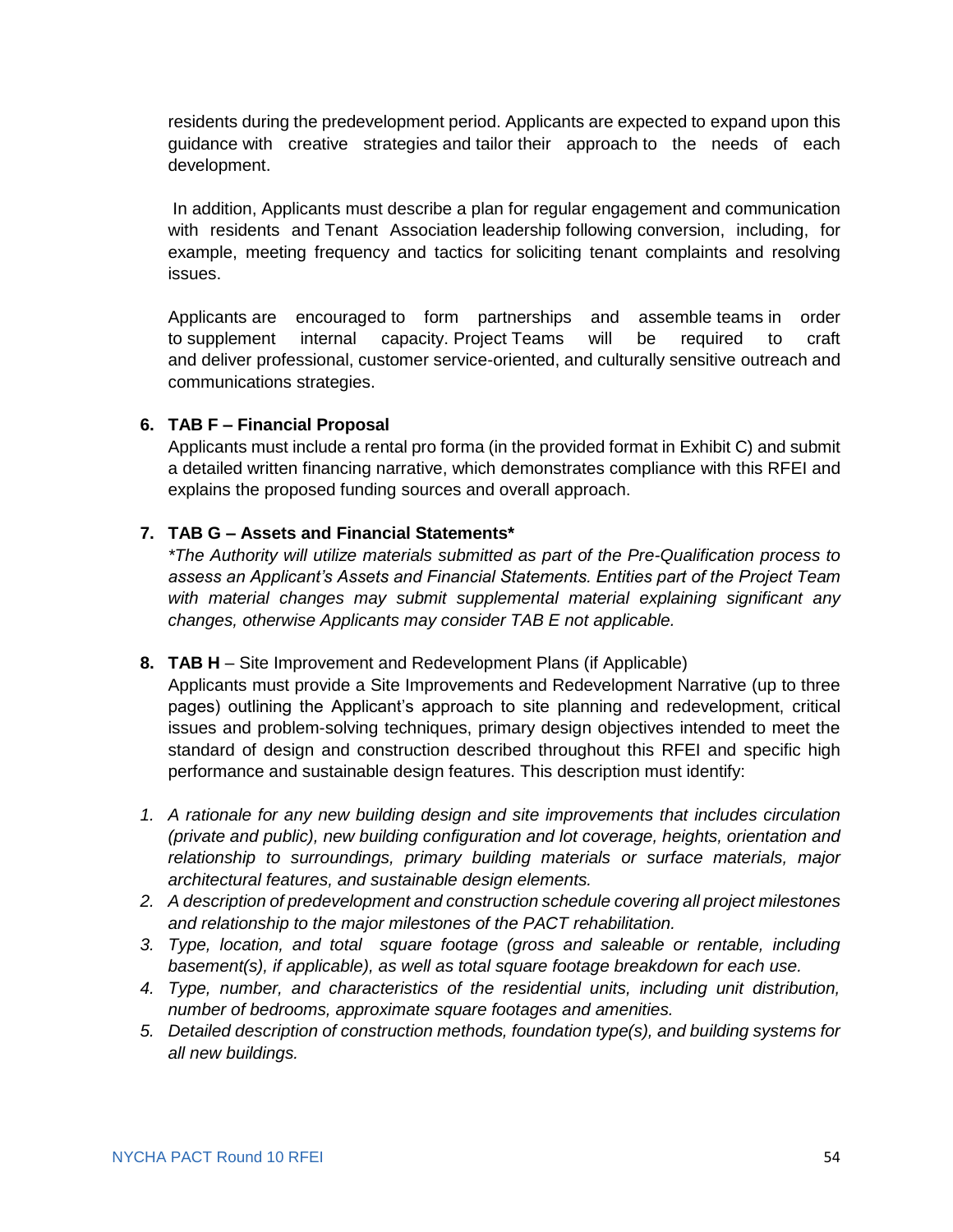*6. Description and location of all mandatory infrastructure and other public improvements, including public and* private open spaces, landscaping, and parking. Description of how the new development complies with all zoning and other legal requirements.

Applicants must also provide a Design Team Experience Description that shows examples of projects of similar scale and scope and qualifications detailing applicable development experience.

Further Applicants must include an Architectural Submission on paper size of 11" by 17" or smaller. All plans must be prepared by a Registered Architect or Professional Engineer and must be easily reproducible. The following must be included:

- **1. Photographs**: Provide photos of the proposed new development sites and the development sites' relation to surrounding buildings, streets and open spaces, at least 3" x 5" in size. Photos must be keyed on the area plan outlined below. The photos should be clear enough to be reproducible.
- **2. Zoning / Unit Distribution**: Provide a zoning map for the area including the new development sites, a detailed zoning computation and analysis to demonstrate compliance with existing zoning, and Building Code information indicating occupancy group and construction classification. The computation should also include apartment count and distribution, and community facility space. If zoning compliance is not met by the proposal, please explain and provide any proposed land use actions needed to execute the New Construction.
- **3. Development Site Plan**: Provide a clearly legible site plan indicating all components of the new development and other development within one block of the proposed New Construction Sites. It must include walkways, sidewalks, parking, driveways, building access points, tree locations, plant materials, fences, gates, lighting, easements, and encroachments, with dimensions.
- **4. Typical and Atypical Floor Plans**: It is not required that design and architectural documents submitted include full apartment layouts for the floor plans. Submissions, however, must show blocked out units and clearly indicate all dimensions and total square footages. Community spaces (laundry room, play room, etc.) should be indicated in the floor plans. Unit plans must be 1/8"=1'0". Unit and bedroom dimensions should be computed to the inside of finished surfaces of walls, excluding columns, pipe chases, kitchens, kitchenettes, entryways, and closets. Basic furniture lay-out should be illustrated for each apartment type. Plans should include a North arrow, actual scale and graphic scale.
- **5. Community Facility Plan**: Provide a ground-floor plan depicting community facility areas and clearly indicate dimensions, square footage, structural columns, ceiling heights, storage space, utility outlets, and bathrooms. Clearly indicate access points, storage space, and bathrooms.
- **6. Parking Plan**: If applicable, provide plan depicting parking areas and clearly indicating dimensions, square footage, structural columns, access points, and ceiling heights.
- **7. Elevations**: Provide all elevations of the buildings at the same scale as the plans. Finishes, construction materials, ceiling heights, and floor elevations (level) must be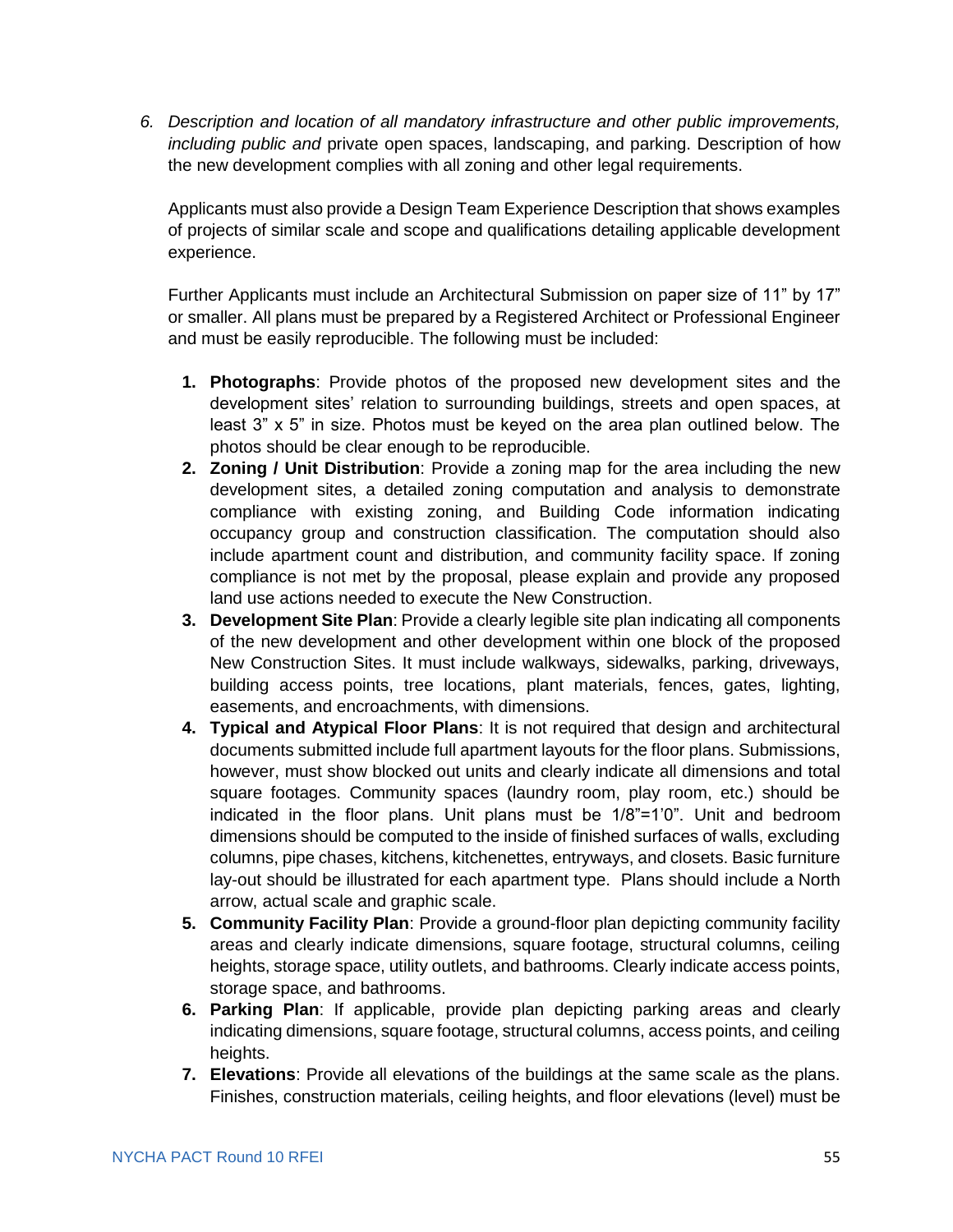shown and labeled on drawings. Perspective drawings/renderings are optional; however, they must not replace required elevations. Color renderings and/or elevations are appreciated but not required.

**8. Architectural Drawings**: Provide any other architectural drawings such as axonometric, street frontage elevations, perspective or sectional drawings or computer generated modeling, if they provide a better understanding of the development concept or relationship to adjacent NYCHA development.

# <span id="page-57-0"></span>**VIII. CONDITIONS, TERMS, AND LIMITATIONS**

This RFEI is subject to the specific conditions, terms, and limitations stated below:

- 1. Proposals submitted shall be deemed to incorporate all of the terms and conditions contained in this RFEI. Applicants will be deemed to have consented to such terms by submitting a Proposal in response to this RFEI.
- 2. The Properties will be leased in "as-is" condition and NYCHA requires the Designated Project Teams to assume the obligation to remediate any environmental contamination, cure any violations, correct any certificates of occupancy, indemnify NYCHA for any claims that may be made against them in the future, and release NYCHA from any claims that the Designated Project Teams or their affiliates may have in the future arising out of the condition of the Properties. NYCHA, or any of its respective officers, agents, and employees, make no representation whatsoever as to the physical condition of the Properties or their suitability for any specific use. All due diligence is the responsibility of the Applicants and Applicants are urged to satisfy themselves with respect to the condition of the Properties, the information contained herein, and all limitations or other arrangements affecting the Properties. NYCHA will not be responsible for any injury or damage arising out of or occurring during any visit to the Properties.
- 3. The proposed Project shall conform to, and be subject to, the provisions of the New York City Zoning Resolution, the New York City Building Code, and all other applicable laws, regulations, and ordinances of all Federal, State, and City authorities having jurisdiction, as the same may be amended from time to time.
- 4. Valid permits and approvals, as required by City, State, and Federal agencies, shall be obtained by the Designated Project Teams prior to commencing work.
- 5. The commencement of negotiations with an Applicant will depend on satisfaction of the documentation and review requirements described in this RFEI and will be subject to review by NYCHA. The continuation of negotiations with an Applicant may depend on the Applicant's provision of additional documentation as required by NYCHA.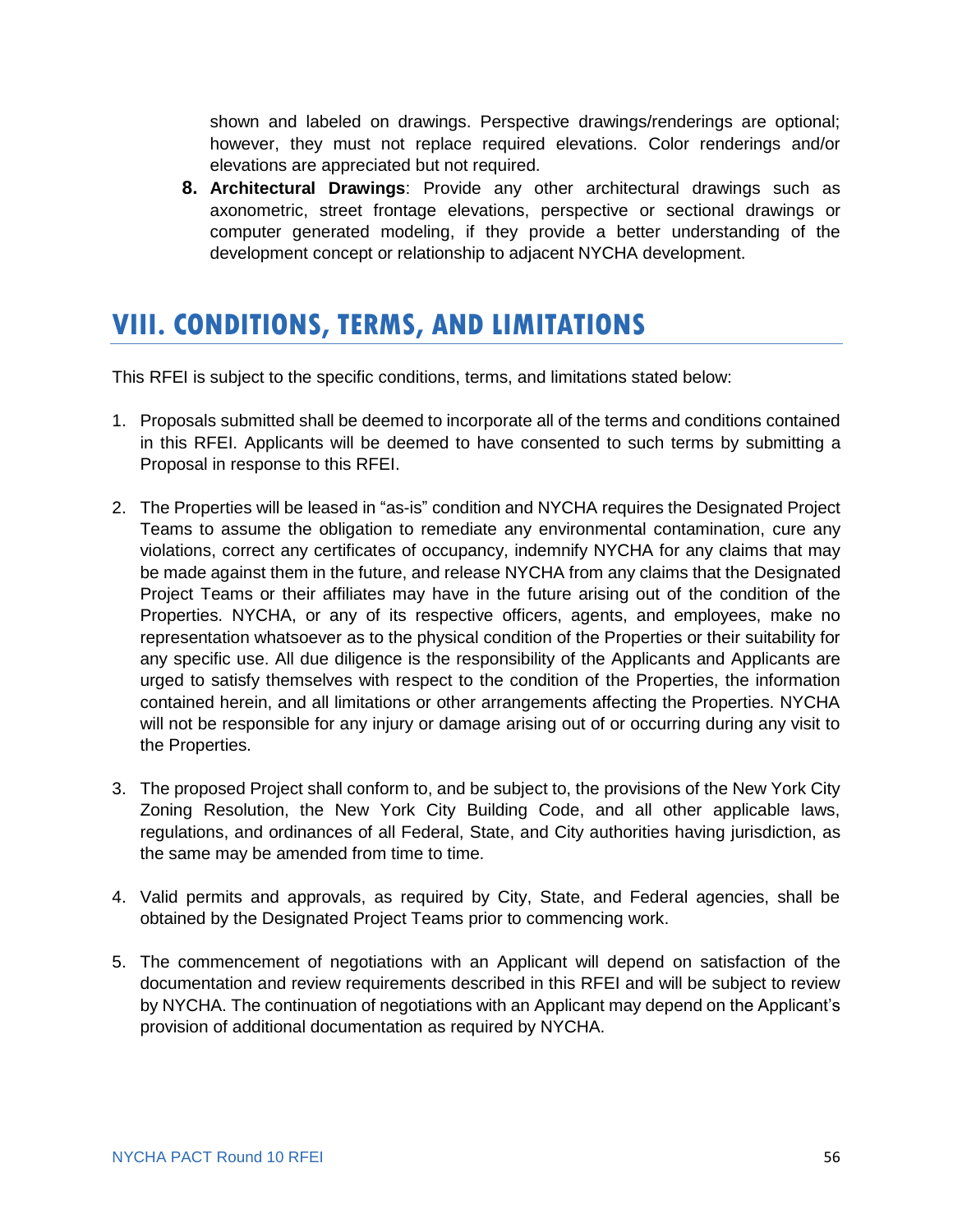- 6. NYCHA will lease the Properties pursuant to approval from HUD, and all documentation, including, but not limited to, the Lease, shall be in form and substance satisfactory to NYCHA, HDC, and HUD.
- 7. An Applicant submitting a Proposal in response to this RFEI may be rejected if it or, if the Applicant is a business entity, any of its Principals is determined, in NYCHA's sole discretion, to be within a category of persons or entities with whom or which the City, HDC, or NYCHA will not generally do business. The Applicant and all officers and Principals thereof will be required to complete a background questionnaire and shall be subject to sponsor review and investigation by HDC, and the New York City Department of Investigation. Any designation may be revoked in NYCHA's sole discretion in the event any derogatory information is revealed by such investigation.
- 8. No commission for brokerage or any other fee or compensation shall be due or payable by NYCHA, and the submission of a Proposal will constitute the Applicant's undertaking to indemnify and hold NYCHA harmless from and against any such claim for any such fee or compensation based upon, arising out of, or in connection with any action taken by the Applicant, the selection of the Applicant's submission and invitation to the Applicant to respond to this RFEI, or the conditional selection of an Applicant pursuant to this RFEI.
- 9. The Applicant will not engage in any scheme or practice that seeks to solicit, pay, or receive as payment, or to deliver to anyone, any sum or thing of value (including, without limitation, the performance of any service) that may constitute or be construed as a bribe, kick-back, or other inducement that in any manner may prejudice NYCHA's interests or compromise the duty owed by anyone to NYCHA.
- 10. NYCHA is not obligated to pay, nor shall NYCHA in fact pay, any costs or losses incurred by any Applicant at any time, including any costs incurred by the Applicant in connection with the Applicant's response to this RFEI.
- 11. The Designated Project Teams, and in the event that the Designated Project Teams is a joint venture, each member of that joint venture, jointly and severally, shall forever defend, indemnify, and hold harmless NYCHA and its directors, members, principals, officers, agents, representatives, affiliates, and employees from and against any and all obligations, liabilities, claims, demands, penalties, fines, settlements, damages, costs, expenses, and judgments of whatever kind or nature, known or unknown, contingent or otherwise arising from the Project, including, without limitation, personal or bodily injury (including death) of or to any person or persons, including, without limitation, from or related to the presence, release, storage, transportation, or disposal of hazardous materials, or any damage to property of any nature.
- 12. No member of, or delegate to, the Congress of the United States or the New York State or City government, or resident commissioner, shall be permitted by the Applicant to share in any part of the Project or in any benefit that may arise from the Project.
- 13. NYCHA, HUD or any other federal, state or local agency providing funds to NYCHA, the New York City Comptroller, the New York City Department of Investigation, and the Comptroller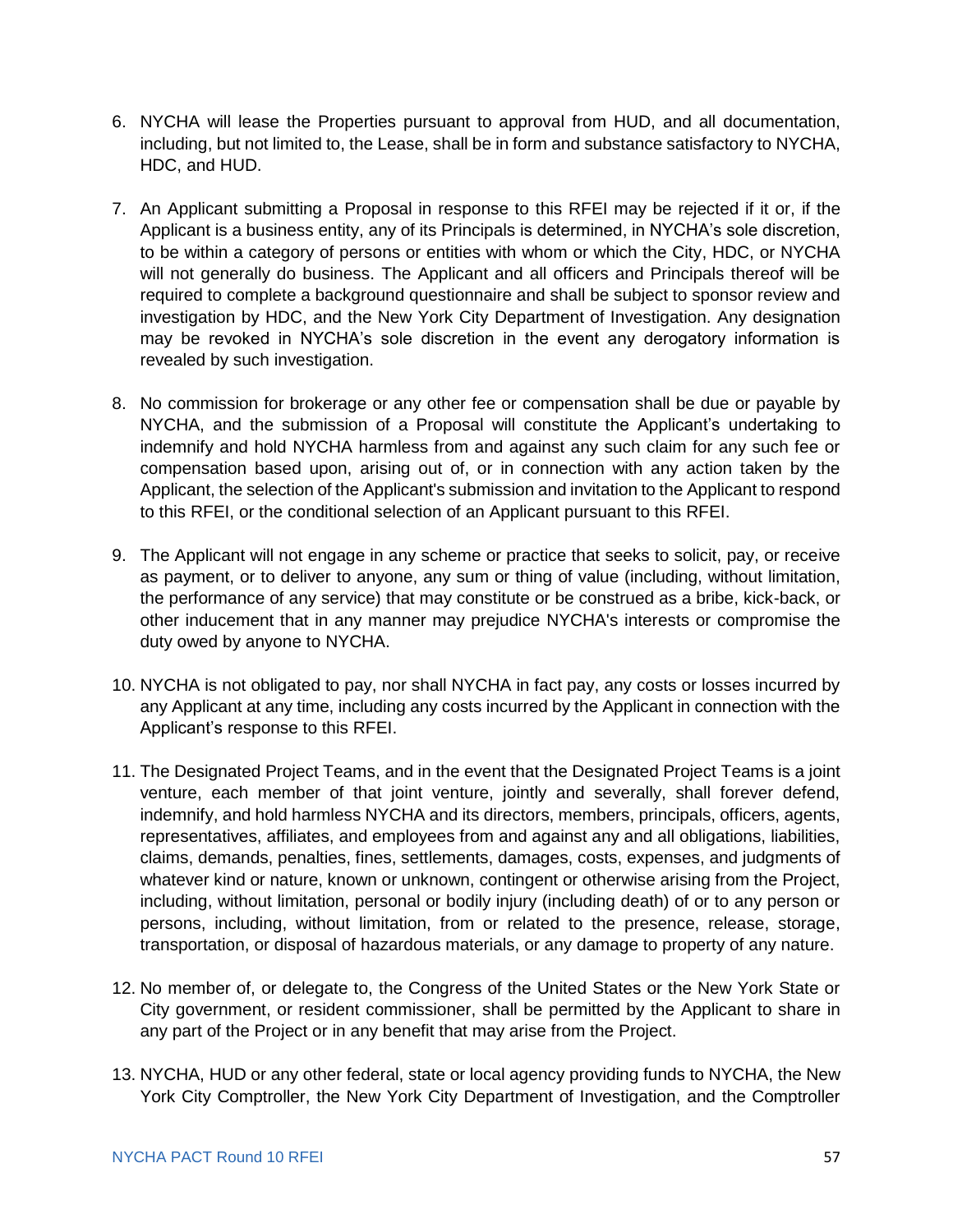General of the United States shall have the right to perform an audit of the Designated Project Teams' finances and the books and records related to its performance under the Project, including, without limitation, the financial arrangement with anyone that the Designated Project Teams may delegate to discharge any part of its obligations with respect to the Project.

- 14. The selection of an Applicant will mean only that NYCHA may commence negotiations with that Applicant regarding its Proposal for the Project. NYCHA will send the Conditional Designation Letter to the Designated Project Teams. The Designated Project Teams must begin predevelopment work upon execution of the Conditional Designation Letter. The Designated Project Teams will be expected to start construction on the day specified in the Development Schedule contained in the Conditional Designation Letter. However, the Designated Project Teams must commence construction no later than the sooner of thirty (30) days after construction closing or twelve (12) months from the date of the Conditional Designation Letter. NYCHA may terminate further negotiations with the Designated Project Teams if it fails to meet such deadlines, and if such termination occurs, the Designated Project Teams has no claims against NYCHA for any damages or rights of enforcement.
- 15. NYCHA is under no legal obligation to lease the Properties. NYCHA may use the Proposals submitted pursuant to this RFEI as a basis for negotiations with Applicants as NYCHA deems appropriate. NYCHA may reject at any time any or all Proposals; may amend, modify or withdraw this RFEI in whole or in part; may negotiate with one or more Applicants; and/or may negotiate and lease the Properties on terms other than those set forth herein (including to parties other than those responding to this RFEI). NYCHA may also, at any time, waive compliance with, or change any other terms and conditions of, this RFEI; entertain modifications or additions to selected Proposals; or withdraw or add individual Properties or parcels from or to this RFEI if in NYCHA's judgment it is in the best interests of NYCHA to do so.
- 16. Selection of an Applicant's Proposal will not create any rights on the Applicant's part, including, without limitation, rights of enforcement, equity, or reimbursement, such rights only being created after the approvals of HUD and NYCHA, and the Lease and all related documents (the "NYCHA Documents") are fully approved and executed. Until such approvals and execution of the NYCHA Documents, NYCHA may terminate negotiations with the Designated Project Teams at any time without incurring any obligations to the Designated Project Teams.
- 17. In the event of any variance between the terms of this RFEI and the NYCHA Documents, the terms of the NYCHA Documents will govern.
- 18. All determinations as to the completeness or compliance of any Proposals, or as to the eligibility or qualifications of any Applicant, will be within the sole discretion of NYCHA.
- 19. All Proposals and other materials submitted to NYCHA in response to this RFEI may be disclosed in accordance with the standards specified in the Freedom of Information Law, Article 6 of the Public Officers Law ("FOIL"). The Applicant submitting a Proposal must designate those portions of the Proposal that it believes are exempt from FOIL. This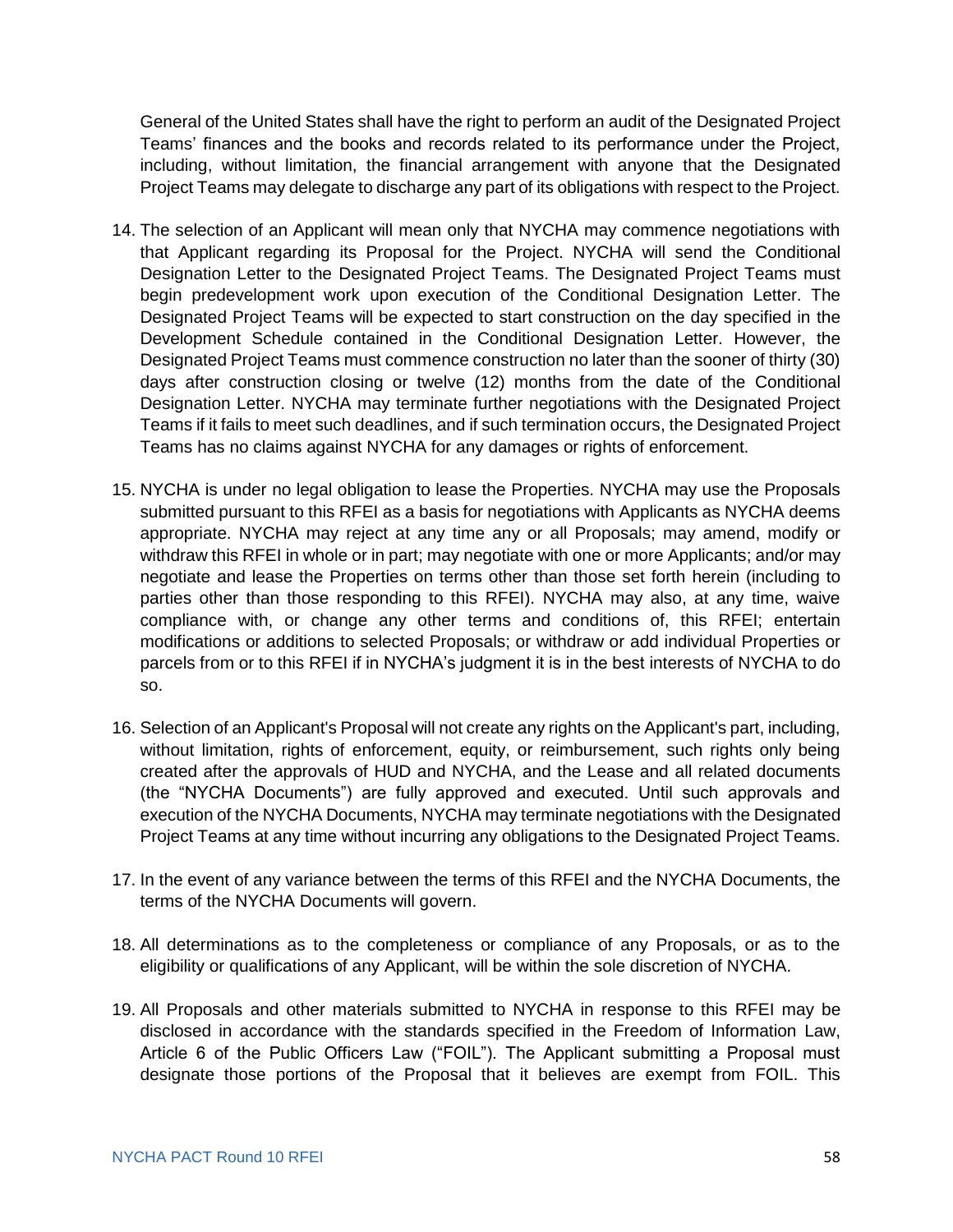characterization shall not be determinative but will be considered by NYCHA when evaluating the applicability of any exemptions in response to a FOIL request.

# <span id="page-60-0"></span>**IX. CONFLICTS OF INTEREST**

Current or former employees of the City of New York may respond to this RFEI only in accordance with the section(s) of Chapter 68 of the New York City Charter governing conflicts of interest affecting City personnel. Section 2604(b)(7) of the City Charter contains specific prohibitions that exclude enumerated groups of employees from participating in the sales process. In addition, current NYCHA employees may not respond to this RFEI.

Persons in the employ of the City considering the submission of a Proposal in response to this RFEI are advised that opinions regarding the propriety of their participation in the Project may be requested from the New York City Conflicts of Interest Board. This body is empowered, under Section 2602 of the City Charter, to issue advisory opinions on conflict of interest questions and other matters of ethical consideration. It is not necessary, however, that such an opinion be obtained prior to responding to this RFEI.

Former employees of the City of New York or NYCHA are also advised that the City Charter imposes certain restrictions on post-employment business relationships with the City. Such individuals should consult the specific provisions on this issue contained in the City Charter.

If, after award, the Designated Project Teams discovers an organizational conflict of interest with respect to the NYCHA Documents or the Project, the Designated Project Teams shall make an immediate and full disclosure in writing to NYCHA, which shall include a description of the action that the Applicant has taken or intends to take to eliminate or neutralize the conflict. NYCHA may, however, terminate negotiations with the Designated Project Teams if it would be in the best interest of NYCHA to do so.

# <span id="page-60-1"></span>**X. CONFIDENTIALITY**

Certain information that NYCHA may furnish in connection with this RFEI may be labeled as confidential and must be treated as proprietary information of NYCHA by each recipient of this RFEI. By the Applicant's receipt of this RFEI, the Applicant agrees not to (a) disclose any part or all of such confidential information furnished to the Applicant pursuant to this RFEI to any party, including, without limitation, any law firm or any corporate or government office, except to the extent essential to the preparation of the Proposal, and to secure from any party to whom a disclosure is made under this provision a confidentiality agreement, executed prior to any such disclosure, in which the recipient agrees to keep confidential and to not disclose any such confidential information to any other party (a "Confidentiality Agreement"), and (b) use such information for any purpose other than to prepare a response to this RFEI. Such Confidentiality Agreement must name NYCHA as an intended third-party beneficiary with the right to enforce all remedies in an event of any such breach or unauthorized disclosures.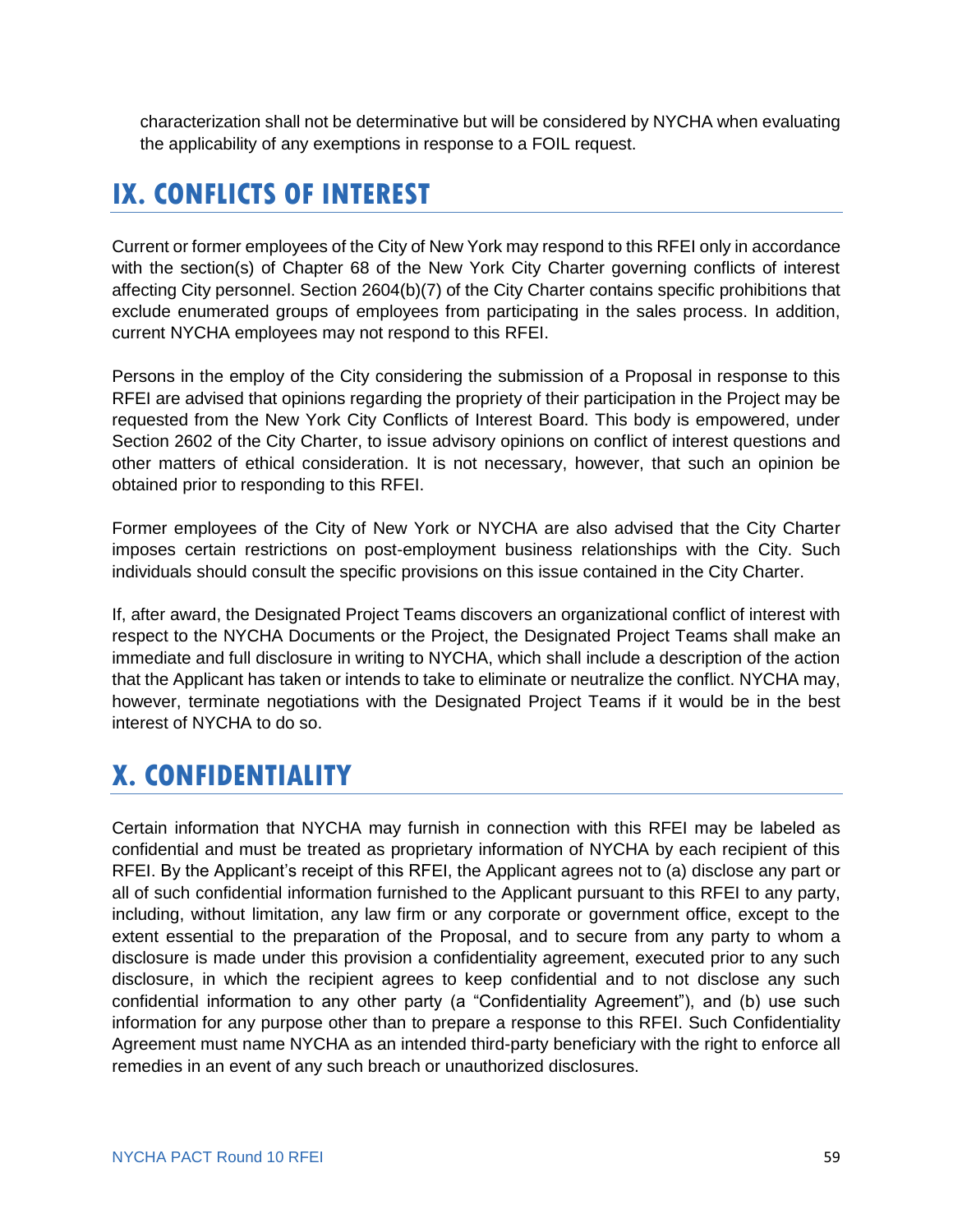The Applicant must clearly designate in its Proposal those portions of the Proporsal, if any, that the Applicant believes are trade secrets or are maintained for the regulation of commercial enterprise that, if disclosed, would cause substanital injury to the competitive position of the Applicant. To the extent the law permits (i.e. Section 89 of the New York State Public Officers Law), NYCHA will use reasonable efforts to hold the designated portions of the Proposal in confidence but such characterizations are not determinative when NYCHA is evaluating the applicability of any exemptions in response to a FOIL request.

NYCHA reserves the right to share any or all components of the Applicant's response to this RFEI (including, without limitation, for training purposes) with NYCHA residents.

# <span id="page-61-0"></span>**XI. INVESTIGATIONS AND TERMINATION**

All Applicants agree and the Designated Project Teams agrees to fully and faithfully cooperate with any investigation, audit or any inquiry by any governmental authority or agency that is empowered directly or by designation to compel the attendance of witnesses and to examine witnesses under oath, or conducted by the Inspector General of NYCHA with respect to the Project, submitted Proposal, NYCHA Documents, or person dealing with NYCHA that is the subject of the investigation, audit or inquiry.

- 1. If any person who has been advised that his or her statement, and any information from such statement, will not be used against him or her in any subsequent criminal proceeding refuses to testify before a grand jury or other governmental agency or authority empowered directly or by designation to compel the attendance of witnesses and to examine witnesses under oath concerning the award of or performance under any transaction, agreement, contract, lease or license entered into with NYCHA, the City, the State, or any political subdivision or public authority thereof, or the Port Authority of New York and New Jersey, or any local development corporation within the City, or any public benefit corporation organized under the laws of the State of New York, or
- 2. If any person refuses to testify for a reason other than the assertion of his or her privilege against self-incrimination in an investigation, audit or inquiry conducted by a City or State governmental agency or authority empowered directly or by designation to compel the attendance of witnesses and to take testimony under oath, or by the Inspector General of NYCHA, and is seeking testimony concerning the award of, or performance under, any transaction, agreement, contract, lease or license entered into with NYCHA, the City, the State, or any political subdivision thereof or any local development corporation within the City, then:

NYCHA has the right to terminate or cancel the NYCHA Documents or withdraw any conditional designation or reject any Proposal that the refusal(s) to testify concerns or to take other appropriate action, without NYCHA incurring any penalty or damages on account of such cancellation or termination.